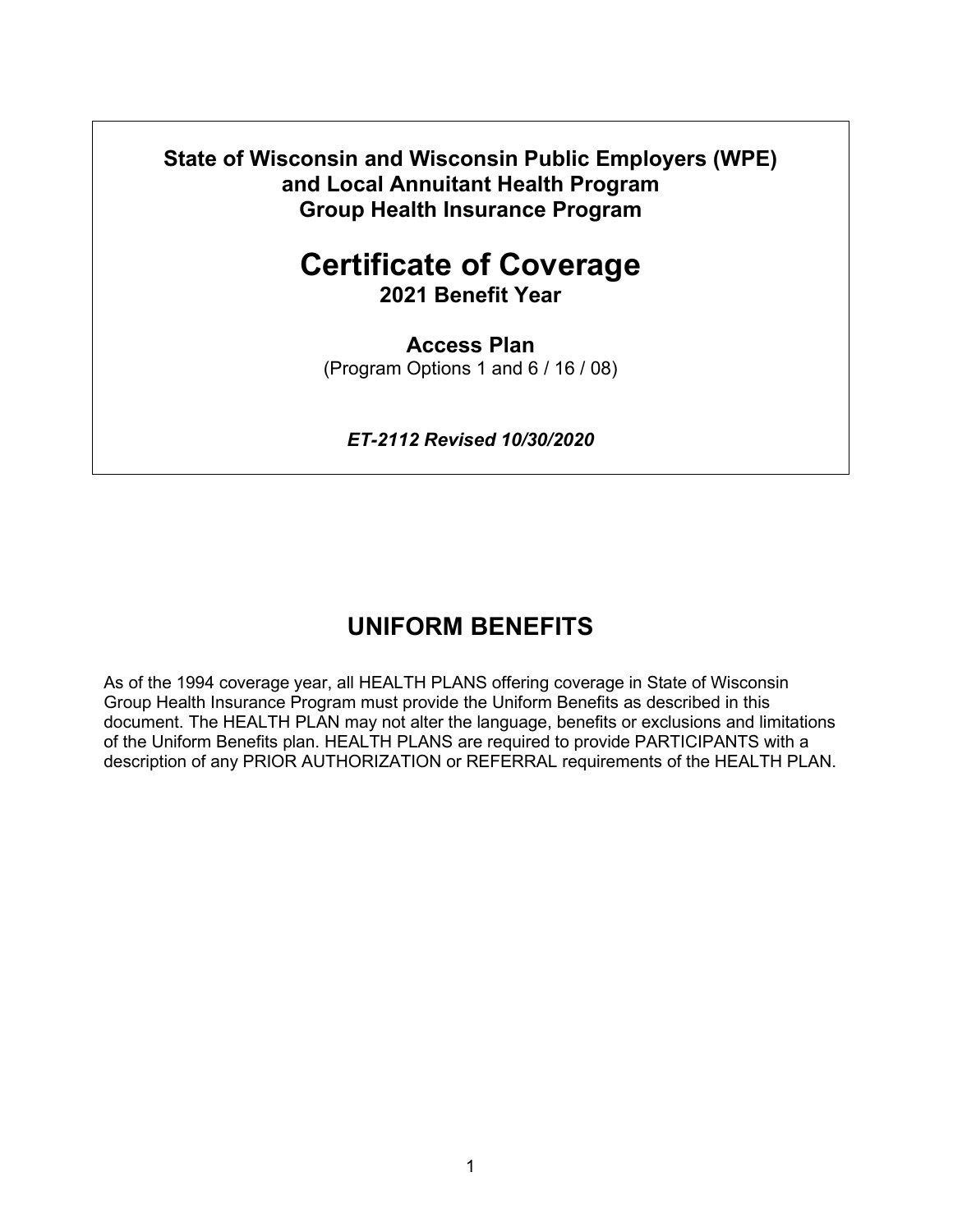# **TABLE OF CONTENTS**

| Active EMPLOYEES and their DEPENDENTS, and ANNUITANTS without MEDICARE:                                                                                   |    |
|-----------------------------------------------------------------------------------------------------------------------------------------------------------|----|
| MEDICARE Prime State PARTICIPANTS: DEDUCTIBLES, COINSURANCE and<br>COPAYMENTS as described in this schedule for participants with MEDICARE as the primary |    |
|                                                                                                                                                           |    |
|                                                                                                                                                           |    |
|                                                                                                                                                           |    |
|                                                                                                                                                           |    |
| D. Prescription Drugs and Other Benefits Administered by the PHARMACY BENEFIT                                                                             |    |
|                                                                                                                                                           |    |
|                                                                                                                                                           |    |
|                                                                                                                                                           |    |
|                                                                                                                                                           |    |
|                                                                                                                                                           |    |
|                                                                                                                                                           |    |
|                                                                                                                                                           |    |
|                                                                                                                                                           |    |
|                                                                                                                                                           |    |
|                                                                                                                                                           |    |
|                                                                                                                                                           |    |
|                                                                                                                                                           |    |
|                                                                                                                                                           |    |
|                                                                                                                                                           |    |
|                                                                                                                                                           |    |
|                                                                                                                                                           |    |
|                                                                                                                                                           |    |
|                                                                                                                                                           |    |
|                                                                                                                                                           |    |
|                                                                                                                                                           |    |
|                                                                                                                                                           |    |
|                                                                                                                                                           | 55 |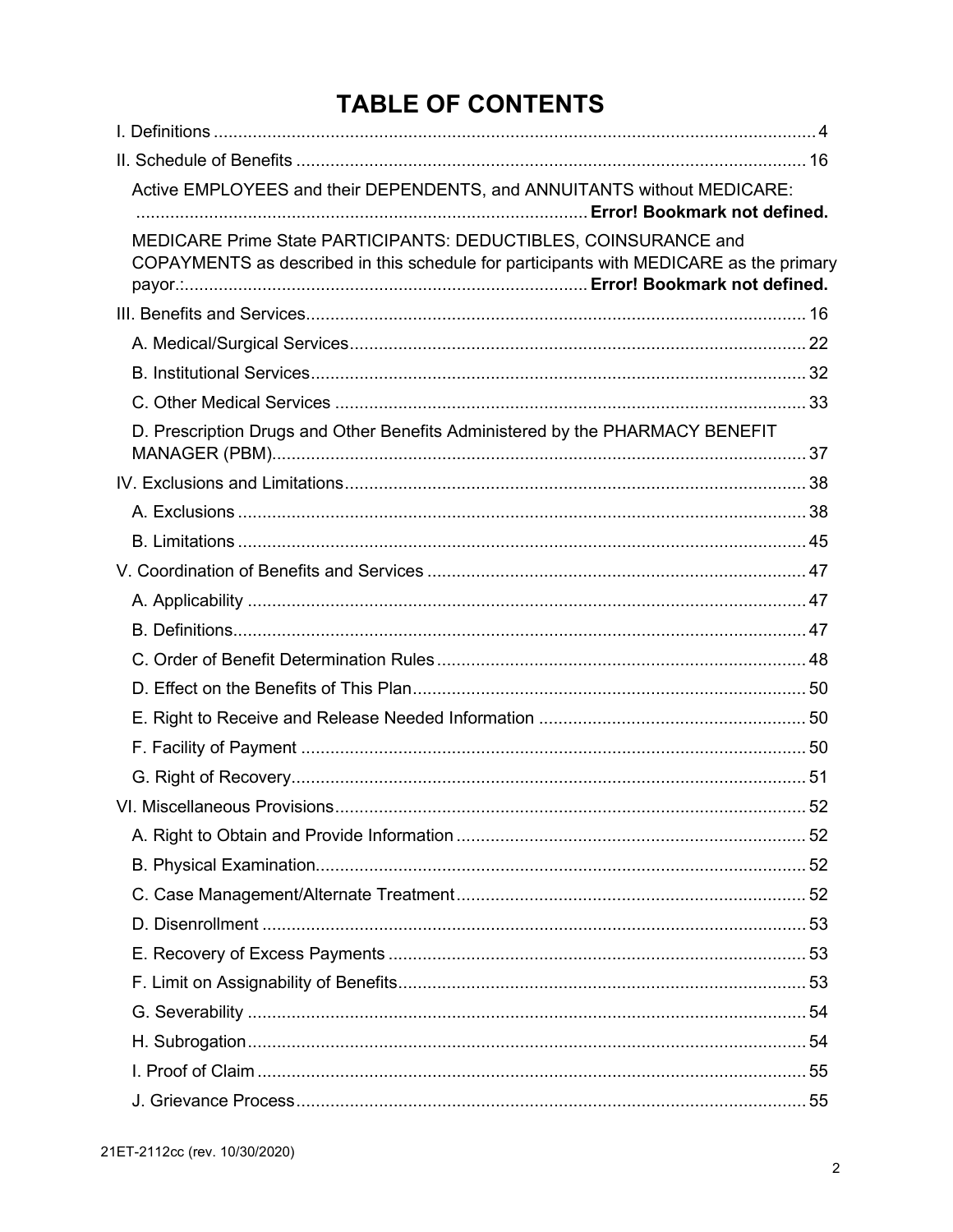|--|--|--|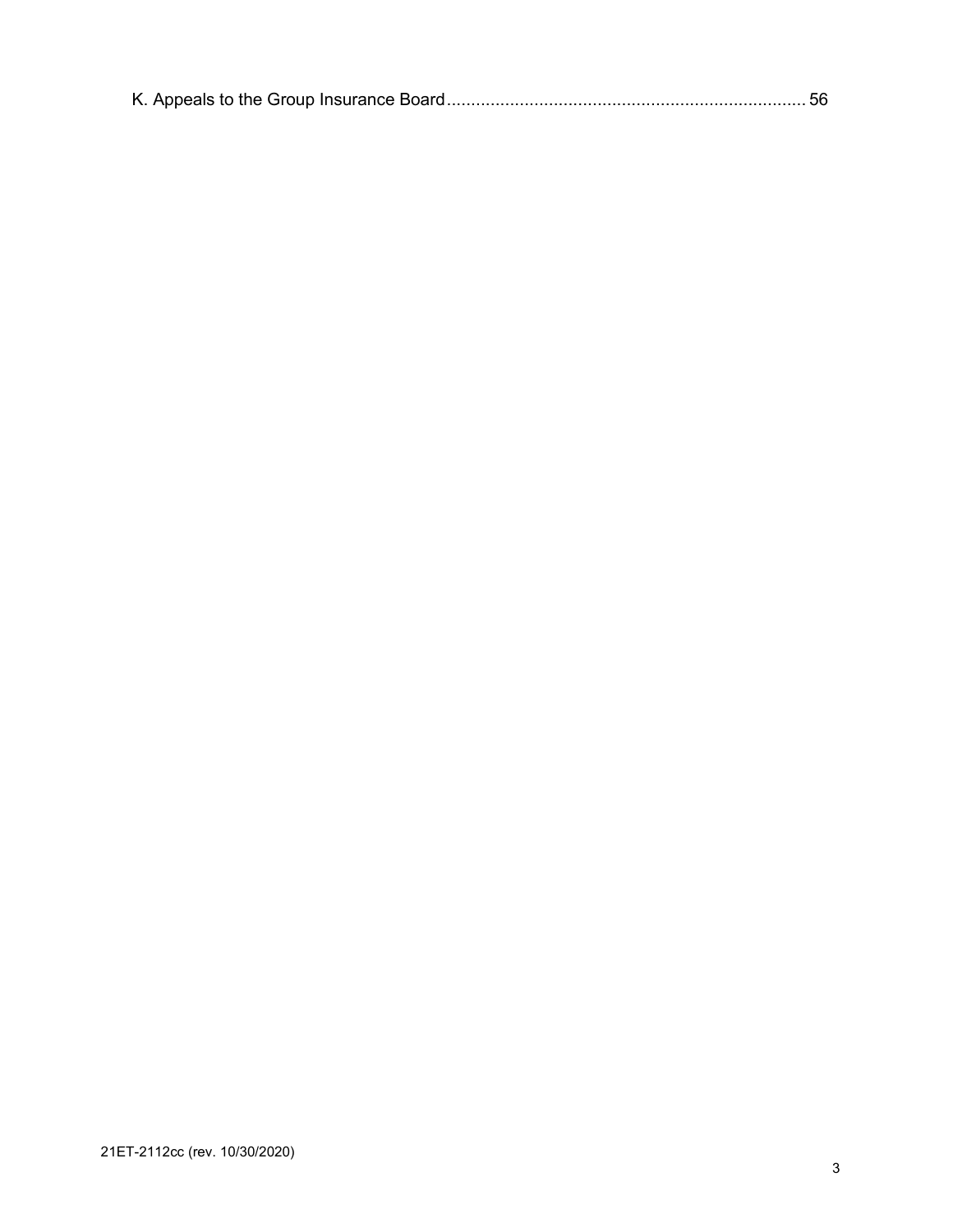#### <span id="page-3-0"></span>**I. Definitions**

The following terms, when used and capitalized in this Uniform Benefits description are defined and limited to that meaning only:

**ADVANCE CARE PLANNING:** A process across time of understanding, reflecting on and discussing future medical decisions, including end-of-life preferences. ADVANCE CARE PLANNING includes:

- 1) Understanding the PARTICIPANT'S health care treatment options.
- 2) Clarifying the PARTICIPANT'S health care goals.
- 3) Weighing the PARTICIPANT'S options about what kind of care and treatment the PARTICIPANT would want or not want.
- 4) Making decisions about whether the PARTICIPANT wants to appoint a health care agent and/or complete an advance directive.
- 5) Communicating the PARTICIPANT'S wishes and any documents with the PARTICIPANT'S family, friends, clergy, other advisors and physician and other health care professionals.

**ALLOWED AMOUNT:** Means the maximum amount on which payment is based for covered health care services. Generally, this is composed of the PROVIDER's CHARGE, less any discount negotiated by the HEALTH PLAN.

**BED AND BOARD:** Means all usual and customary and/or negotiated HOSPITAL CHARGES for: (a) Room and meals; and (b) all general care needed by registered bed patients.

**BENEFIT PERIOD:** Means the total duration of CONFINEMENTS that are separated from each other by less than sixty (60) calendar DAYS.

**BENEFIT PLAN:** Means the package of coverage and cost-sharing levels that the SUBSCRIBER is enrolled in under the State of Wisconsin Group Benefit Program.

**CHARGE:** An amount for a health care service from a PROVIDER that is reasonable, as determined by the HEALTH PLAN. The HEALTH PLAN considers, as part of determination of CHARGE:

- 1) Amounts charged for similar health care services in the same general area under comparable circumstances,
- 2) the HEALTH PLAN'S methodology guidelines,
- 3) pricing guidelines of any third party responsible for pricing a claim,
- 4) the negotiated rate determined between the HEALTH PLAN and an IN-NETWORK PROVIDER, and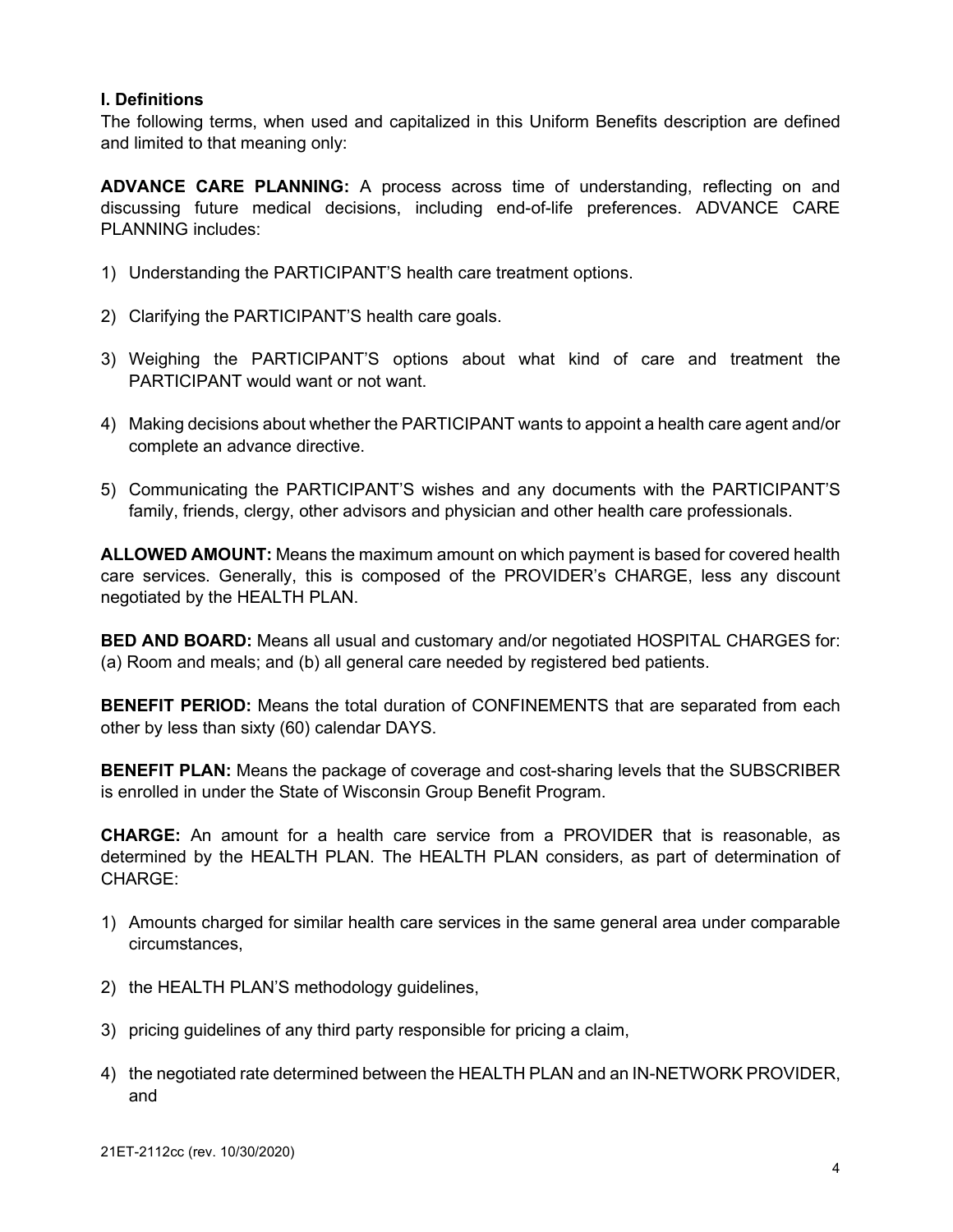5) other factors.

The term "area" means a county or other geographical area which the HEALTH PLAN determines is appropriate to obtain a representative cross section of amounts. For example, the "area" may be an entire state.

In some cases, the amount the HEALTH PLAN determines as reasonable may be less than the amount billed. CHARGES for HOSPITAL or other CONFINEMENTS are incurred on the date of admission. All others are incurred on the date the PARTICIPANT receives the health care service. CHARGE includes all taxes for which a PARTICIPANT can legally be charged, including but not limited to, sales tax.

**CONFINEMENT/CONFINED:** Means (a) the period of time between admission as an inpatient or outpatient to a HOSPITAL, covered residential center, SKILLED NURSING FACILITY or licensed ambulatory surgical center on the advice of the PARTICIPANT'S physician; and discharge therefrom, or (b) the time spent receiving EMERGENCY care for ILLNESS or INJURY in a HOSPITAL. HOSPITAL swing bed CONFINEMENT is considered the same as CONFINEMENT in a SKILLED NURSING FACILITY. If the PARTICIPANT is transferred or discharged to another facility for continued treatment of the same or related condition, it is one CONFINEMENT. CHARGES for HOSPITAL or other institutional CONFINEMENTS are incurred on the date of admission. The benefit levels that apply on the HOSPITAL admission date apply to the CHARGES for the covered expenses incurred for the entire CONFINEMENT regardless of changes in benefit levels during the CONFINEMENT.

**CONGENITAL:** Means a condition which exists at birth.

**COINSURANCE:** A specified percentage of the CHARGES that the PARTICIPANT or family must pay each time those covered services are provided, subject to any limits specified in the SCHEDULE OF BENEFITS.

**COPAYMENT:** A specified dollar amount that the PARTICIPANT or family must pay each time those covered services are provided, subject to any limits specified in the SCHEDULE OF BENEFITS.

**CUSTODIAL CARE:** Provision of room and board, nursing care, personal care or other care designed to assist an individual who, in the opinion of an IN-NETWORK PROVIDER, has reached the maximum level of recovery. CUSTODIAL CARE is provided to patients who need a protected, monitored and/or controlled environment or who need help to support the essentials of daily living. It shall not be considered CUSTODIAL CARE if the PARTICIPANT is under active medical, surgical or psychiatric treatment to reduce the disability to the extent necessary for the PARTICIPANT to function outside of a protected, monitored and/or controlled environment or if it can reasonably be expected, in the opinion of the IN-NETWORK PROVIDER, that the medical or surgical treatment will enable that person to live outside an institution. CUSTODIAL CARE also includes rest cures, respite care, and home care provided by family members.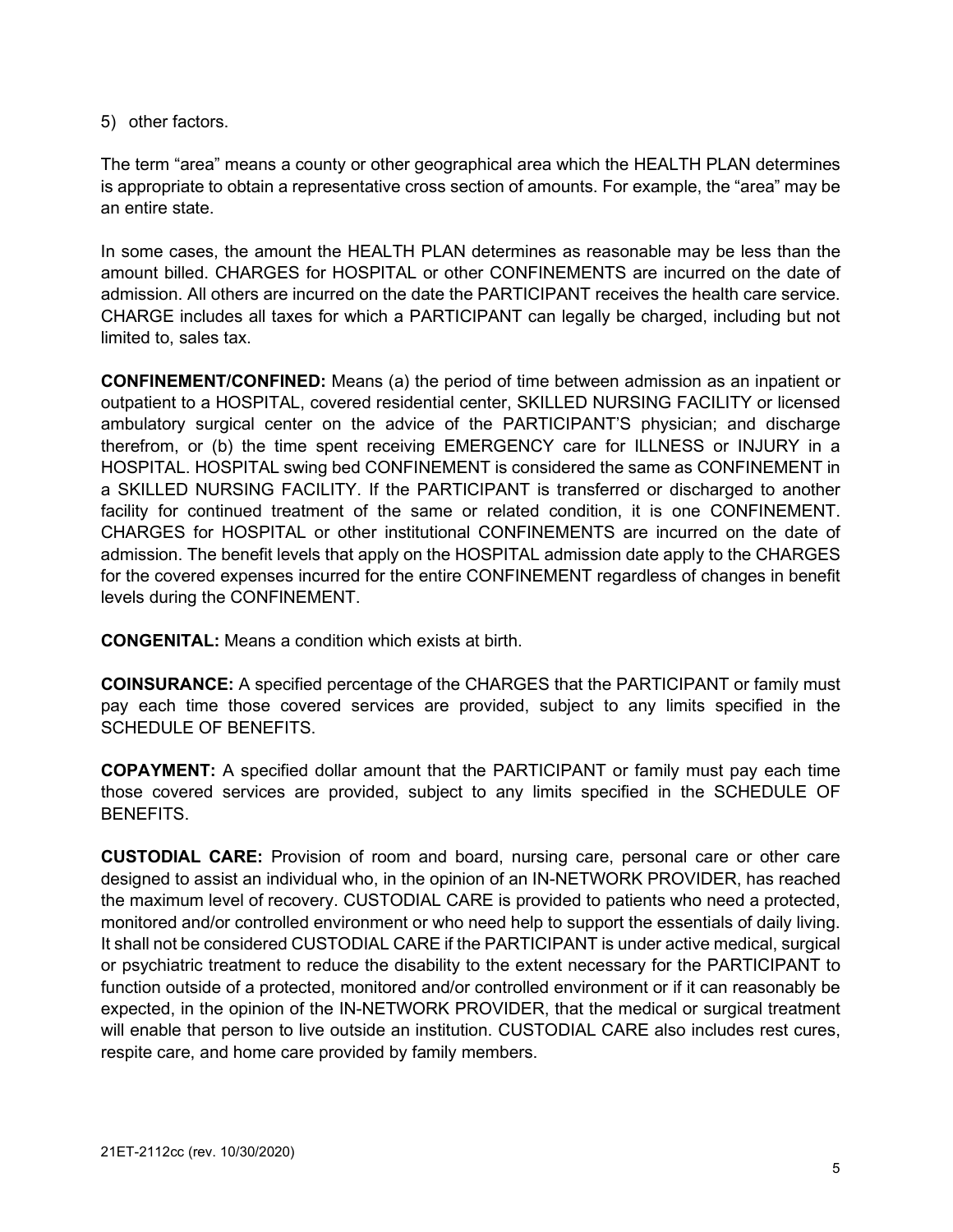**DEDUCTIBLE:** The amount the PARTICIPANT owes for health care services the PARTICIPANT'S BENEFIT PLAN covers before the BENEFIT PLAN begins to pay. For example, if the PARTICIPANT'S DEDUCTIBLE is \$1,500, the BENEFIT PLAN will not pay anything until the PARTICIPANT has incurred \$1,500 in out-of-pocket expenses for covered health care services subject to the DEDUCTIBLE. The DEDUCTIBLE may not apply to all services.

**DEPARTMENT:** Means the State of Wisconsin Department of Employee Trust Funds.

**DEPENDENT:** Means, as provided herein, the SUBSCRIBER'S:

- 1) Spouse.<sup>1</sup>
- 2) Child.<sup>2, 3, 4</sup>
- 3) Legal ward who becomes a permanent legal ward of the SUBSCRIBER or SUBSCRIBER'S spouse prior to age 19.  $2, 3, 4$
- 4) Adopted child when placed in the custody of the parent as provided by [Wis. Stat. § 632.896.](https://docs.legis.wisconsin.gov/statutes/statutes/632/VI/896)<sup>2,</sup> 3, 4
- 5) Stepchild.1, 2, 3, 4
- 6) Grandchild if the parent is a DEPENDENT child.<sup>2, 3, 4, 5</sup>

 $1$ A spouse and a stepchild cease to be DEPENDENTS at the end of the month in which a marriage is terminated by divorce or annulment.

 $2$  All other children cease to be DEPENDENTS at the end of the month in which they turn 26 years of age, except when:

- a) An unmarried DEPENDENT child who is incapable of self-support because of a physical or mental disability that can be expected to be of long-continued or indefinite duration of at least one year is an eligible DEPENDENT, regardless of age, as long as the child remains so disabled and he or she is DEPENDENT on the SUBSCRIBER (or the other parent) for at least 50% of the child's support and maintenance as demonstrated by the support test for federal income tax purposes, whether or not the child is claimed. If the SUBSCRIBER should decease, the disabled adult DEPENDENT must still meet the remaining disabled criteria and be incapable of self-support. The CONTRACTOR will monitor eligibility annually, notifying the EMPLOYER and DEPARTMENT when terminating coverage prospectively upon determining the DEPENDENT is no longer so disabled and/or meets the support requirement. The CONTRACTOR will assist the DEPARTMENT in making a final determination if the SUBSCRIBER disagrees with the CONTRACTOR determination.
- b) After attaining age 26, as required by [Wis. Stat. § 632.885,](https://docs.legis.wisconsin.gov/statutes/statutes/632/VI/885) a DEPENDENT includes a child that is a full-time student, regardless of age, who was called to federal active duty when the child was under the age of 27 years and while the child was attending, on a full-time basis, an institution of higher education.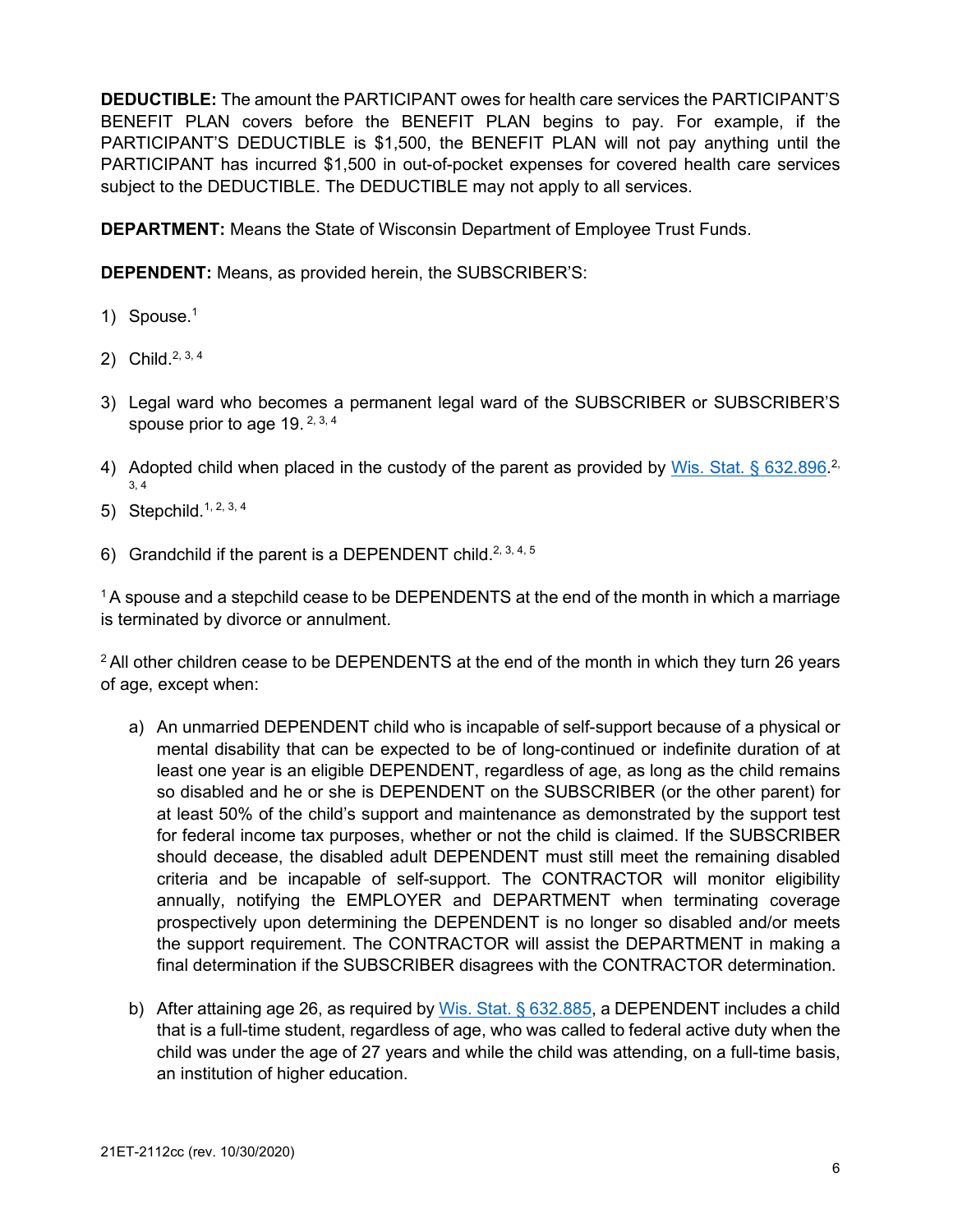<sup>3</sup> A child born outside of marriage becomes a DEPENDENT of the father on the date of the court order declaring paternity or on the date the acknowledgement of paternity is filed with the Department of Health Services (or equivalent if the birth was outside of Wisconsin) or the date of birth with a birth certificate listing the father's name. The EFFECTIVE DATE of coverage will be the date of birth if a statement or court order of paternity is filed within sixty (60) calendar DAYS of the birth.

<sup>4</sup> A child who is considered a DEPENDENT ceases to be a DEPENDENT on the date the child becomes insured as an ELIGIBLE EMPLOYEE.

<sup>5</sup> A grandchild ceases to be a DEPENDENT at the end of the month in which the DEPENDENT child (parent) turns age 18.

**DURABLE MEDICAL EQUIPMENT:** See MEDICAL SUPPLIES AND DURABLE MEDICAL EQUIPMENT.

**EFFECTIVE DATE:** The date, as certified by the DEPARTMENT (or as shown on the records of the HEALTH PLAN for PARTICIPANTS who pay premium directly to the HEALTH PLAN), on which the PARTICIPANT becomes enrolled and entitled to the benefits specified in the contract.

**ELIGIBLE EMPLOYEE:** As defined under [Wis. Stat. § 40.02 \(25\)](https://docs.legis.wisconsin.gov/document/statutes/40.02(25)) or [40.02 \(46\)](https://docs.legis.wisconsin.gov/document/statutes/40.02(46)) or [Wis. Stat. §](https://docs.legis.wisconsin.gov/document/statutes/40.19(4)(a))  [40.19 \(4\) \(a\),](https://docs.legis.wisconsin.gov/document/statutes/40.19(4)(a)) of an employer as defined under [Wis. Stat. § 40.02 \(28\).](http://docs.legis.wisconsin.gov/statutes/statutes/40/I/02/28) Employers, other than the State, must also have acted under [Wis. Stat. § 40.51 \(7\),](https://docs.legis.wisconsin.gov/statutes/statutes/40/IV/51/7) to make health care coverage available to its employees.

**EMBEDDED:** Means the individual portion of PARTICIPANT financial responsibility (DEDUCTIBLE, OOPL, MOOP) within the family's total financial responsibility. For example, when a PARTICIPANT within a family plan meets the individual DEDUCTIBLE, that PARTICIPANT is no longer responsible for any further DEDUCTIBLE. The remaining family DEDUCTIBLE will still apply to other family PARTICIPANTS.

**EMERGENCY:** Means a medical condition that manifests itself by acute symptoms of sufficient severity, including severe pain, to lead a prudent layperson who possesses an average knowledge of health and medicine to reasonably conclude that a lack of medical attention will likely result in any of the following:

- 1) Serious jeopardy to the PARTICIPANT'S health. With respect to a pregnant woman, it includes serious jeopardy to the unborn child.
- 2) Serious impairment to the PARTICIPANT'S bodily functions.
- 3) Serious dysfunction of one or more of the PARTICIPANT'S body organs or parts.

Examples of EMERGENCIES are listed in [Section III, A, 1, d.](#page-21-1) EMERGENCY services from an OUT-OF-NETWORK PROVIDER may be subject to USUAL AND CUSTOMARY CHARGES. However, the HEALTH PLAN must hold the PARTICIPANT harmless from any effort(s) by third parties to collect from the PARTICIPANT the amount above the USUAL AND CUSTOMARY CHARGES for medical/HOSPITAL services.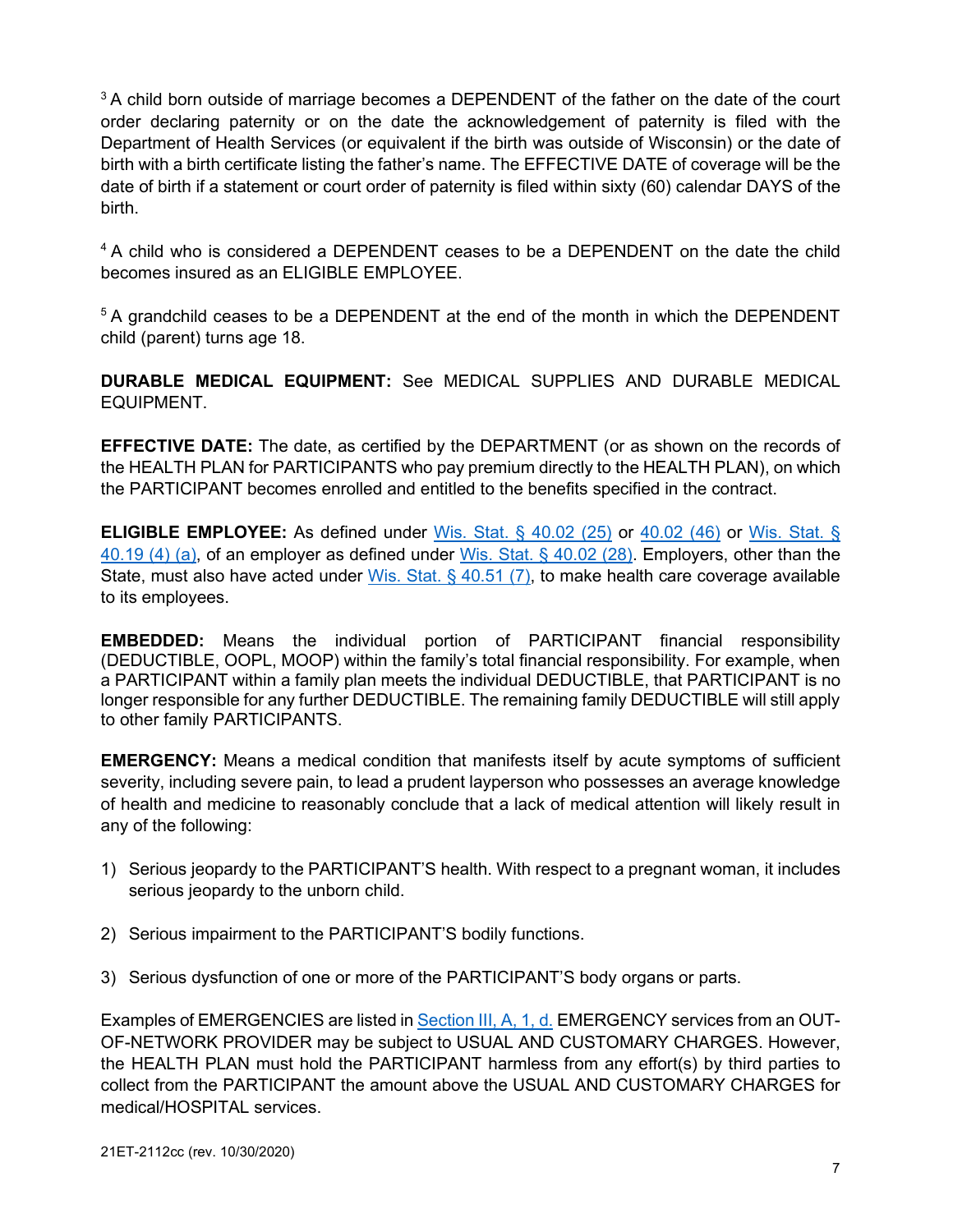**EXPERIMENTAL:** The use of any service, treatment, procedure, facility, equipment, drug, device or supply for a PARTICIPANT'S ILLNESS or INJURY that, as determined by the HEALTH PLAN and/or PBM: (a) requires the approval by the appropriate federal or other governmental agency that has not been granted at the time it is used; or (b) isn't yet recognized as acceptable medical practice to treat that ILLNESS or INJURY for a PARTICIPANT'S ILLNESS or INJURY. The criteria that the HEALTH PLAN and/or PBM uses for determining whether or not a service, treatment, procedure, facility, equipment, drug, device or supply is considered to be EXPERIMENTAL or investigative include, but are not limited to: (a) whether the service, treatment, procedure, facility, equipment, drug, device or supply is commonly performed or used on a widespread geographic basis; (b) whether the service, treatment, procedure, facility, equipment, drug, device or supply is generally accepted to treat that ILLNESS or INJURY by the medical profession in the United States; (c) the failure rate and side effects of the service, treatment, procedure, facility, equipment, drug, device or supply; (d) whether other, more conventional methods of treating the ILLNESS or INJURY have been exhausted by the PARTICIPANT; (e) whether the service, treatment, procedure, facility, equipment, drug, device or supply is medically indicated; (f) whether the service, treatment, procedure, facility, equipment, drug, device or supply is recognized for reimbursement by MEDICARE, MEDICAID and other insurers and self-insured plans.

**FORMULARY:** Means a list of prescription drugs, developed by a committee established by the PBM. The committee is made up of physicians and pharmacists. The PBM may require PRIOR AUTHORIZATION for certain Preferred and NON-PREFERRED DRUGS before coverage applies. Drugs that are not included on the FORMULARY are not covered by the benefits of this program.

**GRIEVANCE:** Means a written complaint filed with the HEALTH PLAN and/or PBM concerning some aspect of the HEALTH PLAN and/or PBM. Some examples would be a rejection of a claim, denial of a formal REFERRAL, etc.

**HABILITATION SERVICES:** Means health care services that help a person keep, learn or improve skills and functioning for daily living. Examples include therapy for a child who isn't walking or talking at the expected age. These services may include physical and occupational therapy, speechlanguage pathology and other services for people with disabilities in a variety of inpatient and/or outpatient settings.

**HEALTH PLAN:** Means the health plan entity that is under contract with the Group Insurance Board to provide benefits and services to PARTICIPANTS of the State of Wisconsin Health Benefit Program.

**HIGH DEDUCTIBLE HEALTH PLAN (HDHP):** A benefit plan that, under federal law, has a minimum annual DEDUCTIBLE and a maximum annual OOPL set by the IRS. An HDHP does not pay any health care costs until the annual DEDUCTIBLE has been met (with the exception of preventive services mandated by the Patient Protection and Affordable Care Act). The HDHP is designed to offer a lower monthly premium in turn for more shared health care costs.

**HOSPICE CARE:** Means services provided to a PARTICIPANT whose life expectancy is six months or less. The care is available on an intermittent basis with on-call services available on a 24-hour basis. It includes services provided in order to ease pain and make the PARTICIPANT as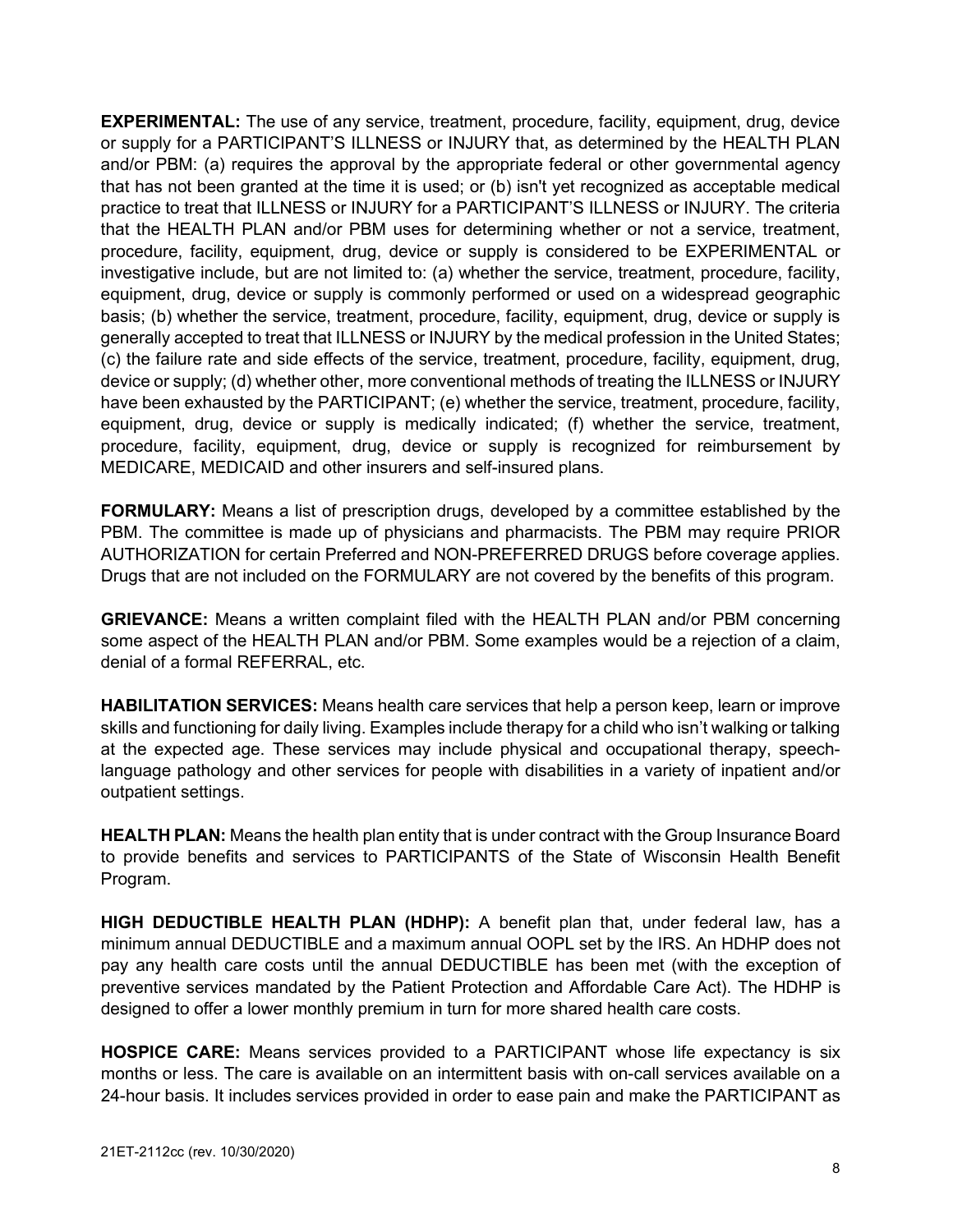comfortable as possible. HOSPICE CARE must be provided through a licensed HOSPICE CARE PROVIDER approved by the HEALTH PLAN.

**HOSPITAL:** Means an institution that:

- 1) Is licensed and run according to Wisconsin laws, or other applicable jurisdictions, that apply to HOSPITALS; (b) maintains at its location all the facilities needed to provide diagnosis of, and medical and surgical care for, INJURY and ILLNESS; (c) provides this care for fees; (d) provides such care on an inpatient basis; (e) provides continuous 24-hour nursing services by registered graduate nurses, or
- 2) qualifies as a psychiatric or tuberculosis HOSPITAL; (b) is a MEDICARE PROVIDER; and (c) is accredited as a HOSPITAL by the Joint Commission of Accreditation of HOSPITALS.

The term HOSPITAL does not mean an institution that is chiefly: (a) a place for treatment of chemical dependency; (b) a nursing home; or (c) a federal HOSPITAL.

**HOSPITAL CONFINEMENT** or **CONFINED IN A HOSPITAL:** Means (a) being registered as a bed patient in a HOSPITAL on the advice of an IN-NETWORK PROVIDER; or (b) receiving EMERGENCY care for ILLNESS or INJURY in a HOSPITAL. HOSPITAL swing bed CONFINEMENT is considered the same as CONFINEMENT in a SKILLED NURSING FACILITY.

**ILLNESS:** Means a bodily disorder, bodily INJURY, disease, mental disorder, or pregnancy. It includes ILLNESSES which exist at the same time, or which occur one after the other but are due to the same or related causes.

**IMMEDIATE FAMILY:** Means the DEPENDENTS, parents, brothers and sisters of the PARTICIPANT and their spouses.

**INJURY:** Means bodily damage that results directly and independently of all other causes from an accident.

**IN-NETWORK PROVIDER:** A PROVIDER who has agreed in writing by executing a participation agreement to provide, prescribe or direct health care services, supplies or other items covered under the policy to PARTICIPANTS. The PROVIDER'S written participation agreement must be in force at the time such services, supplies or other items covered under the policy are provided to a PARTICIPANT. The HEALTH PLAN agrees to give the PARTICIPANT lists of affiliated PROVIDERS. Some PROVIDERS require PRIOR AUTHORIZATION by the HEALTH PLAN in advance of the services being provided.

**MAINTENANCE CARE:** Means ongoing care delivered after an acute episode of an ILLNESS or INJURY has passed. It begins when a patient's recovery has reached a plateau or improvement in his/her condition has slowed or ceased entirely and only minimal rehabilitative gains can be demonstrated. The determination of what constitutes "MAINTENANCE CARE" is made by the HEALTH PLAN after reviewing an individual's case history or treatment plan submitted by a PROVIDER.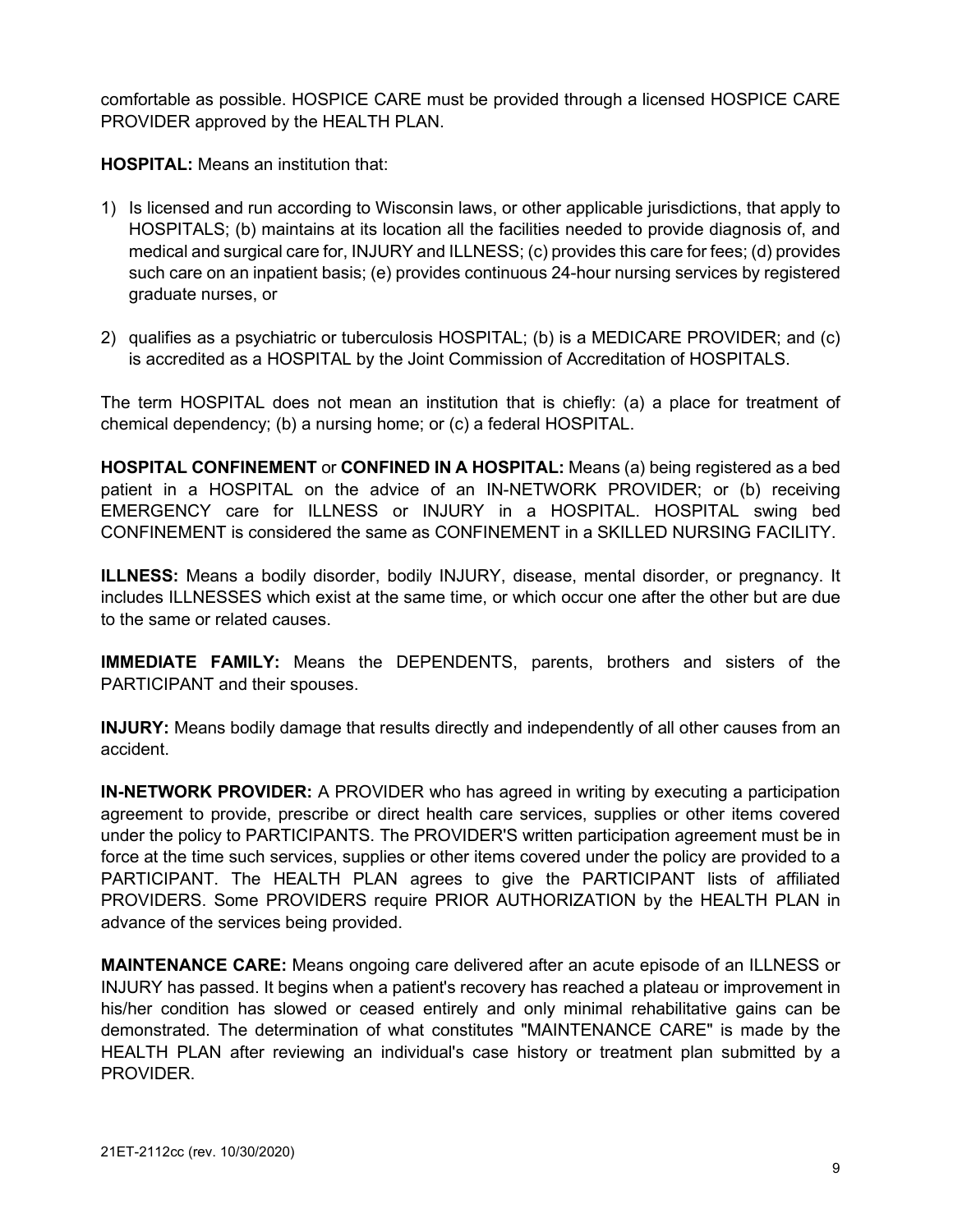**MEDICAL SUPPLIES AND DURABLE MEDICAL EQUIPMENT:** Means items which are, as determined by the HEALTH PLAN:

- 1) Used primarily to treat an ILLNESS or INJURY, and
- 2) generally not useful to a person in the absence of an ILLNESS or INJURY, and
- 3) the most appropriate item that can be safely provided to a PARTICIPANT and accomplish the desired end result in the most economical manner, and
- 4) prescribed by a PROVIDER.

**MEDICALLY NECESSARY:** A service, treatment, procedure, equipment, drug, device or supply provided by a HOSPITAL, physician or other health care PROVIDER that is required to identify or treat a PARTICIPANT'S ILLNESS or INJURY and which is, as determined by the HEALTH PLAN and/or PBM:

- 1) Consistent with the symptom(s) or diagnosis and treatment of the PARTICIPANT'S ILLNESS or INJURY, and
- 2) appropriate under the standards of acceptable medical practice to treat that ILLNESS or INJURY, and
- 3) not solely for the convenience of the PARTICIPANT, physician, HOSPITAL or other health care PROVIDER, and
- 4) the most appropriate service, treatment, procedure, equipment, drug, device or supply which can be safely provided to the PARTICIPANT and accomplishes the desired end result in the most economical manner.

**MEDICARE:** Title XVIII (Health Insurance Act for the Aged) of the United States Social Security Act, as added by the Social Security Amendments of 1965 as now or hereafter amended.

**MEDICAID:** Means a program instituted as required by Title XIX (Grants to States for Medical Assistance Program) of the United States Social Security Act, as added by the Social Security Amendments of 1965 as now or hereafter amended.

**MISCELLANEOUS HOSPITAL EXPENSE:** Means usual and customary HOSPITAL ancillary CHARGES, other than BED AND BOARD, made because of the care necessary for an ILLNESS or other condition requiring inpatient or outpatient hospitalization for which benefits are available under this HEALTH PLAN.

**NATURAL TOOTH:** Means a tooth that would not have required restoration in the absence of a PARTICIPANT'S trauma or INJURY, or a tooth with restoration limited to composite or amalgam filling, but not a tooth with crowns or root canal therapy.

**NON-EMBEDDED**: Means that families must meet the full family amount before benefits are paid.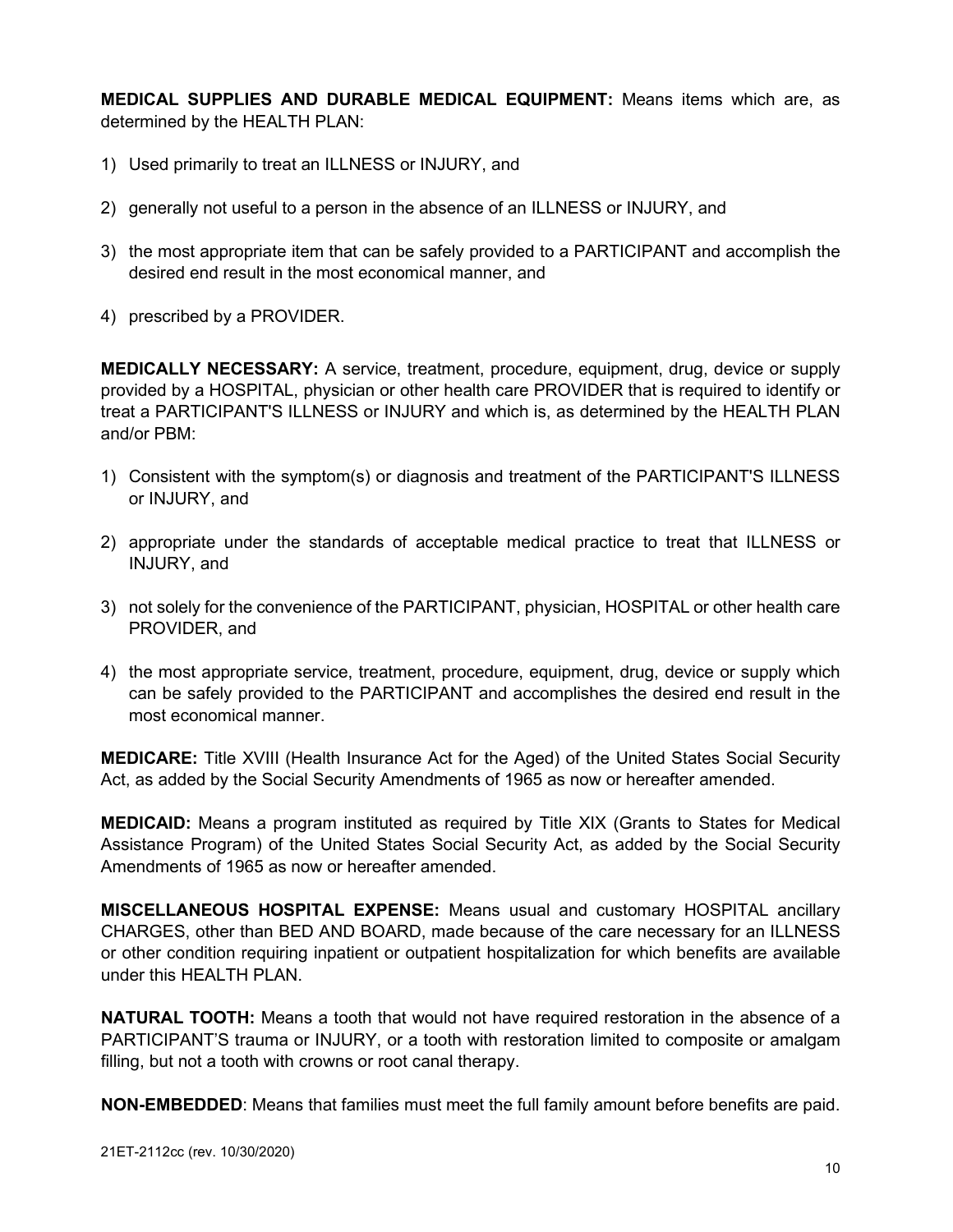**NON-PARTICIPATING PHARMACY:** Means a pharmacy who does not have a signed written agreement and is not listed on the most current listing of the PBM'S directory of PARTICIPATING PHARMACIES.

**NON-PREFERRED DRUG:** Means a drug the PBM has determined offers less value and/or costeffectiveness than PREFERRED DRUGS. This would include Non-Preferred GENERIC DRUGS, Non-Preferred BRAND NAME DRUGS and Non-Preferred SPECIALTY MEDICATIONS included on the FORMULARY, which are covered by the benefits of this program with a higher COPAYMENT.

**NUTRITIONAL COUNSELING:** This counseling consists of the following services:

- 1) Consult evaluation and management or preventive medicine service codes for medical nutrition therapy assessment and/or intervention performed by physician.
- 2) Re-assessment and intervention (individual and group).
- 3) Diabetes outpatient self-management training services (individual and group sessions).
- 4) Dietitian visit.

**MAXIMUM OUT-OF-POCKET LIMIT (MOOP):** Means the most the PARTICIPANT pays during a policy period (usually a calendar year) before the BENEFIT PLAN begins to pay 100% of the ALLOWED AMOUNT. This limit never includes premium, balance-billed charges or charges for health care that the BENEFIT PLAN does not cover. Note: payments for out-of-network services or other expenses do not accumulate toward this limit.

**OUT-OF-AREA SERVICE:** Means any services provided to PARTICIPANTS outside the SERVICE AREA.

**OUT-OF-NETWORK PROVIDER:** A PROVIDER who does not have a signed participating provider agreement and is not listed on the most current edition of the HEALTH PLAN'S professional directory of providers. Care from an OUT-OF-NETWORK PROVIDER may require PRIOR-AUTHORIZATION from the HEALTH PLAN unless it is EMERGENCY or URGENT CARE.

**OUT-OF-POCKET LIMIT (OOPL):** The most the PARTICIPANT pays during a policy period (usually a calendar year) for essential health benefits as defined by the Affordable Care Act before the BENEFIT PLAN begins to pay 100% of the ALLOWED AMOUNT. This limit never includes premium, balance-billed charges or charges for health care the BENEFIT PLAN does not cover. Note: payments for out-of-network services or other expenses do not accumulate toward this limit.

**PARTICIPANT:** The SUBSCRIBER or any of his/her DEPENDENTS who have been specified for enrollment and are entitled to benefits.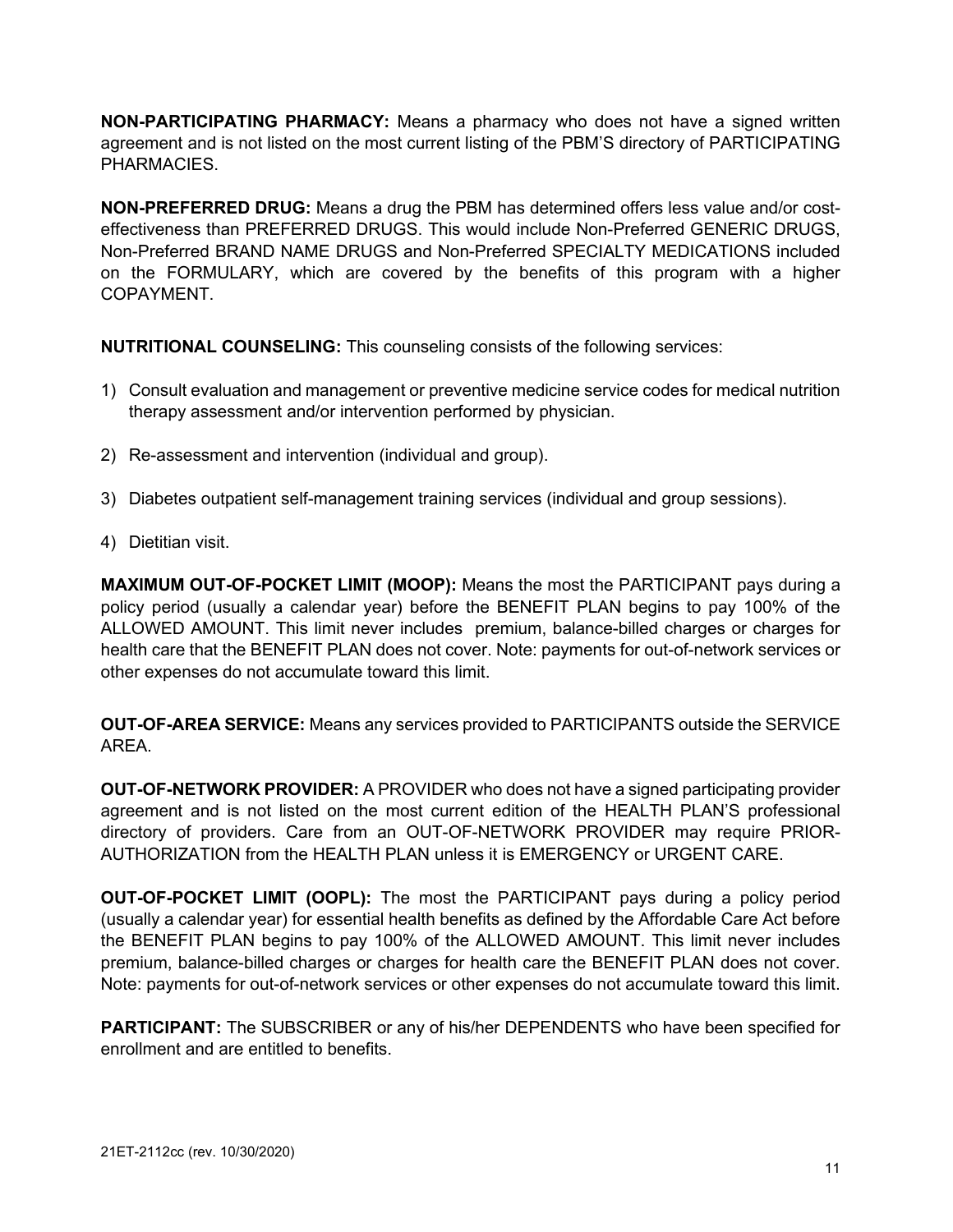**PARTICIPATING PHARMACY:** Means a pharmacy who has agreed in writing to provide the services to PARTICIPANTS that are administered by the PBM and covered under the policy. The pharmacy's written participation agreement must be in force at the time such services, or other items covered under the policy are provided to a PARTICIPANT. The PBM agrees to give PARTICIPANTS lists of PARTICIPATING PHARMACIES.

**PHARMACY BENEFIT MANAGER (PBM):** The PBM is a THIRD PARTY ADMINISTRATOR that is contracted with the Group Insurance Board to administer the prescription drug benefits under this health insurance program. It is primarily responsible for processing and paying prescription drug claims, developing and maintaining the FORMULARY, contracting with pharmacies, and negotiating discounts and rebates with drug manufacturers.

**POSTOPERATIVE CARE:** Means the medical observation and care of a PARTICIPANT necessary for recovery from a covered surgical procedure.

**PREFERRED DRUG:** Means a drug the PBM has determined offers more value and/or costeffective treatment options compared to a NON-PREFERRED DRUG. This would include Preferred GENERIC DRUGS, Preferred BRAND NAME DRUGS and Preferred SPECIALTY MEDICATIONS included on the FORMULARY, which are covered by the benefits of this program.

**PREFERRED SPECIALTY PHARMACY:** Means a PARTICIPATING PHARMACY which meets criteria established by the PBM to specifically administer SPECIALTY MEDICATION services, with which the PBM has executed a written contract to provide services to PARTICIPANTS, which are administered by the PBM and covered under the policy. The PBM may execute written contracts with more than one PARTICIPATING PHARMACY as a PREFERRED SPECIALTY PHARMACY.

**PREOPERATIVE CARE:** Means the medical evaluation of a PARTICIPANT prior to a covered surgical procedure. It is the immediate preoperative visit in the HOSPITAL, or elsewhere, necessary for the physical examination of the PARTICIPANT, the review of the PARTICIPANT'S medical history and assessment of the laboratory, x-ray and other diagnostic studies. It does not include other procedures done prior to the covered surgical procedure.

**PRIMARY CARE CLINIC (PCC):** Means an IN-NETWORK clinic that can be named as the center where a PARTICIPANT'S PRIMARY CARE PROVIDERS are co-located.

**PRIMARY CARE PROVIDER (PCP):** Means an IN-NETWORK PROVIDER who is named as a PARTICIPANT'S primary health care contact. He/She provides entry into the health care system. He/She also (a) evaluates the PARTICIPANT'S total health needs; and (b) provides personal medical care in one or more medical fields. When medically needed, he/she then preserves continuity of care. He/She is also in charge of coordinating other PROVIDER health services and refers the PARTICIPANT to other PROVIDERS.

**PRIOR AUTHORIZATION:** Means obtaining approval from the HEALTH PLAN before obtaining the services. Unless otherwise indicated by the HEALTH PLAN, PRIOR AUTHORIZATION is required for care from any OUT-OF-NETWORK PROVIDERS unless it is an EMERGENCY or URGENT CARE. The PRIOR AUTHORIZATION must be in writing. PRIOR AUTHORIZATIONS are at the discretion of the HEALTH PLAN and are described in the HEALTH BENEFIT PROGRAM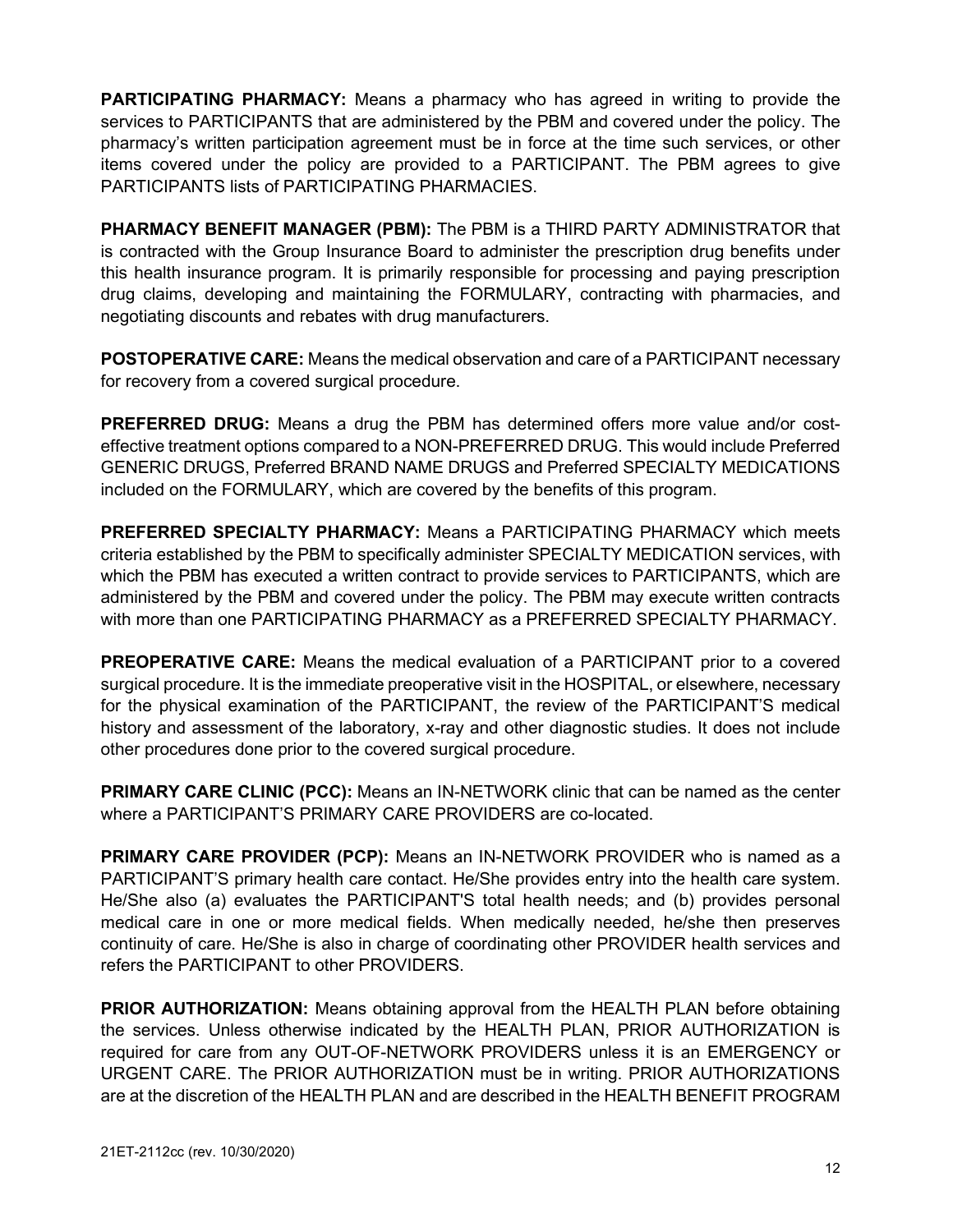print and web materials published by the DEPARTMENT. Some prescriptions may also require PRIOR AUTHORIZATION, which must be obtained from the PBM and are at its discretion.

**PROVIDER:** Means (a) a doctor, HOSPITAL, and clinic; and (b) any other person or entity licensed by the State of Wisconsin, or other applicable jurisdiction, to provide one or more benefits.

**REFERRAL:** When a PARTICIPANT'S PRIMARY CARE PROVIDER sends him/her to another PROVIDER for covered services. In many cases, the REFERRAL must be in writing and on the HEALTH PLAN PRIOR AUTHORIZATION form and approved by the HEALTH PLAN in advance of a PARTICIPANT'S treatment or service. REFERRAL requirements are determined by each HEALTH PLAN and are described in the HEALTH BENEFIT PROGRAM print and web materials published by the DEPARTMENT . The authorization from the HEALTH PLAN will state: a) the type or extent of treatment authorized; and b) the number of PRIOR AUTHORIZED visits and the period of time during which the authorization is valid. In most cases, it is the PARTICIPANT'S responsibility to ensure a REFERRAL, when required, is approved by the HEALTH PLAN before services are rendered.

**REHABILITATION SERVICES:** Means health care services that help a person keep, get back or improve skills and functioning for daily living that have been lost or impaired because a person was sick, hurt, or disabled. These services may include physical and occupational therapy, speechlanguage pathology and psychiatric REHABILITATION SERVICES in a variety of inpatient and/or outpatient settings.

**SCHEDULE OF BENEFITS:** The document that is issued to accompany this document which details specific benefits for covered services provided to PARTICIPANTS by the BENEFIT PLAN elected.

**SELF-ADMINISTERED INJECTABLE:** Means an injectable that is administered subcutaneously and can be safely self-administered by the PARTICIPANT and is obtained by prescription. This does not include those drugs delivered via IM (intramuscular), IV (intravenous) or IA (intra-arterial) injections or any drug administered through infusion.

**SERVICE AREA:** Specific zip codes in those counties in which the IN-NETWORK PROVIDERS are approved by the HEALTH PLAN to provide professional services to PARTICIPANTS covered by the Health Benefit Program.

**SHARED DECISION MAKING (SDM):** Means a program offered by a HEALTH PLAN or health care PROVIDER that PARTICIPANTS must complete when considering whether to undergo certain medical or surgical interventions. SDM programs are designed to inform PARTICIPANTS about the range of options, outcomes, probabilities, and scientific uncertainties of available treatment options so that PARTICIPANTS can decide the best possible course of treatment. The HEALTH PLAN or health care PROVIDER will provide the PARTICIPANT with written Patient Decisions Aids (PDAs) as part of the SDM program.

**SKILLED CARE:** Means medical services rendered by registered or licensed practical nurses; physical, occupational, and speech therapists. Patients receiving SKILLED CARE are usually quite ill and often have been recently hospitalized. Examples are patients with complicated diabetes,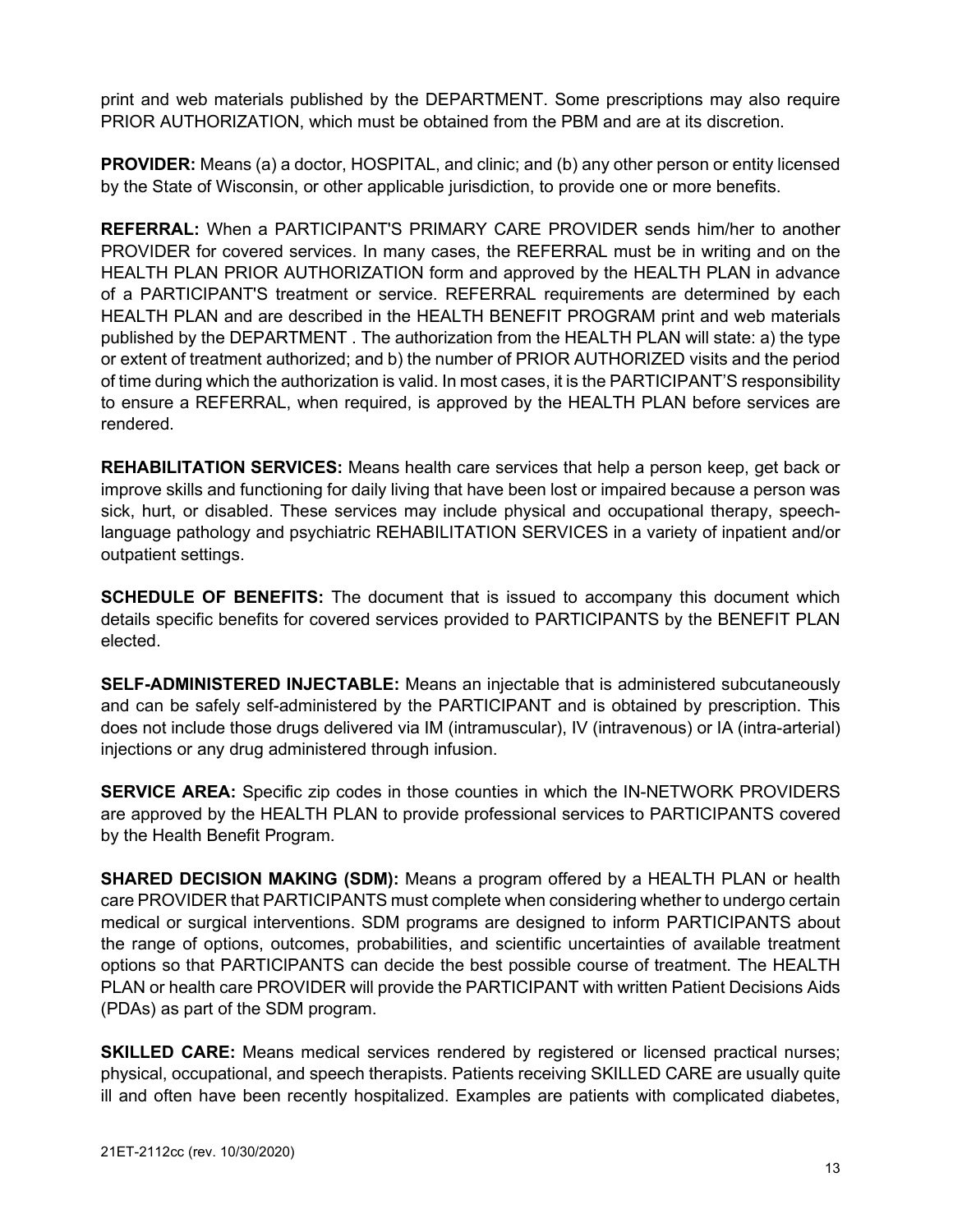recent stroke resulting in speech or ambulatory difficulties, fractures of the hip and patients requiring complicated wound care. In the majority of cases, SKILLED CARE is necessary for only a limited period of time. After that, most patients have recuperated enough to be cared for by "nonskilled" persons such as spouses, children or other family or relatives. Examples of care provided by "nonskilled" persons include: range of motion exercises; strengthening exercises; wound care; ostomy care; tube and gastrostomy feedings; administration of medications; and maintenance of urinary catheters. Daily care such as assistance with getting out of bed, bathing, dressing, eating, maintenance of bowel and bladder function, preparing special diets or assisting patients with taking their medicines; or 24-hour supervision for potentially unsafe behavior, do not require SKILLED CARE and are considered CUSTODIAL CARE.

**SKILLED NURSING FACILITY:** Means an institution which is licensed by the State of Wisconsin, or other applicable jurisdiction, as a SKILLED NURSING FACILITY.

**SPECIALTY MEDICATIONS:** Means medications that are used to treat complex chronic and/or life threatening conditions; are more costly to obtain and administer; may not be available from all PARTICIPATING PHARMACIES; require special storage, handling and administration; and involve a significant degree of patient education, monitoring and management.

**SUBSCRIBER:** An ELIGIBLE EMPLOYEE or annuitant who is enrolled for (a) single coverage; or (b) family coverage and whose DEPENDENTS are thus eligible for benefits.

**URGENT CARE:** Means care for an accident or ILLNESS which is needed sooner than a routine doctor's visit. If the accident or INJURY occurs when the PARTICIPANT is out of the SERVICE AREA, this does not include follow-up care unless such care is necessary to prevent his/her health from getting seriously worse before he/she can reach his/her PRIMARY CARE PROVIDER. It also does not include care that can be safely postponed until the PARTICIPANT returns to the SERVICE AREA to receive such care from an IN-NETWORK PROVIDER. Urgent services from an OUT-OF-NETWORK PROVIDER may be subject to USUAL AND CUSTOMARY CHARGES. However, the HEALTH PLAN must hold the PARTICIPANT harmless from any effort(s) by third parties to collect from the PARTICIPANT the amount above the USUAL AND CUSTOMARY CHARGES for medical/HOSPITAL services.

**USUAL AND CUSTOMARY CHARGE:** An amount for a treatment, service or supply provided by an OUT-OF-NETWORK PROVIDER that is reasonable, as determined by the HEALTH PLAN, when taking into consideration, among other factors determined by the HEALTH PLAN, amounts charged by health care PROVIDERS for similar treatment, services and supplies when provided in the same general area under similar or comparable circumstances and amounts accepted by the health care PROVIDER as full payment for similar treatment, services and supplies. In some cases the amount the HEALTH PLAN determines as reasonable may be less than the amount billed. In situations where the service is provided by an IN-NETWORK PROVIDER or an approved OUT-OF-NETWORK PROVIDER, the PARTICIPANT is held harmless for the difference between the billed and paid CHARGE(S), other than the COPAYMENTS or COINSURANCE specified on the SCHEDULE OF BENEFITS, unless he/she accepted financial responsibility, in writing, for specific treatment or services (that is, diagnosis and/or procedure code(s) and related CHARGES) prior to receiving services. HEALTH PLAN approved REFERRALS or PRIOR AUTHORIZATIONS to OUT-OF-NETWORK PROVIDERS are not subject to USUAL AND CUSTOMARY CHARGES;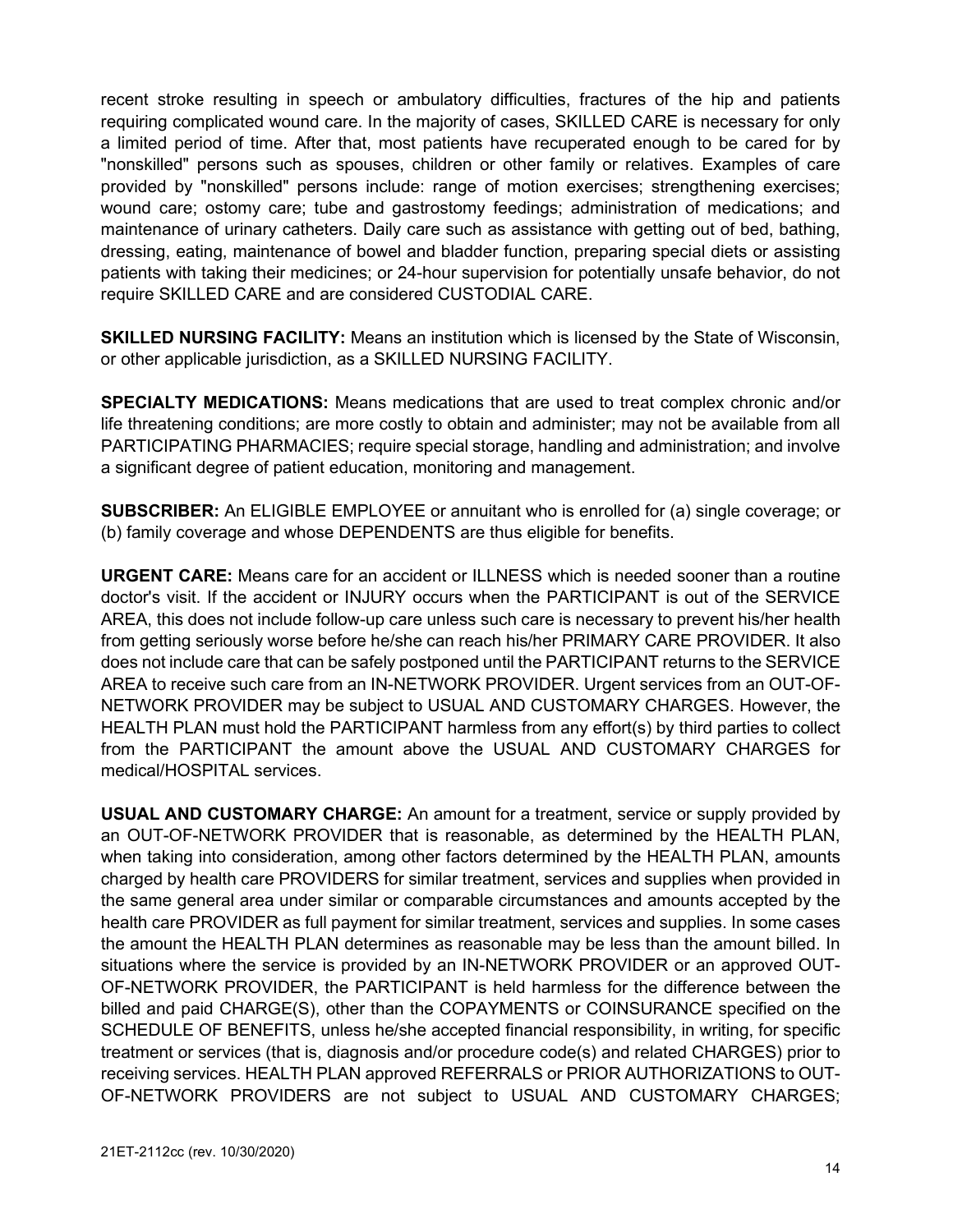PARTICIPANTS may be responsible for costs beyond USUAL AND CUSTOMARY CHARGES for services obtained from OUT-OF-NETWORK PROVIDERS for services that are non-EMERGENCY or non-URGENT and which are not previously approved for IN-NETWORK reimbursement by the HEALTH PLAN. EMERGENCY or URGENT services from an OUT-OF-NETWORK PROVIDER may be subject to USUAL AND CUSTOMARY CHARGES, however, the HEALTH PLAN must hold the PARTICIPANT harmless from any effort(s) by third parties to collect from the PARTICIPANT the amount above the USUAL AND CUSTOMARY CHARGES for medical/HOSPITAL/dental services.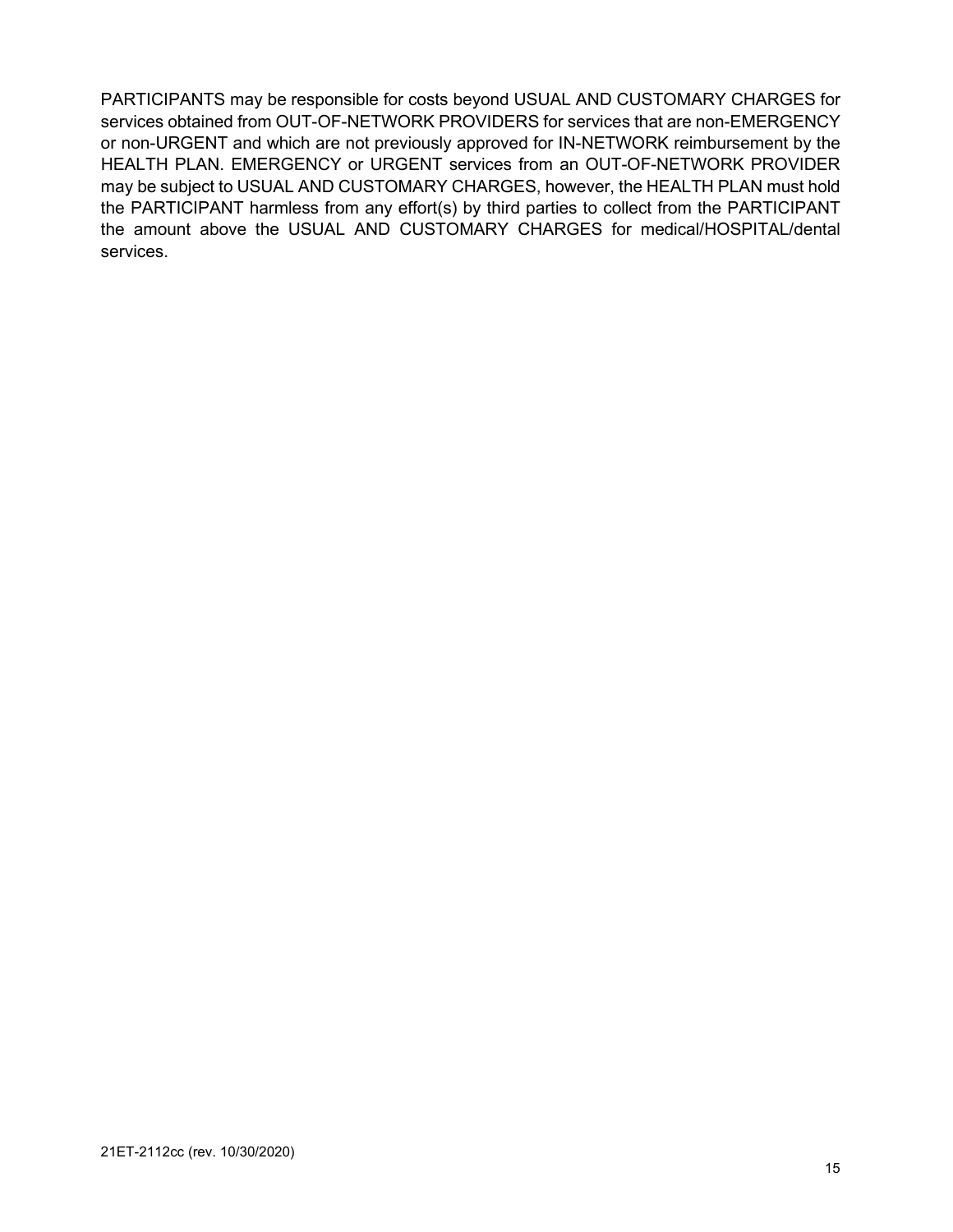#### <span id="page-15-0"></span>**II. Schedule of Benefits**

<span id="page-15-1"></span>All benefits are paid according to the terms of this AGREEMENT between the CONTRACTOR and the Group Insurance Board, and in accordance with federal and state law. Uniform Benefits and this SCHEDULE OF BENEFITS are wholly incorporated in the contract. The SCHEDULE OF BENEFITS describes certain essential dollar or visit limits of coverage and certain rules, if any, the PARTICIPANT must follow to obtain covered services. In some situations (for example, EMERGENCY services received from an OUT-OF-NETWORK PROVIDER), benefits will be determined according to the USUAL AND CUSTOMARY CHARGE.

The Group Insurance Board contracts with a PBM to provide prescription drug benefits. The PBM is responsible for the prescription drug benefit as provided for under the terms and conditions of the Uniform Pharmacy Benefits for those who are COVERED under the State of Wisconsin Health Benefit Program.

This Summary Plan Description applies to services received from IN-NETWORK and OUT-OF-NETWORK PROVIDERS. OUT-OF-NETWORK DEDUCTIBLE amounts do not accumulate to the IN-NETWORK OUT-OF-POCKET LIMIT (OOPL).

## **The covered benefits are subject to the following:**

| State of Wisconsin and WPE PARTICIPANTS in PO6/PO16 |                                                                                                                                                            |                                                                                                                                        |
|-----------------------------------------------------|------------------------------------------------------------------------------------------------------------------------------------------------------------|----------------------------------------------------------------------------------------------------------------------------------------|
| <b>Benefits</b>                                     | <b>In-Network Benefit for</b><br><b>PARTICIPANTS who do not</b><br>have MEDICARE as the<br>primary payor <sup>1</sup>                                      | <b>Out-of-Network Benefit for</b><br><b>PARTICIPANTS who do not</b><br>have MEDICARE as the<br>primary payor <sup>1</sup>              |
| Annual Medical DEDUCTIBLE                           | \$250 individual/\$500 family.                                                                                                                             | \$500 individual/\$1,000 family.                                                                                                       |
|                                                     | The family DEDUCTIBLE is<br><b>EMBEDDED, DEDUCTIBLE</b><br>applies to annual OUT-OF-<br>POCKET LIMIT (OOPL) and<br><b>MAXIMUM OUT OF POCKET</b><br>(MOOP). | The family DEDUCTIBLE is<br><b>EMBEDDED</b> and applies to<br>annual OOPL.<br>Medical DEDUCTIBLE does not<br>apply prescription drugs. |
|                                                     | Medical DEDUCTIBLE does not<br>apply to office visit<br><b>COPAYMENTS, Preventive</b>                                                                      |                                                                                                                                        |
|                                                     | Services or prescription drugs.                                                                                                                            |                                                                                                                                        |

## **State PARTICIPANTS and WPE PARTICIPANTS in PO6/PO16**

<span id="page-15-2"></span><sup>1</sup> MEDICARE eligible annuitants and their MEDICARE eligible DEPENDENTS are limited to participation under the IYC MEDICARE PLUS BENEFITS.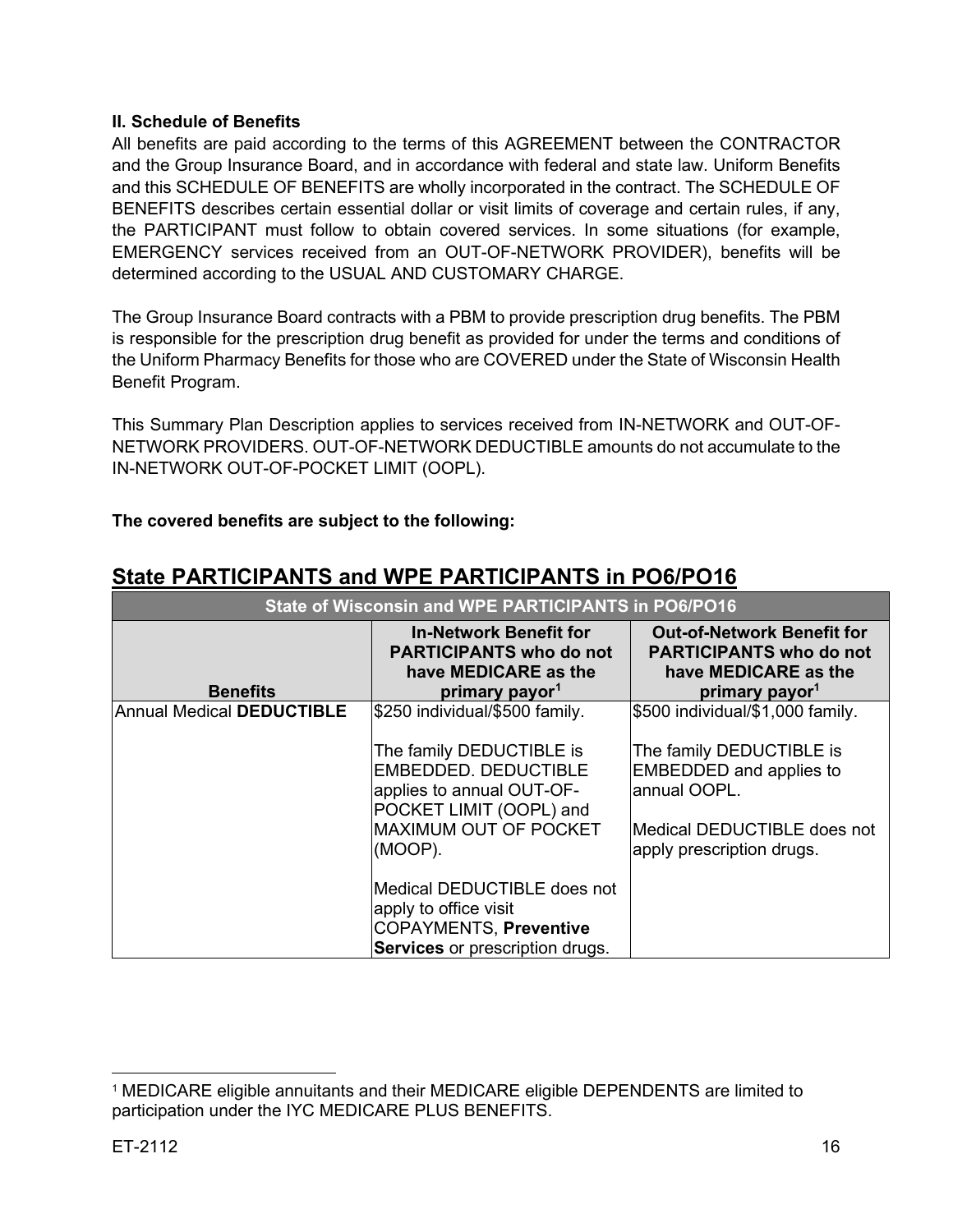| State of Wisconsin and WPE PARTICIPANTS in PO6/PO16                                                                                               |                                                                                                                       |                                                                                                                           |
|---------------------------------------------------------------------------------------------------------------------------------------------------|-----------------------------------------------------------------------------------------------------------------------|---------------------------------------------------------------------------------------------------------------------------|
| <b>Benefits</b>                                                                                                                                   | <b>In-Network Benefit for</b><br><b>PARTICIPANTS who do not</b><br>have MEDICARE as the<br>primary payor <sup>1</sup> | <b>Out-of-Network Benefit for</b><br><b>PARTICIPANTS who do not</b><br>have MEDICARE as the<br>primary payor <sup>1</sup> |
| Annual Medical COINSURANCE After DEDUCTIBLE: BENEFIT                                                                                              |                                                                                                                       | After DEDUCTIBLE: BENEFIT                                                                                                 |
|                                                                                                                                                   | PLAN pays 90% / PARTICIPANT<br>pays $10\%$ <sup>2</sup> .                                                             | PLAN pays 70% / PARTICIPANT<br>pays 30% <sup>3</sup> .                                                                    |
|                                                                                                                                                   | Applies to medical services                                                                                           | Applies to medical services                                                                                               |
|                                                                                                                                                   | except for office visit<br><b>COPAYMENTS, Preventive</b>                                                              | except for prescription drugs.                                                                                            |
|                                                                                                                                                   | <b>Services</b> or prescription drugs.                                                                                | COINSURANCE applies to<br>OOPL except as described                                                                        |
|                                                                                                                                                   | <b>COINSURANCE</b> applies to<br>OOPL and MOOP except as<br>described below.                                          | below.                                                                                                                    |
| Annual medical OUT-OF-                                                                                                                            | \$1,250 individual / \$2,500 family                                                                                   | \$2,000 PARTICIPANT / \$4,000                                                                                             |
| <b>POCKET LIMIT (OOPL)</b>                                                                                                                        | limit except as described below.                                                                                      | family limit except as described<br>below.                                                                                |
|                                                                                                                                                   | The OOPL is EMBEDDED.                                                                                                 | The OOPL is EMBEDDED.                                                                                                     |
|                                                                                                                                                   | Does not apply to prescription                                                                                        |                                                                                                                           |
|                                                                                                                                                   | drugs. See separate prescription                                                                                      | Does not apply to prescription                                                                                            |
|                                                                                                                                                   | drug benefits for details. OOPL<br>applies to MOOP.                                                                   | drugs. See separate prescription<br>drug benefits for details.                                                            |
| Annual MAXIMUM OUT-OF-<br><b>POCKET (MOOP)</b>                                                                                                    | \$6,850 individual / \$13,700 family No maximum out of pocket.<br>limit.                                              |                                                                                                                           |
|                                                                                                                                                   | The MOOP is EMBEDDED.                                                                                                 |                                                                                                                           |
| <b>Preventive Services as required</b><br>by federal law<br>Services (diagnostic or<br>otherwise) for specific conditions No out of pocket costs. |                                                                                                                       | PARTICIPANTS pay the full<br>allowed cost until the<br>DEDUCTIBLE is met.                                                 |
| provided during a preventive<br>exam may be subject to cost<br>sharing.                                                                           |                                                                                                                       | After DEDUCTIBLE:<br>PARTICIPANT pays 30%<br>COINSURANCE.                                                                 |
| <b>Primary Care Office Visit<sup>4</sup></b>                                                                                                      | PARTICIPANT pays \$15                                                                                                 | PARTICIPANTS pay the full                                                                                                 |
|                                                                                                                                                   | COPAYMENT per visit.                                                                                                  | allowed cost until the<br>DEDUCTIBLE is met.                                                                              |
|                                                                                                                                                   | COPAYMENT does not apply to                                                                                           |                                                                                                                           |
|                                                                                                                                                   | the DEDUCTIBLE.                                                                                                       | After DEDUCTIBLE:                                                                                                         |
|                                                                                                                                                   |                                                                                                                       | PARTICIPANT pays 30%<br>COINSURANCE.                                                                                      |

<span id="page-16-0"></span><sup>2</sup> Separate COINSURANCE applies for DURABLE MEDICAL EQUIPMENT and MEDICAL SUPPLIES.

<span id="page-16-1"></span><sup>&</sup>lt;sup>3</sup> Separate COINSURANCE applies for Preventive Services and Emergency Room Visit.

<span id="page-16-2"></span><sup>4</sup> See Section III. Benefits and Services A. 1) for a list of example provider types considered to be Primary Care providers under this BENEFIT PLAN.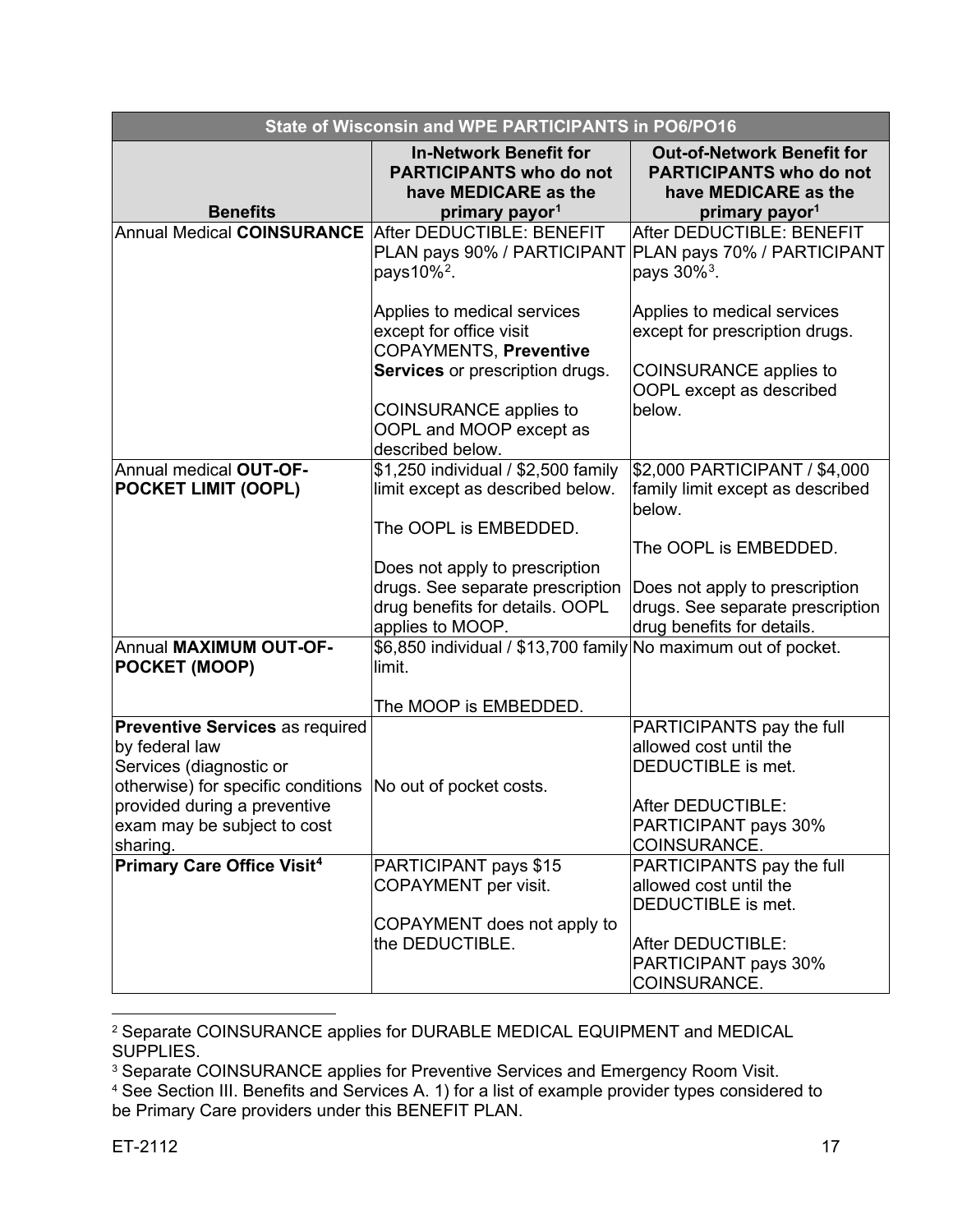| State of Wisconsin and WPE PARTICIPANTS in PO6/PO16                                                                                                                                                                                                                                           |                                                                                                                                                                                               |                                                                                                                                                                               |
|-----------------------------------------------------------------------------------------------------------------------------------------------------------------------------------------------------------------------------------------------------------------------------------------------|-----------------------------------------------------------------------------------------------------------------------------------------------------------------------------------------------|-------------------------------------------------------------------------------------------------------------------------------------------------------------------------------|
| <b>Benefits</b>                                                                                                                                                                                                                                                                               | <b>In-Network Benefit for</b><br><b>PARTICIPANTS who do not</b><br>have MEDICARE as the<br>primary payor <sup>1</sup>                                                                         | <b>Out-of-Network Benefit for</b><br><b>PARTICIPANTS who do not</b><br>have MEDICARE as the<br>primary payor <sup>1</sup>                                                     |
|                                                                                                                                                                                                                                                                                               | <b>COPAYMENT</b> applies toward<br>OOPL and MOOP.                                                                                                                                             |                                                                                                                                                                               |
| Telemedicine, telehealth, or e-<br>visit service                                                                                                                                                                                                                                              | No out of pocket costs.                                                                                                                                                                       | Not covered.                                                                                                                                                                  |
| <b>Specialist Office Visit /</b><br><b>URGENT CARE Visit</b>                                                                                                                                                                                                                                  | PARTICIPANT pays \$25<br>COPAYMENT per visit.<br>COPAYMENT does not apply to<br>the DEDUCTIBLE.                                                                                               | PARTICIPANT pays the full<br>allowed cost until the<br>DEDUCTIBLE is met.<br>After DEDUCTIBLE:<br>PARTICIPANT pays 30%                                                        |
|                                                                                                                                                                                                                                                                                               | <b>COPAYMENT</b> applies towards<br>the OOPL and MOOP.                                                                                                                                        | COINSURANCE.                                                                                                                                                                  |
| <b>Emergency Room Visit</b><br>Copayment waived if admitted as COPAYMENT.<br>an inpatient or for observation for<br>24 hours or longer.<br>PARTICIPANT may be<br>responsible for other charges in<br>addition to the visit<br><b>COPAYMENT.</b> See Illness/Injury<br>related services below. | PARTICIPANT pays \$75<br>After COPAYMENT:<br><b>DEDUCTIBLE</b> and<br><b>COINSURANCE applies.</b><br>COPAYMENT does not apply to<br>the DEDUCTIBLE.<br>COPAYMENT applies to OOPL<br>and MOOP. | PARTICIPANT pays \$75<br>COPAYMENT.<br>After COPAYMENT and In-<br><b>Network DEDUCTIBLE:</b><br>PARTICIPANT pays 10% In-<br><b>Network COINSURANCE cost to</b><br>OOPL.       |
| <b>ILLNESS/INJURY</b> related<br>services beyond the office visit or cost until the DEDUCTIBLE is<br><b>Emergency Room visit</b>                                                                                                                                                              | PARTICIPANT pays full allowed<br>met.<br>After DEDUCTIBLE:<br>PARTICIPANT pays 10%<br>COINSURANCE.<br><b>COINSURANCE applies to</b><br>OOPL and MOOP.                                         | PARTICIPANT pays the full<br>allowed cost until the<br>DEDUCTIBLE is met.<br>After DEDUCTIBLE:<br>PARTICIPANT pays 30%<br>COINSURANCE.<br>COINSURANCE applies to the<br>OOPL. |
| <b>MEDICAL SUPPLIES,</b><br><b>DURABLE MEDICAL</b><br><b>EQUIPMENT</b> and Durable<br><b>Diabetic Equipment and Related</b><br>Supplies. <sup>56</sup>                                                                                                                                        | PARTICIPANT pays full allowed<br>cost until the DEDUCTIBLE is<br>met.                                                                                                                         | PARTICIPANTS pay the full<br>allowed cost until the<br>DEDUCTIBLE is met.                                                                                                     |

<span id="page-17-1"></span><span id="page-17-0"></span> $^{\rm 5}$  Excludes hearing aids and cochlear implants for adults and dental implants.

 $\,{}^{\rm 6}$  Includes intraoral splints for treatment of temporomandibular joint disorder.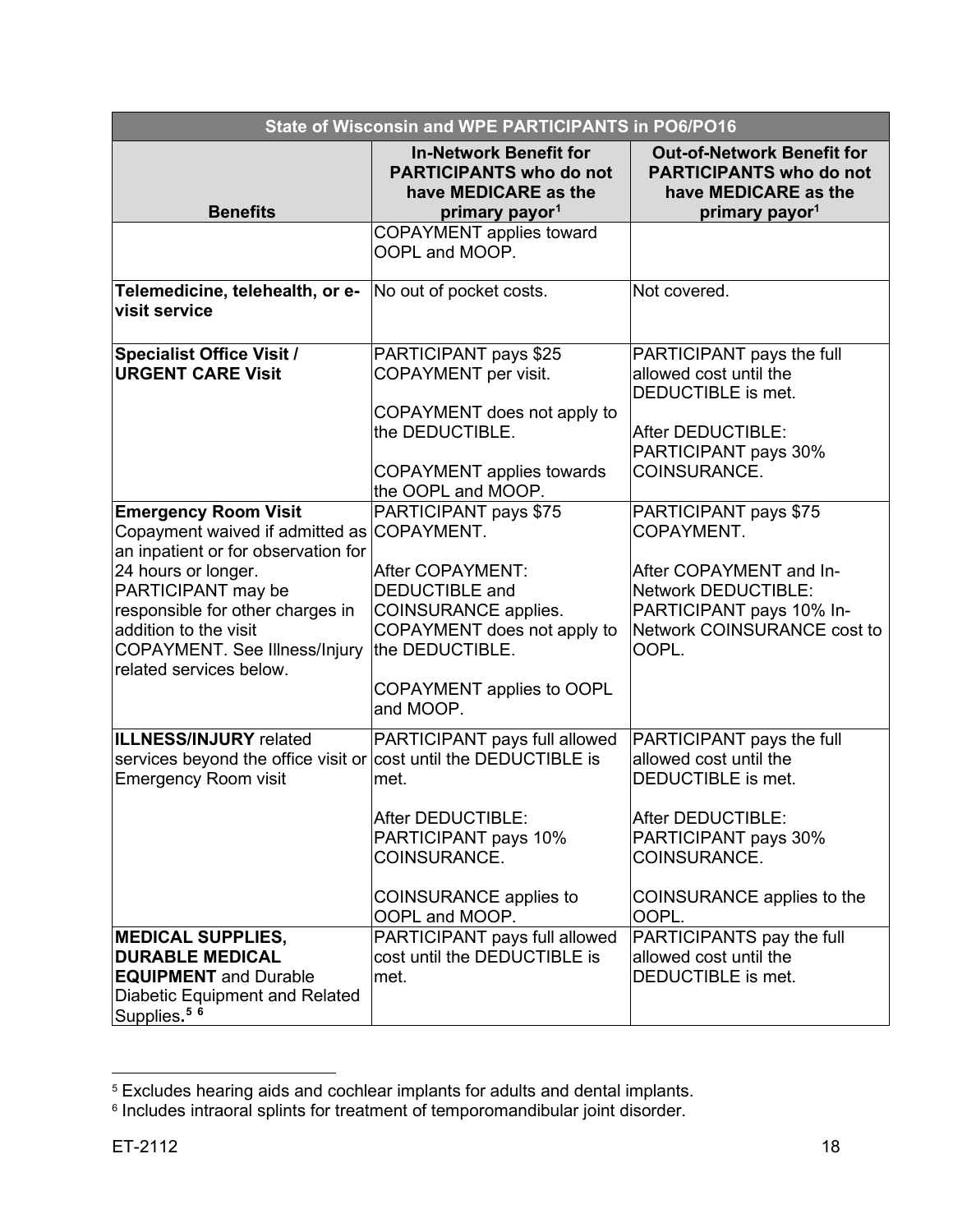| State of Wisconsin and WPE PARTICIPANTS in PO6/PO16                                                                              |                                                                                                                       |                                                                                                                           |
|----------------------------------------------------------------------------------------------------------------------------------|-----------------------------------------------------------------------------------------------------------------------|---------------------------------------------------------------------------------------------------------------------------|
| <b>Benefits</b>                                                                                                                  | <b>In-Network Benefit for</b><br><b>PARTICIPANTS who do not</b><br>have MEDICARE as the<br>primary payor <sup>1</sup> | <b>Out-of-Network Benefit for</b><br><b>PARTICIPANTS who do not</b><br>have MEDICARE as the<br>primary payor <sup>1</sup> |
|                                                                                                                                  | After DEDUCTIBLE:                                                                                                     | After DEDUCTIBLE:                                                                                                         |
|                                                                                                                                  | PARTICIPANT pays 20%<br>COINSURANCE.                                                                                  | PARTICIPANT pays 30%<br>COINSURANCE.                                                                                      |
|                                                                                                                                  | COINSURANCE applies to the<br>OOPL and MOOP.                                                                          | COINSURANCE applies to the<br>OOPL.                                                                                       |
| <b>Cochlear Implants for</b><br>PARTICIPANTS under age 18                                                                        | PARTICIPANT pays full allowed<br>cost until the DEDUCTIBLE is<br>met.                                                 | PARTICIPANT pays full allowed<br>cost until the DEDUCTIBLE is<br>met.                                                     |
| Includes all charges related to                                                                                                  |                                                                                                                       |                                                                                                                           |
| implant and follow-up training<br>sessions.                                                                                      | After DEDUCTIBLE:<br>PARTICIPANT pays 10%<br>COINSURANCE. <sup>7</sup>                                                | After DEDUCTIBLE:<br>PARTICIPANT pays 30%<br>COINSURANCE.                                                                 |
|                                                                                                                                  | COINSURANCE applies to the<br>OOPL and MOOP.                                                                          | COINSURANCE does not apply<br>to the OOPL.                                                                                |
| <b>Cochlear Implant Devices,</b><br><b>Professional Surgery for</b><br>Implantation, and Follow-Up<br><b>Device Training for</b> | PARTICIPANT pays full allowed<br>cost until the DEDUCTIBLE is<br>met.                                                 | PARTICIPANT pays full allowed<br>cost until the DEDUCTIBLE is<br>met.                                                     |
| PARTICIPANTS age 18 and                                                                                                          | After DEDUCTIBLE:                                                                                                     | After DEDUCTIBLE:                                                                                                         |
| older                                                                                                                            | PARTICIPANT pays 20%<br>COINSURANCE.                                                                                  | PARTICIPANT pays 30%<br>COINSURANCE.                                                                                      |
|                                                                                                                                  | COINSURANCE does not apply<br>to OOPL or MOOP. <sup>8</sup>                                                           | COINSURANCE does not apply<br>to the OOPL.                                                                                |
| <b>Cochlear Implant HOSPITAL</b><br><b>CHARGES</b> for participants age<br>18 and older                                          | PARTICIPANT pays full allowed<br>cost until the DEDUCTIBLE is<br>met.                                                 | PARTICIPANT pays full allowed<br>cost until the DEDUCTIBLE is<br>met.                                                     |
|                                                                                                                                  | After DEDUCTIBLE:<br>PARTICIPANT pays 10%<br>COINSURANCE.                                                             | After DEDUCTIBLE:<br>PARTICIPANT pays 30%<br>COINSURANCE.                                                                 |
|                                                                                                                                  | COINSURANCE does not apply<br>to OOPL and MOOP.                                                                       | COINSURANCE does not apply<br>to OOPL.                                                                                    |

<span id="page-18-0"></span><sup>&</sup>lt;sup>7</sup> As required by <u>Wis. Stat. §632.895 (16)</u>

<span id="page-18-1"></span> $^{\text{\tiny{8}}}$  Services not defined as Essential Health Benefits under the Affordable Care Act (ACA) are not subject to ACA MOOP under Uniform Benefits.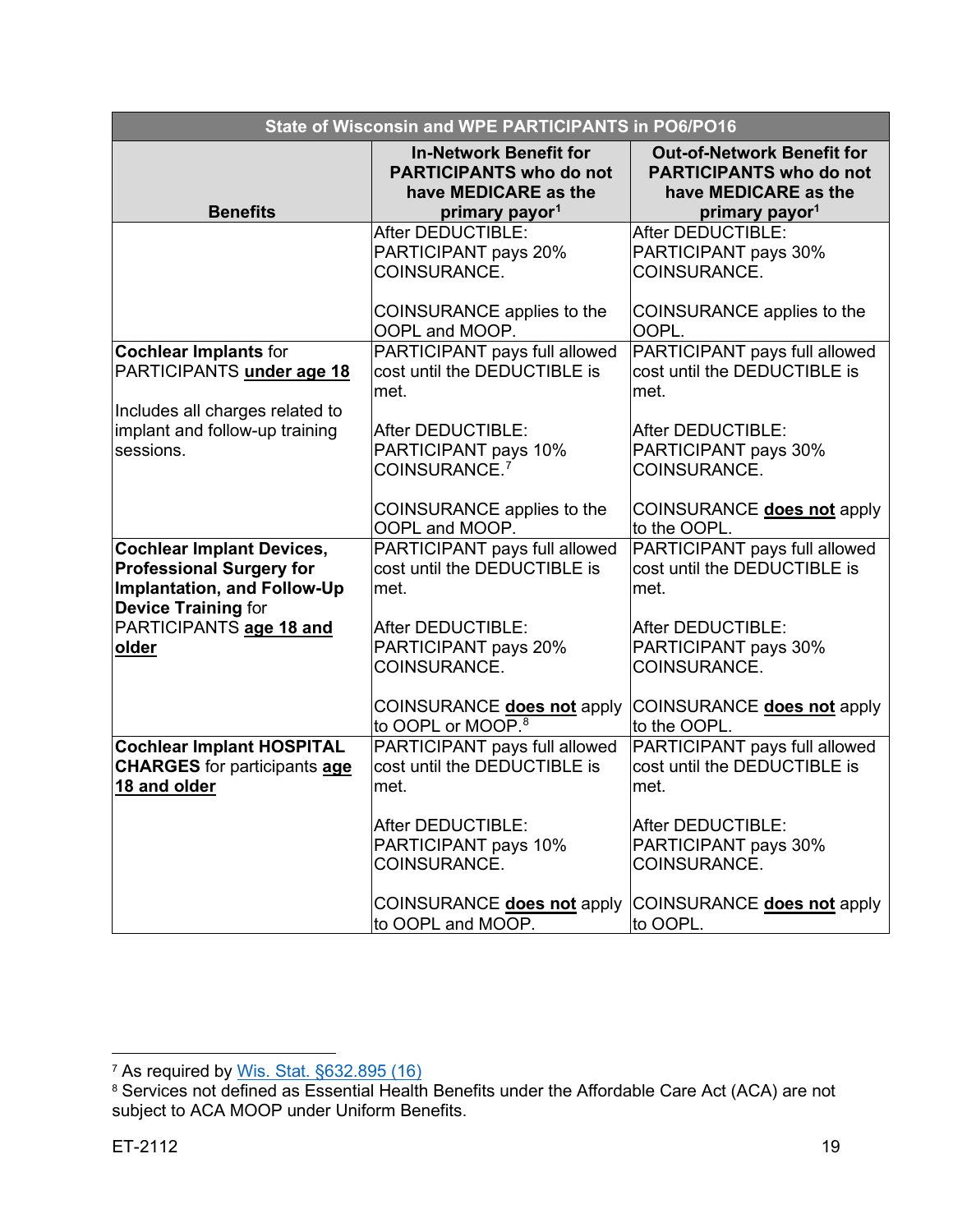| <b>State of Wisconsin and WPE PARTICIPANTS in PO6/PO16</b>                                                                                              |                                                                                                                       |                                                                                                                           |
|---------------------------------------------------------------------------------------------------------------------------------------------------------|-----------------------------------------------------------------------------------------------------------------------|---------------------------------------------------------------------------------------------------------------------------|
| <b>Benefits</b>                                                                                                                                         | <b>In-Network Benefit for</b><br><b>PARTICIPANTS who do not</b><br>have MEDICARE as the<br>primary payor <sup>1</sup> | <b>Out-of-Network Benefit for</b><br><b>PARTICIPANTS who do not</b><br>have MEDICARE as the<br>primary payor <sup>1</sup> |
| <b>Hearing Aids for</b><br>PARTICIPANTS under age 18                                                                                                    | PARTICIPANT pays full allowed<br>cost until the DEDUCTIBLE is<br>met.                                                 | PARTICIPANT pays full allowed<br>cost until the DEDUCTIBLE is<br>met.                                                     |
|                                                                                                                                                         | After DEDUCTIBLE:<br>PARTICIPANT pays 10%<br>COINSURANCE. <sup>9</sup>                                                | After DEDUCTIBLE:<br>PARTICIPANT pays 30%<br>COINSURANCE.                                                                 |
|                                                                                                                                                         | COINSURANCE applies to the<br>OOPL and MOOP.                                                                          | Maximum BENEFIT PLAN<br>payment of \$1,000 per hearing<br>aid. PARTICIPANT pays any<br>remaining cost out of pocket.      |
|                                                                                                                                                         |                                                                                                                       | <b>COINSURANCE and any</b><br>remaining costs do not apply to<br>the OOPL.                                                |
| <b>Hearing Aids for</b><br>PARTICIPANTS age 18 and<br>older.                                                                                            | PARTICIPANT pays full allowed<br>cost until the DEDUCTIBLE is<br>met.                                                 | PARTICIPANT pays full allowed<br>cost until the DEDUCTIBLE is<br>met.                                                     |
| LIMIT: One aid per ear no more<br>than once every 3 years.<br>Maximum BENEFIT PLAN                                                                      | After DEDUCTIBLE:<br>PARTICIPANT pays 20%<br>COINSURANCE that does not<br>apply to OOPL or MOOP.                      | After DEDUCTIBLE:<br>PARTICIPANT pays 30%<br>COINSURANCE that does not<br>apply to OOPL.                                  |
| payment of \$1,000 per hearing<br>aid. <sup>10</sup> PARTICIPANT pays any<br>remaining cost out of pocket.                                              | Remaining costs <b>do not</b> apply to<br>OOPL or MOOP.                                                               | Remaining costs <b>do not</b> apply to<br>OOPL or MOOP.                                                                   |
| <b>Diagnosis and Non-Surgical</b><br><b>Treatment of Temporo-</b><br>mandibular Joint Disorders <sup>11</sup>                                           | PARTICIPANT pays full allowed<br>cost until the DEDUCTIBLE is<br>met.                                                 | PARTICIPANT pays full allowed<br>cost until the DEDUCTIBLE is<br>met.                                                     |
| Maximum BENEFIT PLAN<br>payment of \$1,250 per<br>PARTICIPANT per calendar<br>year. <sup>12</sup> PARTICIPANT pays any<br>remaining cost out of pocket. | After DEDUCTIBLE:<br>PARTICIPANT pays 10%<br>COINSURANCE that does not<br>apply to OOPL and MOOP.                     | After DEDUCTIBLE:<br>PARTICIPANT pays 30%<br><b>COINSURANCE that does not</b><br>apply to OOPL.                           |

<sup>&</sup>lt;sup>9</sup> As required by <u>Wis. Stat. §632.895 (16)</u>

<span id="page-19-1"></span><span id="page-19-0"></span><sup>10</sup> Services not defined as Essential Health Benefits under the Affordable Care Act (ACA) may be subject to annual benefit maximums and are not subject to ACA MOOP.

<span id="page-19-2"></span><sup>11</sup> Intraoral splints covered as DURABLE MEDICAL EQUIPMENT.

<span id="page-19-3"></span><sup>&</sup>lt;sup>12</sup> Services not defined as Essential Health Benefits under the Affordable Care Act (ACA) may be subject to annual benefit maximums and are not subject to ACA MOOP.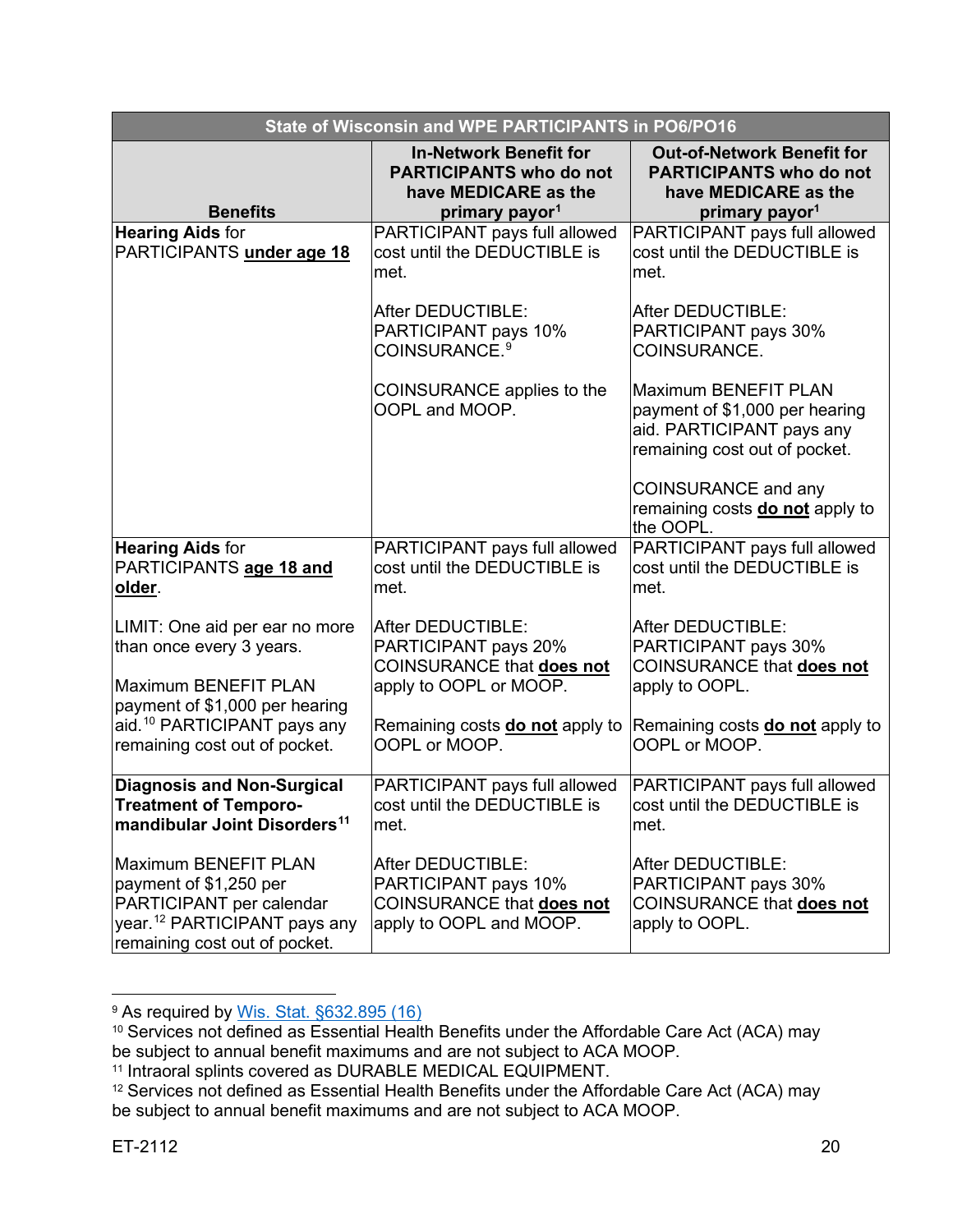| State of Wisconsin and WPE PARTICIPANTS in PO6/PO16                                                                          |                                                                                                                       |                                                                                                                           |
|------------------------------------------------------------------------------------------------------------------------------|-----------------------------------------------------------------------------------------------------------------------|---------------------------------------------------------------------------------------------------------------------------|
| <b>Benefits</b>                                                                                                              | <b>In-Network Benefit for</b><br><b>PARTICIPANTS who do not</b><br>have MEDICARE as the<br>primary payor <sup>1</sup> | <b>Out-of-Network Benefit for</b><br><b>PARTICIPANTS who do not</b><br>have MEDICARE as the<br>primary payor <sup>1</sup> |
|                                                                                                                              | Remaining costs <b>do not</b> apply to<br>OOPL or MOOP.                                                               | Remaining costs <b>do not</b> apply to<br>OOPL or MOOP.                                                                   |
| <b>Dental Implants</b>                                                                                                       | PARTICIPANT pays full allowed<br>cost until the DEDUCTIBLE is                                                         | PARTICIPANT pays full allowed<br>cost until the DEDUCTIBLE is                                                             |
| Only covered following accident<br>or INJURY.                                                                                | lmet.                                                                                                                 | met.                                                                                                                      |
|                                                                                                                              | After DEDUCTIBLE:                                                                                                     | After DEDUCTIBLE:                                                                                                         |
| Maximum BENEFIT PLAN<br>payment of \$1,000 per tooth. <sup>13</sup><br>PARTICIPANT pays any<br>remaining cost out of pocket. | PARTICIPANT pays 10%<br>COINSURANCE that does not<br>apply to OOPL and MOOP.                                          | PARTICIPANT pays 30%<br><b>COINSURANCE that does not</b><br>apply to OOPL.                                                |
|                                                                                                                              | Remaining costs <b>do not</b> apply to<br>OOPL or MOOP.                                                               | Remaining costs <b>do not</b> apply to<br>OOPL.                                                                           |
| <b>Prescription Drugs</b>                                                                                                    | See Uniform Pharmacy Benefits.                                                                                        | See Uniform Pharmacy Benefits.                                                                                            |

<span id="page-20-0"></span> $^{13}$  Services not defined as Essential Health Benefits under the Affordable Care Act (ACA) may be subject to annual benefit maximums.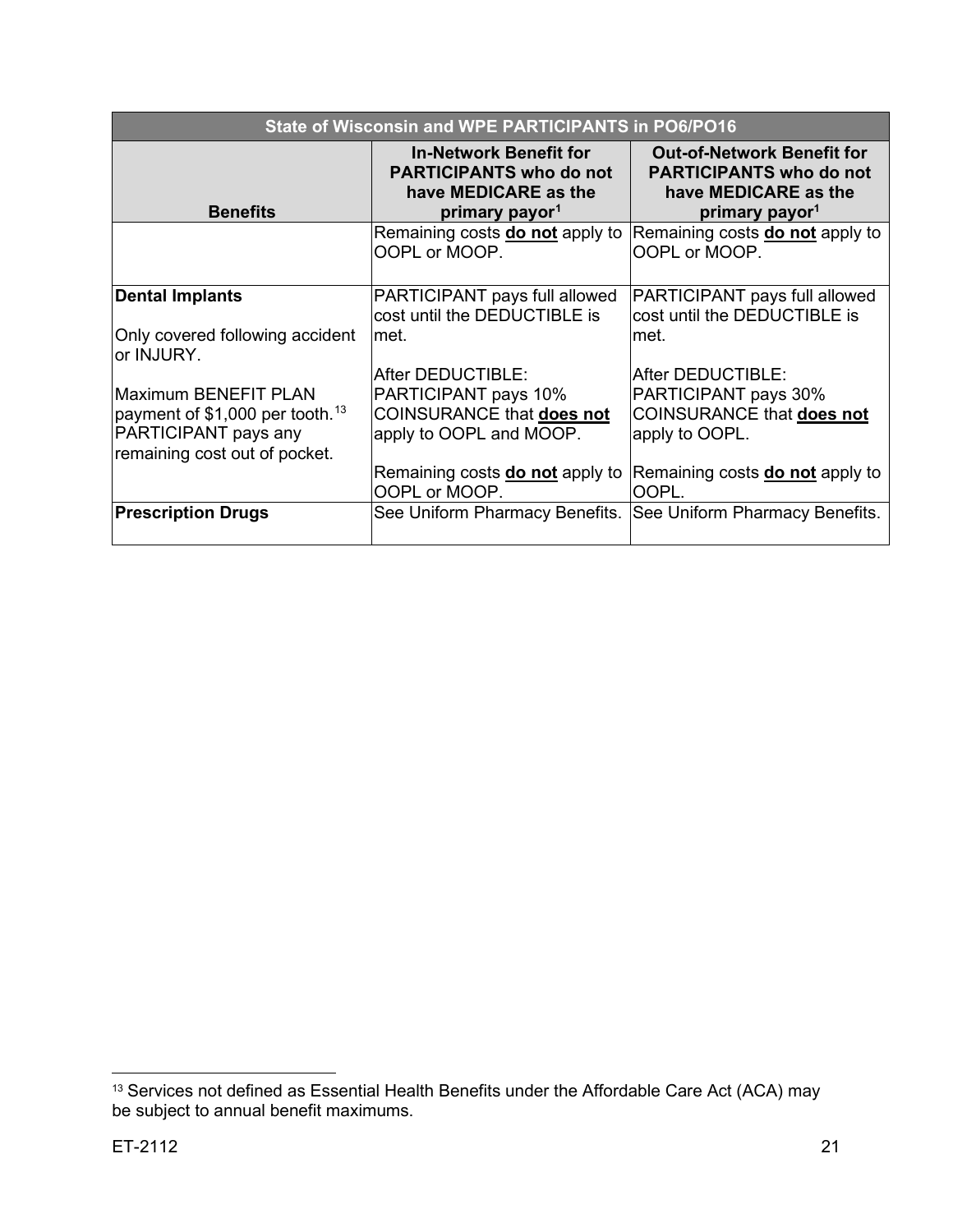#### **III. Benefits and Services**

The benefits and services provided under the Health Benefit Program are those set forth below. These services and benefits are available only if they are received after the PARTICIPANT'S EFFECTIVE DATE.

HOSPITAL services must be provided by an IN-NETWORK HOSPITAL. In the case of non-EMERGENCY care, the HEALTH PLAN reserves the right to determine in a reasonable manner the PROVIDER to be used. In cases of EMERGENCY or URGENT CARE services, IN-NETWORK PROVIDERS and HOSPITALS must be used whenever possible and reasonable (see [item A, 1](#page-21-1) and [item A, 2](#page-23-0) below). However, the HEALTH PLAN must hold the PARTICIPANT harmless from any effort(s) by third parties to collect from the PARTICIPANT the amount above the USUAL AND CUSTOMARY CHARGES for medical/HOSPITAL services.

**Except as specifically stated for EMERGENCY and URGENT CARE, PARTICIPANTS must receive the HEALTH PLAN'S written PRIOR AUTHORIZATION for covered services from an OUT-OF-NETWORK PROVIDER or PARTICIPANTS will be financially responsible for the services.** The HEALTH PLAN may also require PRIOR AUTHORIZATION for other services or they will not be covered.

Subject to the terms and conditions outlined herein and the attached SCHEDULE OF BENEFITS, a PARTICIPANT, in consideration of the employer's payment of the applicable HEALTH PLAN and PBM premium, shall be entitled to the benefits and services described below.

Benefits are subject to: (a) Any COPAYMENT, COINSURANCE and other limitations shown in the SCHEDULE OF BENEFITS; and (b) all other terms and conditions outlined in this Uniform Benefits description. All services must be MEDICALLY NECESSARY, as determined by the HEALTH PLAN and/or PBM.

There is no lifetime maximum benefit on any Medical or Pharmacy service.

## <span id="page-21-0"></span>**A. Medical/Surgical Services**

<span id="page-21-1"></span>1) Primary Care

- a) Medical care provided per the definition of PCP in Section I.
- b) A PCP may be any one of the following types of providers:
	- i. Family Practice
	- ii. General Practice
	- iii. Internal Medicine
	- iv. Gynecology/Obstetrics
	- v. Pediatrics
	- vi. Midwives (if HEALTH PLAN offers)
	- vii. Nurse Practitioners
	- viii. Physician Assistants
	- ix. Chiropractors
	- x. Mental Health
	- xi. Physical Therapy
	- xii. Occupational Therapy
	- xiii. Speech Therapy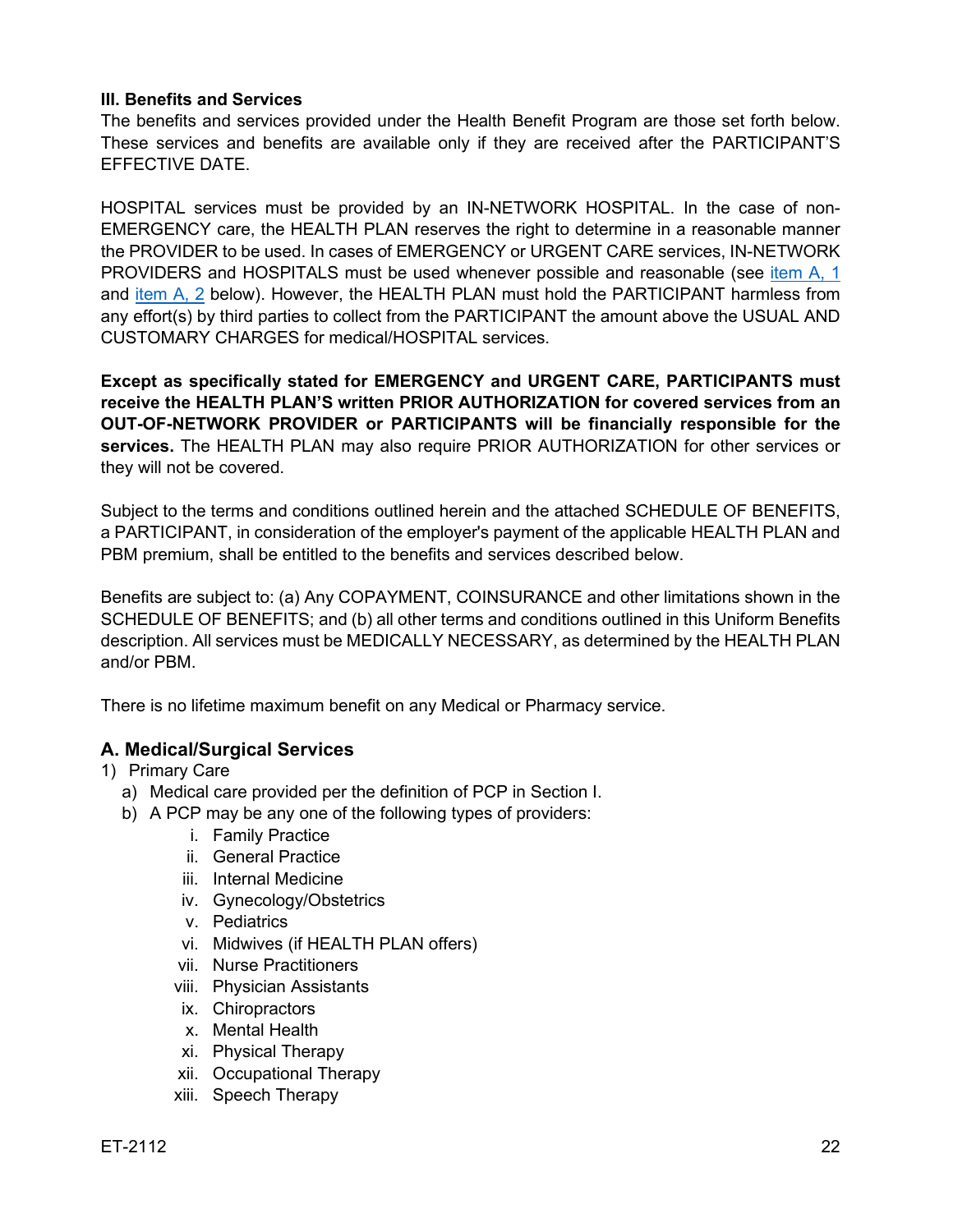- c) PARTICIPANTS must designate a PCP or PCC. PARTICIPANTS should select their PCP from the HEALTH PLAN's list of IN-NETWORK PROVIDERS. PARTICIPANTS may either name a PCP on their enrollment form or work with the HEALTH PLAN to designate a PCP or PCC.
- 2) EMERGENCY Care
	- a) Medical care for an EMERGENCY, as defined in Section I. Refer to the SCHEDULE OF BENEFITS for information on the EMERGENCY room COPAYMENT.
	- b) PARTICIPANTS should use IN-NETWORK HOSPITAL EMERGENCY rooms whenever possible. If a PARTICIPANT is not able to reach an IN-NETWORK PROVIDER, they should go to the nearest appropriate medical facility.
	- c) If a PARTICIPANT must go to an OUT-OF-NETWORK PROVIDER for care, it is recommended that the PARTICIPANT call the HEALTH PLAN as soon as possible and tell the HEALTH PLAN where the PARTICIPANT received EMERGENCY care. Non-urgent follow-up care must be received from an IN-NETWORK PROVIDER unless it is PRIOR AUTHORIZED by the HEALTH PLAN or it will not be covered. PRIOR AUTHORIZATIONS for the follow-up care are at the sole discretion of the HEALTH PLAN.
	- d) It is recommended, to expedite claims processing, that PARTICIPANTS (or another individual on a PARTICIPANT'S behalf) notify the HEALTH PLAN of EMERGENCY or URGENT CARE OUT-OF-NETWORK HOSPITAL admissions or facility CONFINEMENTS by the next BUSINESS DAY after admission or as soon as reasonably possible. This will help to expedite claims payment. OUT-OF-AREA SERVICE means medical care received outside the defined SERVICE AREA.
	- e) EMERGENCY services include reasonable accommodations for repair of DURABLE MEDICAL EQUIPMENT as MEDICALLY NECESSARY.
	- f) Some examples of EMERGENCIES are:
		- i. Acute allergic reactions
		- ii. Acute asthmatic attacks
		- iii. Convulsions
		- iv. Epileptic seizures
		- v. Acute hemorrhage
		- vi. Acute appendicitis
		- vii. Coma
		- viii. Heart attack
		- ix. Attempted suicide
		- x. Suffocation
		- xi. Stroke
		- xii. Drug overdoses
		- xiii. Loss of consciousness
		- xiv. Any condition for which a PARTICIPANT is admitted to the HOSPITAL as an inpatient from the EMERGENCY room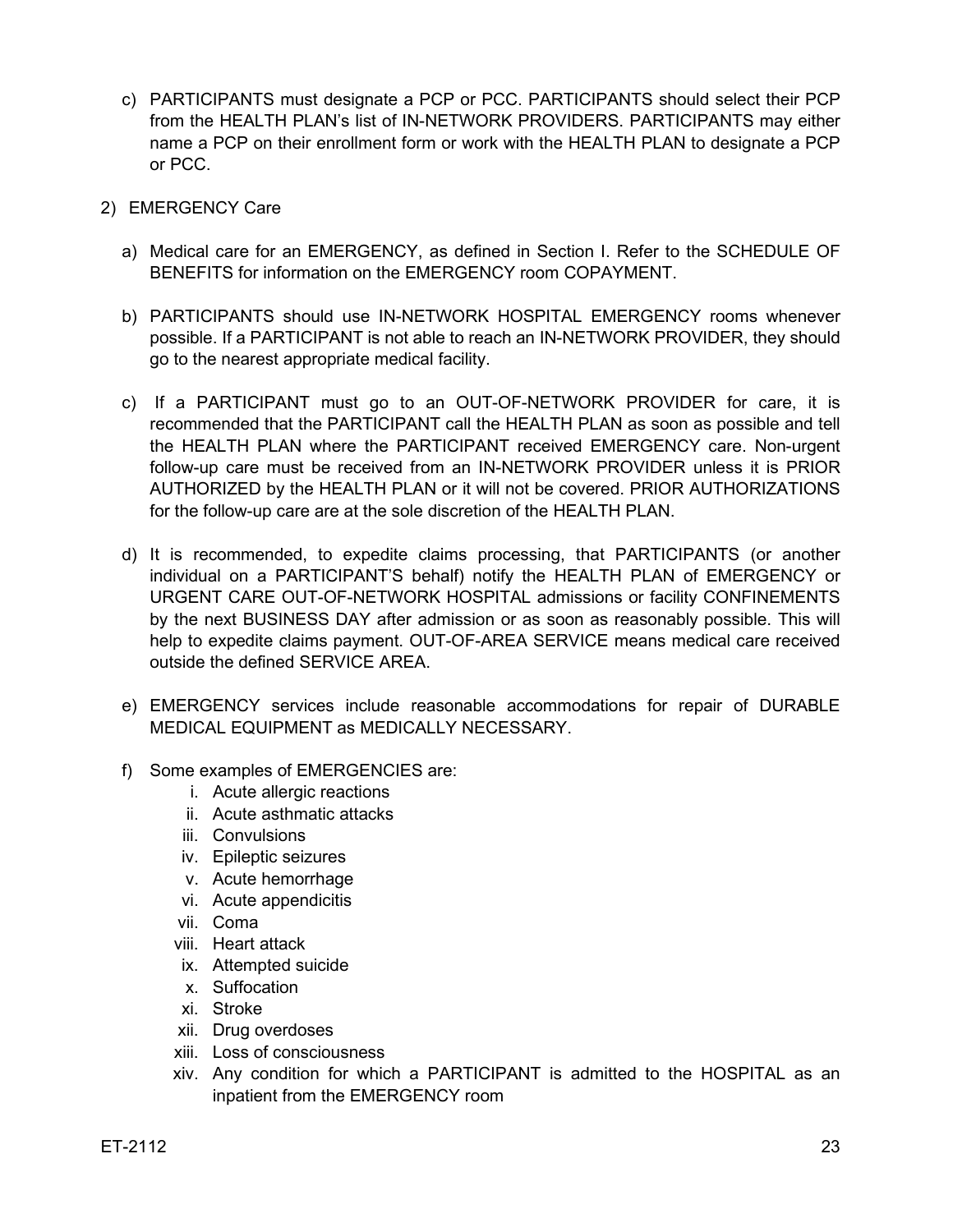#### <span id="page-23-0"></span>3) URGENT CARE

- a) Medical care received in an URGENT CARE situation as defined in [Section II.](#page-15-1) URGENT CARE is not EMERGENCY care. It does not include care that can be safely postponed until the PARTICIPANT can receive care from an IN-NETWORK PROVIDER.
- b) PARTICIPANTS must receive URGENT CARE from an IN-NETWORK PROVIDER if the PARTICIPANT is in the SERVICE AREA, unless it is not reasonably possible. If a PARTICIPANT is out of the SERVICE AREA, the PARTICIPANT should go to the nearest appropriate medical facility unless they can safely return to the SERVICE AREA to receive care from an IN-NETWORK PROVIDER. If the PARTICIPANT must go to an OUT-OF-NETWORK PROVIDER for care, it is recommended that they contact the HEALTH PLAN by the next BUSINESS DAY or as soon as possible and tell the HEALTH PLAN where the PARTICIPANT received URGENT CARE; this will expedite claims payment. PARTICIPANTS will be held harmless as described in UNIFORM BENEFITS. Non-urgent follow-up care must be received from an IN-NETWORK PROVIDER unless it is PRIOR AUTHORIZED by the HEALTH PLAN or it will not be covered. PRIOR AUTHORIZATIONS for the follow-up care are at the sole discretion of the HEALTH PLAN.
- c) Some examples of URGENT CARE cases are:
	- i. Most broken bones
	- ii. Minor cuts
	- iii. Sprains
	- iv. Most drug reactions
	- v. Non-severe bleeding
	- vi. Minor burns

#### 4) Surgical Services

Surgical procedures, wherever performed, when needed to care for an ILLNESS or INJURY. These include:

- a) PREOPERATIVE and POSTOPERATIVE CARE, and
- b) Needed services of assistants and consultants.

This does not include oral surgery procedures, which are covered as described under [item 16](#page-29-0) of this section.

PRIOR AUTHORIZATION is required for REFERRALS to orthopedists and neurosurgeons associated directly or indirectly with the HEALTH PLAN for any PARTICIPANT who has not completed an optimal regimen of conservative care for low back pain (LBP). PRIOR AUTHORIZATION is not required for a PARTICIPANT who presents clinical diagnoses that require immediate or expedited orthopedic, neurosurgical or other specialty REFERRAL. This paragraph does not apply to the MEDICARE ADVANTAGE enrolled PARTICIPANTS.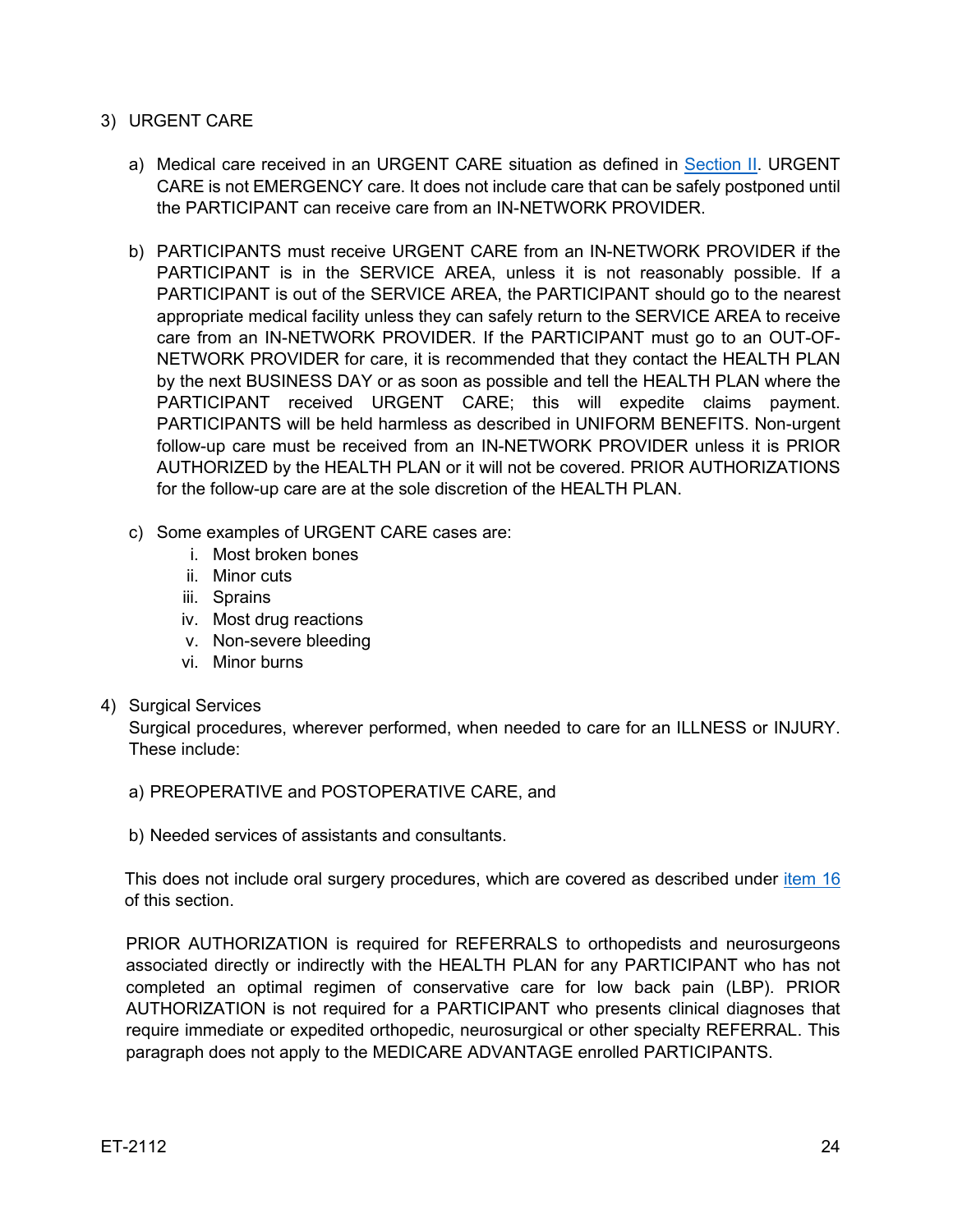PARTICIPANTS seeking surgical treatment of LBP must participate in a credible SHARED DECISION MAKING (SDM) program provided by the HEALTH PLAN or its contracted PROVIDERS consistent with the PRIOR AUTHORIZATION requirement. This paragraph does not apply to the MEDICARE ADVANTAGE enrolled PARTICIPANTS.

5) Reproductive Services and Contraceptives

The following services do not require a REFERRAL to an IN-NETWORK PROVIDER who specializes in obstetrics and gynecology, however, the HEALTH PLAN may require that the PARTICIPANT obtain PRIOR AUTHORIZATION for some services or they may not be covered.

- a) Maternity Services for prenatal and postnatal care, including services such as normal deliveries, ectopic pregnancies, cesarean sections, abortions allowable under Wis. Stats. §40.03(6)(m), and miscarriages. Maternity benefits are also available for a DEPENDENT daughter who is covered under this program as a PARTICIPANT. However, this does not extend coverage to the newborn if the DEPENDENT daughter is age 18 or older at the time of the birth. In accordance with the federal Newborns' and Mother' Health Protection Act, the inpatient stay will be covered for 48 hours following a normal delivery and 96 hours following a cesarean delivery, unless a longer inpatient stay is MEDICALLY NECESSARY. A shorter hospitalization related to maternity and newborn care may be provided if the shorter stay is deemed appropriate by the attending physician in consultation with the mother.
- b) Elective sterilization.
- c) Contraceptives as required by [Wis. Stat. § 632.895 \(17\),](https://docs.legis.wisconsin.gov/statutes/statutes/632/VI/895/17) including, but not limited to:
	- i) Oral contraceptives, or cost-effective FORMULARY equivalents as determined by the PBM, and diaphragms, as described under the prescription drug benefit in [Section](#page-36-0) III, [D.](#page-36-0)
	- ii) IUDs and diaphragms, as described under the DURABLE MEDICAL EQUIPMENT provision in [item C, 3.](#page-34-0)
	- iii) Medroxyprogesterone acetate injections for contraceptive purposes (for example, Depo Provera).

If the PARTICIPANT is in her second or third trimester of pregnancy when the PROVIDER'S participation in the BENEFIT PLAN offered by the HEALTH PLAN terminates, the PARTICIPANT will continue to have access to the PROVIDER until completion of postpartum care for the woman and infant. A PRIOR AUTHORIZATION is not required for the delivery, but the HEALTH PLAN may request notification of the inpatient stay prior to the delivery or shortly thereafter.

6) Medical Services

MEDICALLY NECESSARY professional services and office visits provided to inpatients, outpatients, and to those receiving home care services by an IN-NETWORK PROVIDER (or a PROVIDER that was PRIOR AUTHORIZED by the HEALTH PLAN).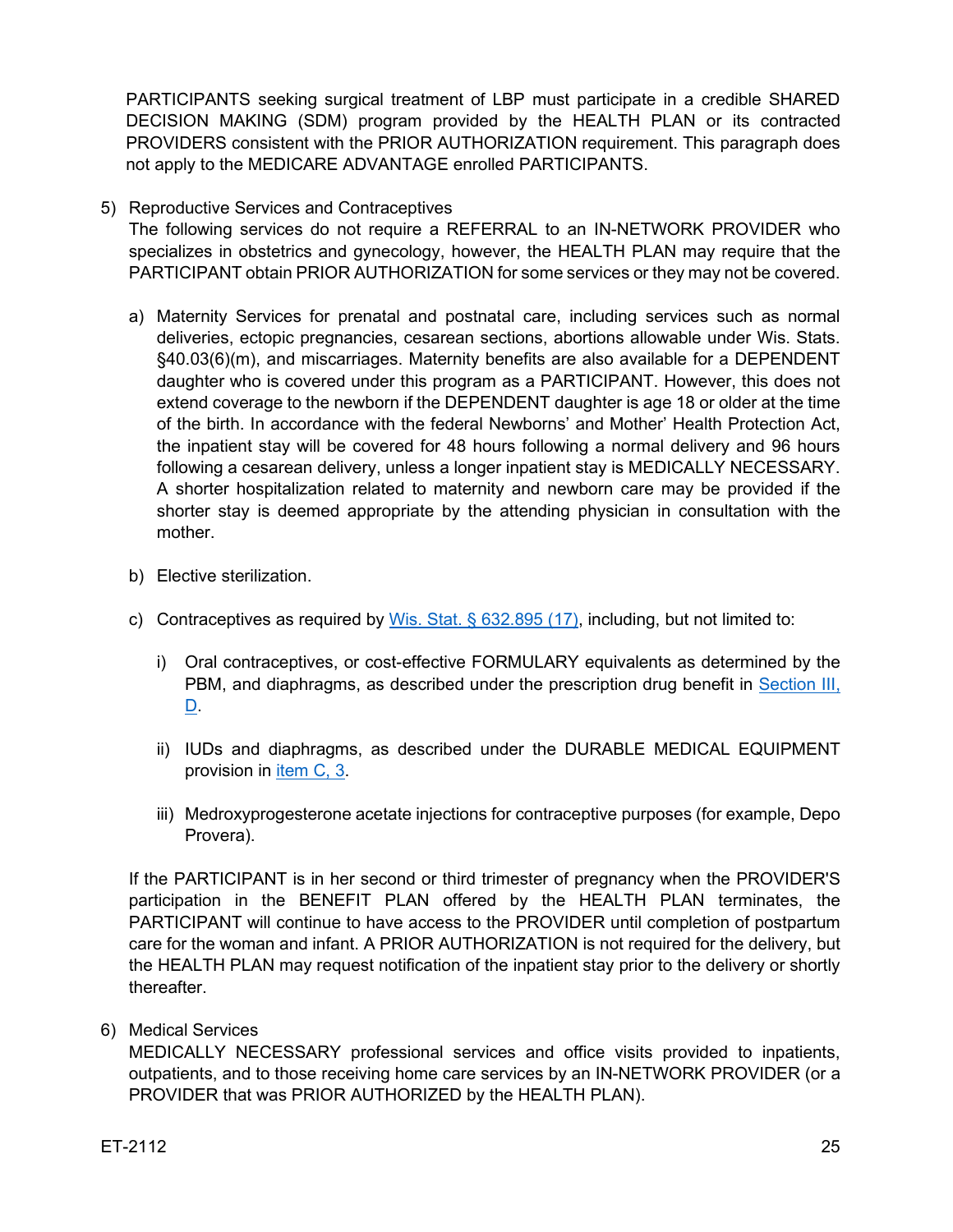- a) Routine physical examinations consistent with accepted preventive care guidelines and immunizations as medically appropriate.
- b) Well-baby care, including lead screening as required by [Wis. Stat. § 632.895 \(10\),](https://docs.legis.wisconsin.gov/document/statutes/632.895(10)) and childhood immunizations.
- c) Routine patient care administered in a cancer clinical trial as required by Wis. Stat.  $\S 632.87$ [\(6\).](https://docs.legis.wisconsin.gov/document/statutes/632.87(6))
- d) Colorectal cancer examinations and laboratory tests as required by [Wis. Stat. § 632.895](https://docs.legis.wisconsin.gov/statutes/statutes/632/VI/895/16m)  [\(16m\).](https://docs.legis.wisconsin.gov/statutes/statutes/632/VI/895/16m)
- e) MEDICALLY NECESSARY travel-related preventive treatment. Preventive travel-related care such as typhoid, diphtheria, tetanus, yellow fever and Hepatitis A vaccinations if determined to be medically appropriate for the PARTICIPANT by the HEALTH PLAN. It does not apply to travel required for work. (See [Exclusions, Section IV,](#page-37-2) A, 2, e.)
- f) Injectable and infusible medications, except for SELF-ADMINISTERED INJECTABLE medications.
- g) NUTRITIONAL COUNSELING provided by a participating registered dietician or an IN-NETWORK PROVIDER.
- h) A second opinion from an IN-NETWORK PROVIDER or when PRIOR AUTHORIZED by the HEALTH PLAN.
- i) Preventive services as required by the federal Patient Protection and Affordable Care Act.
- 7) Anesthesia Services

Covered when provided in connection with other medical and surgical services covered under these Uniform Benefits. It will also include anesthesia services for dental care as provided under [item B, 1, c](#page-32-1) of this section.

- 8) Radiation Therapy and Chemotherapy Covered when accepted therapeutic methods, such as x-rays, radium, radioactive isotopes and chemotherapy drugs, are administered and billed by an IN-NETWORK PROVIDER.
- 9) Detoxification Services

Covers MEDICALLY NECESSARY detoxification services provided by an IN-NETWORK PROVIDER. Methadone Treatment shall be covered only when MEDICALLY NECESSARY and provided by an IN-NETWORK PROVIDER.

10) Ambulance Service

Covers licensed professional ambulance service (or comparable EMERGENCY transportation if authorized by the HEALTH PLAN) when MEDICALLY NECESSARY to transport to the nearest HOSPITAL where appropriate medical care is available when the conveyance is an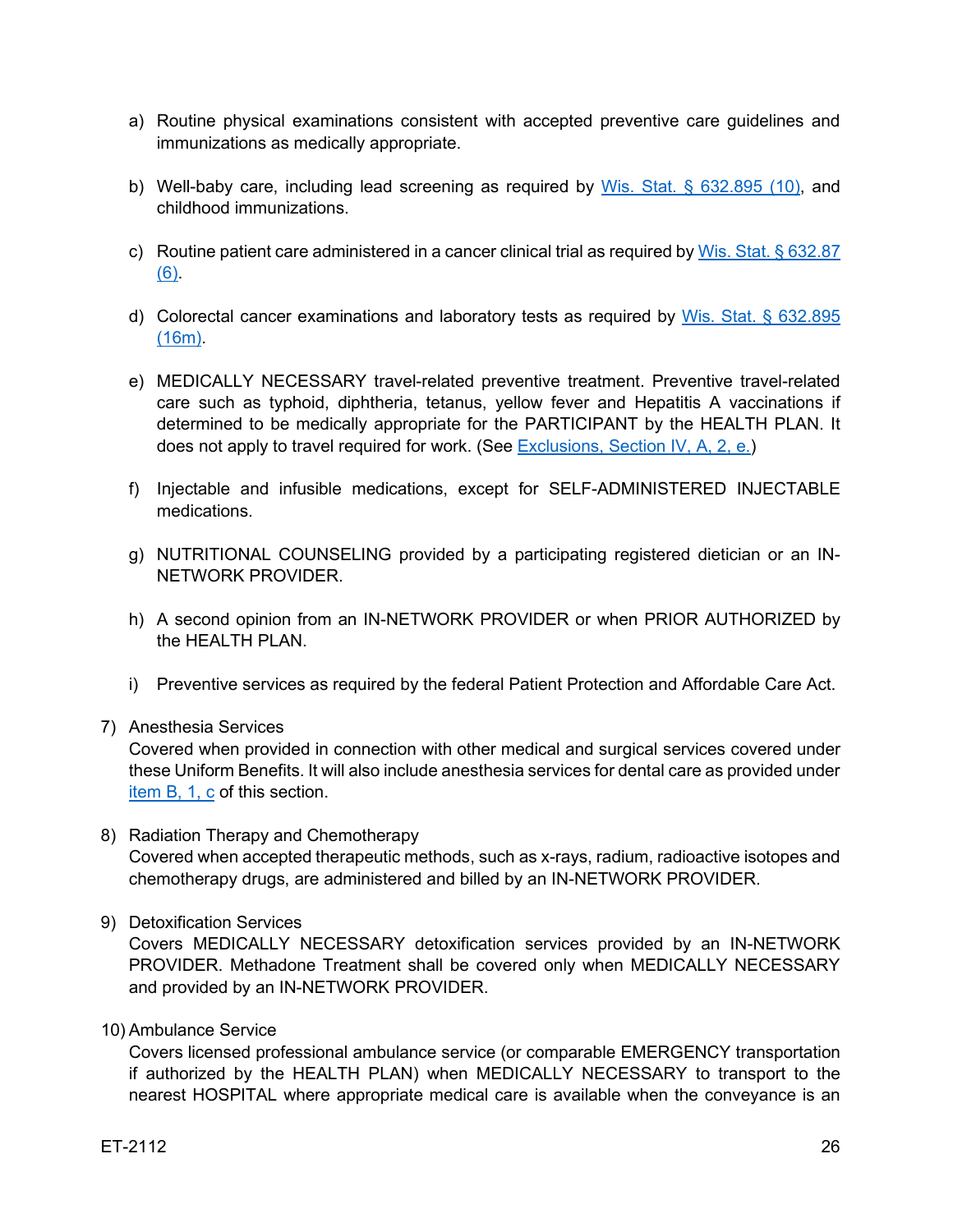EMERGENCY or URGENT in nature and medical attention is required en route. This includes licensed professional air ambulance when another mode of ambulance service would endanger the PARTICIPANT'S health. EMERGENCY Air Ambulance services are limited to only those services necessary for transport to the nearest medical facility equipped to handle the EMERGENCY. Ambulance services include MEDICALLY NECESSARY transportation and all associated supplies and services provided therein. If the PARTICIPANT is not in the HEALTH PLAN'S SERVICE AREA, the HEALTH PLAN or IN-NETWORK PROVIDER should be contacted, if possible, before EMERGENCY or urgent transportation is obtained.

11) Diagnostic Services

MEDICALLY NECESSARY testing and evaluations, including, but not limited to, radiology and lab tests given with general physical examinations; vision and hearing tests to determine if correction is needed; annual routine mammography screening; home or laboratory sleep studies when ordered and performed by an IN-NETWORK PROVIDER. PRIOR AUTHORIZATION is required for REFERRALS to orthopedists and neurosurgeons for PARTICIPANTS with a history of low back pain who have not completed an optimal regimen of conservative care. Such PRIOR AUTHORIZATIONS are not required for PARTICIPANTS who present clinical diagnoses that require immediate or expedited orthopedic, neurosurgical or other specialty REFERRAL or for MEDICARE ADVANTAGE enrolled PARTICIPANTS.

PRIOR AUTHORIZATIONS are required for high-tech radiology tests, including MRI, CT scan, and PET scans. This paragraph does not apply to the MEDICARE ADVANTAGE enrolled PARTICIPANTS.

PRIOR AUTHORIZATION may be required for other diagnostic services as determined by the HEALTH PLAN.

12) Outpatient Rehabilitation, Physical, Speech and Occupation Therapy MEDICALLY NECESSARY HABILITATION or REHABILITATION SERVICES and treatment as a result of ILLNESS or INJURY, provided by an IN-NETWORK PROVIDER. Therapists must

be registered and must not live in the patient's home or be a family member. Up to 50 visits per PARTICIPANT for all therapies combined are covered per calendar year. HEALTH PLANS may review utilization and clinical information during the initial 50 visits to

verify MEDICAL NECESSITY. Additional MEDICALLY NECESSARY visits may be available when PRIOR AUTHORIZED by the HEALTH PLAN, up to a maximum of 50 additional visits per therapy per PARTICIPANT per calendar year.

#### 13) Home Care Benefits

Care and treatment of a PARTICIPANT under a plan of care. The IN-NETWORK PROVIDER must establish this plan; approve it in writing; and review it at least every two months unless the physician determines that less frequent reviews are sufficient.

PARTICIPANTS are eligible for a maximum 50 visits per PARTICIPANT per calendar year. 50 additional MEDICALLY NECESSARY visits per PARTICIPANT per calendar year may be available when authorized by the HEALTH PLAN.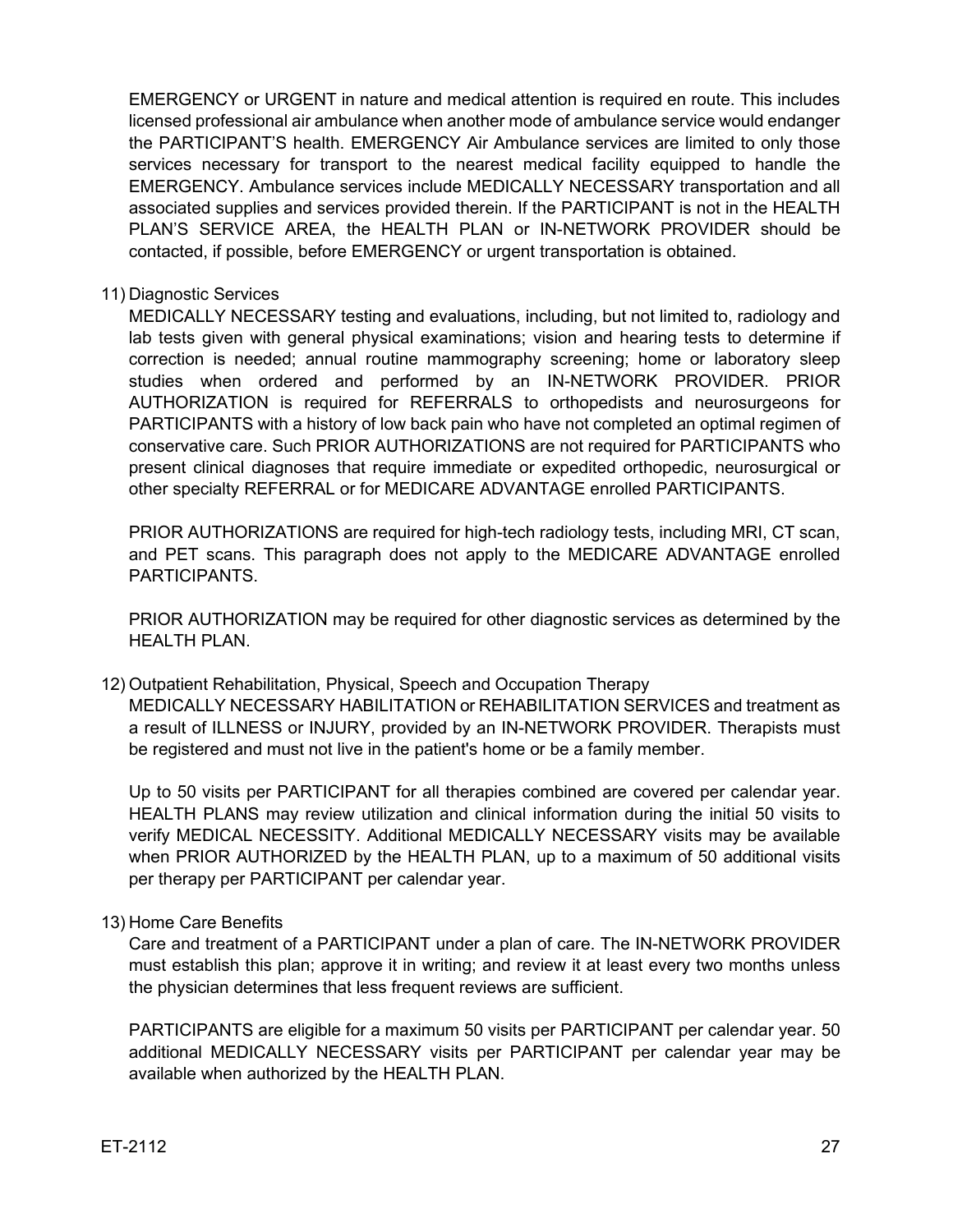All home care must be MEDICALLY NECESSARY as part of the home care plan. Home care means one or more of the following:

- a) Home nursing care that is given part-time or from time to time. It must be given or supervised by a registered nurse.
- b) Home health aide services that are given part-time or from time to time and are skilled in nature. They must consist solely of caring for the patient. A registered nurse or medical social worker must supervise them.
- c) Physical, occupational and speech therapy. (These apply to the therapy maximum.)
- d) MEDICAL SUPPLIES, drugs and medicines prescribed by an IN-NETWORK PROVIDER; and lab services by or for a HOSPITAL. They are covered to the same extent as if the PARTICIPANT was CONFINED IN A HOSPITAL.
- e) NUTRITIONAL COUNSELING. A registered dietician must give or supervise these services.
- f) The assessment of the need for a home care plan, and its development. A registered nurse, physician extender or medical social worker must do this. The attending physician must ask for or approve this service.

Home care will not be covered unless the attending physician certifies that:

- a) HOSPITAL CONFINEMENT or CONFINEMENT in a SKILLED NURSING FACILITY would be needed if home care were not provided.
- b) The PARTICIPANT'S IMMEDIATE FAMILY, or others living with the PARTICIPANT, cannot provide the needed care and treatment without undue hardship.
- c) A state licensed or MEDICARE certified home health agency or certified rehabilitation agency will provide or coordinate the home care.

A PARTICIPANT may have been CONFINED IN A HOSPITAL just before home care started. If so, the home care plan must be approved, at its start, by the PROVIDER who was the primary PROVIDER of care during the HOSPITAL CONFINEMENT.

Home care benefits are limited to the maximum number of visits specified above, although up to 50 additional home care visits per calendar year may be PRIOR AUTHORIZED by the HEALTH PLAN if the visits continue to be MEDICALLY NECESSARY and are not otherwise excluded. Each visit by a person providing services under a home care plan, evaluating the PARTICIPANT'S needs or developing a plan counts as one visit. Each period of four straight hours in a 24-hour period of home health aide services counts as one home care visit.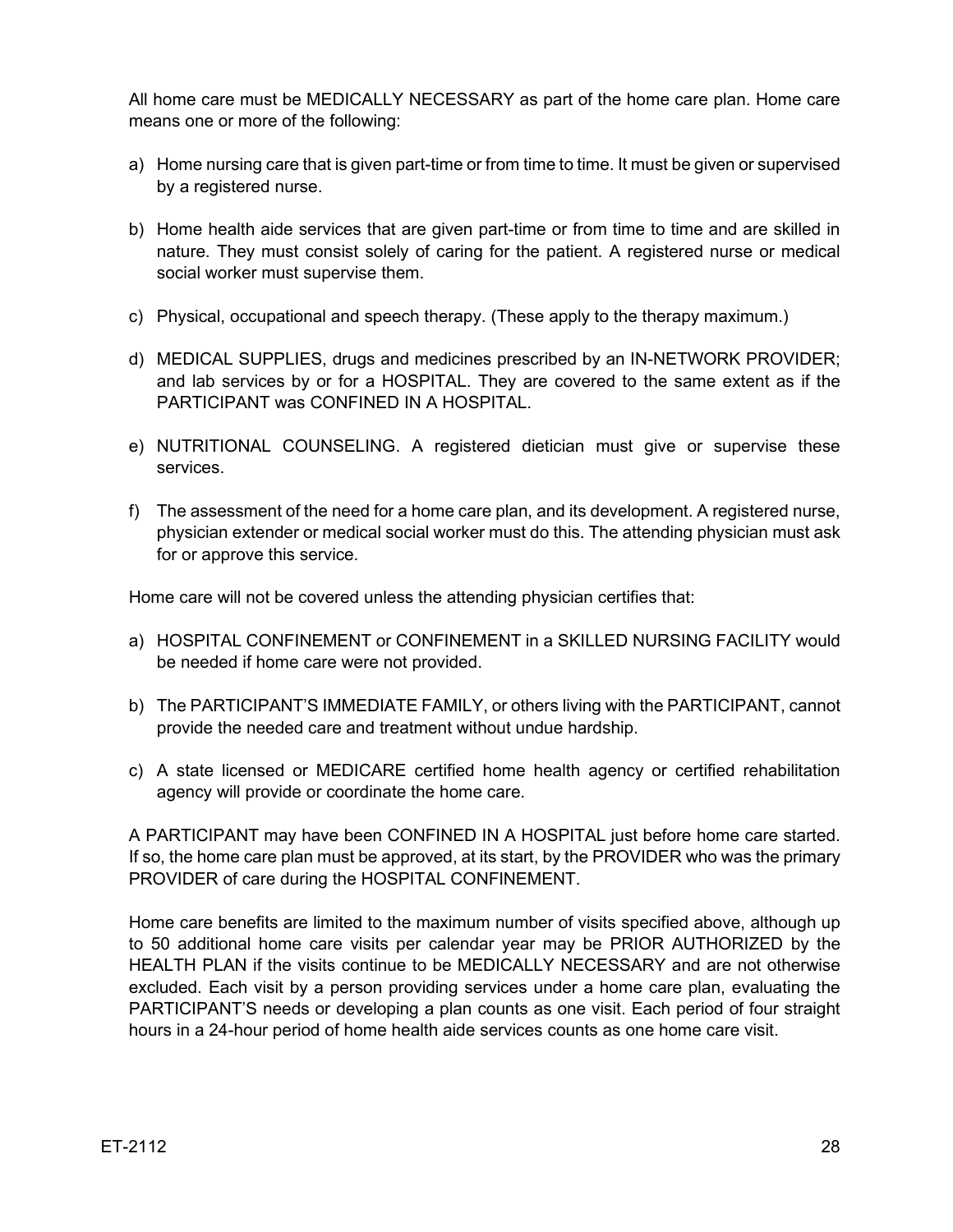#### 14) Hospice Care

Covers HOSPICE CARE if the PRIMARY CARE PROVIDER certifies that the PARTICIPANT'S life expectancy is 6 months or less, the care is palliative in nature, and is authorized by the HEALTH PLAN. HOSPICE CARE, which may be inpatient or home-based care, is provided by an inter-disciplinary team, consisting of but not limited to, registered nurses, home health or hospice aides, LPNs, and counselors. HOSPICE CARE includes, but is not limited to, MEDICAL SUPPLIES and services, counseling, bereavement counseling for one year after the PARTICIPANT'S death, DURABLE MEDICAL EQUIPMENT rental, home visits, and EMERGENCY transportation. Coverage may be continued beyond a 6-month period if authorized by the HEALTH PLAN.

Covers ADVANCE CARE PLANNING after the PARTICIPANT receives a terminal diagnosis regardless of life expectancy.

Covers a one-time in-home palliative consult after the PARTICIPANT receives a terminal diagnosis regardless of whether his or her life expectancy is 6 months or less.

HOSPICE CARE is available to a PARTICIPANT who is CONFINED. Inpatient CHARGES are payable for up to a total lifetime maximum of thirty (30) calendar DAYS of CONFINEMENT in a HEALTH PLAN-approved or MEDICARE-certified HOSPICE CARE facility.

When benefits are payable under both this HOSPICE CARE benefit and the Home Care Benefits, benefits payable under this subsection shall not reduce any benefits payable under the home care subsection.

HOSPICE CARE must be provided through a licensed HOSPICE CARE PROVIDER approved by the HEALTH PLAN.

#### 15) Phase II Cardiac Rehabilitation

Services must be approved by the HEALTH PLAN and provided in an outpatient department of a HOSPITAL, in a medical center or clinic program. This benefit may be appropriate only for PARTICIPANTS with a recent history of:

- a) A heart attack (myocardial infarction),
- b) Coronary bypass surgery,
- c) Onset of angina pectoris,
- d) Heart valve surgery,
- e) Onset of decubital angina,
- f) Onset of unstable angina,
- g) Percutaneous transluminal angioplasty, or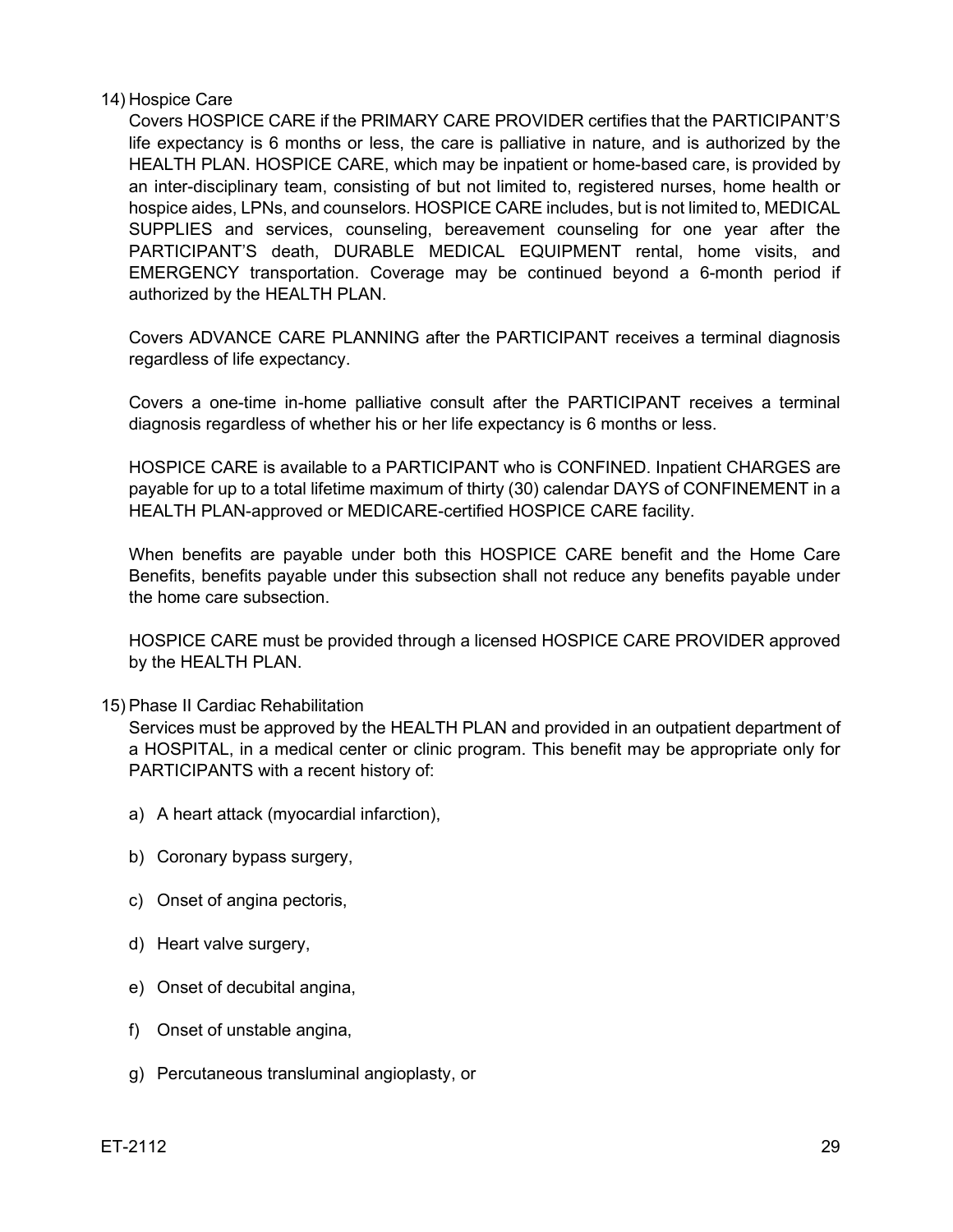#### h) Heart transplant.

Benefits are not payable for behavioral or vocational counseling. No other benefits for outpatient cardiac REHABILITATION SERVICES are available under this AGREEMENT.

16) Extraction of NATURAL TEETH and/or Replacement with Artificial Teeth Because of Accidental Injury

Total extraction and/or total replacement (limited to bridge, denture or implant) of NATURAL TEETH by an IN-NETWORK PROVIDER when necessitated by an INJURY. The treatment must commence within 18 months of the accident. As an alternative, crowns or caps for broken teeth, in lieu of extraction and replacement, may be considered if approved by the HEALTH PLAN before the service is performed. Coverage of one retainer or mouth guard shall be provided when MEDICALLY NECESSARY as part of prep work provided prior to accidental INJURY tooth repair. INJURIES caused by chewing or biting are not considered to be accidental INJURIES for the purpose of this provision. Dental implants and associated supplies and services are limited to \$1,000 per tooth.

<span id="page-29-0"></span>17) Oral Surgery

PARTICIPANTS should contact the HEALTH PLAN prior to any oral surgery to determine if PRIOR AUTHORIZATION by the HEALTH PLAN is required. When performed by IN-NETWORK PROVIDERS, approved surgical procedures are as follows:

- a) Surgical removal of impacted teeth and surgical or non-surgical removal of third molars.
- b) Excision of tumors and cysts of the jaws, cheeks, lips, tongue, roof and floor of the mouth, when such conditions require a pathological examination.
- c) Frenotomy. (Incision of the membrane connecting tongue to floor of mouth.)
- d) Surgical procedures required to correct accidental INJURIES to the jaws, cheeks, lips, tongue, roof and floor of the mouth, when such INJURIES are incurred while the PARTICIPANT is continuously covered under this BENEFIT PLAN.
- e) Apicoectomy. (Excision of apex of tooth root.)
- f) Excision of exostoses of the jaws and hard palate.
- g) Intraoral and extraoral incision and drainage of cellulitis.
- h) Incision of accessory sinuses, salivary glands or ducts.
- i) Reduction of dislocations of, and excision of, the temporomandibular joints.
- j) Gingivectomy for the excision of loose gum tissue to eliminate infection; or osseous surgery and related MEDICALLY NECESSARY guided tissue regeneration and bone-graft replacement, when performed in place of a covered gingivectomy.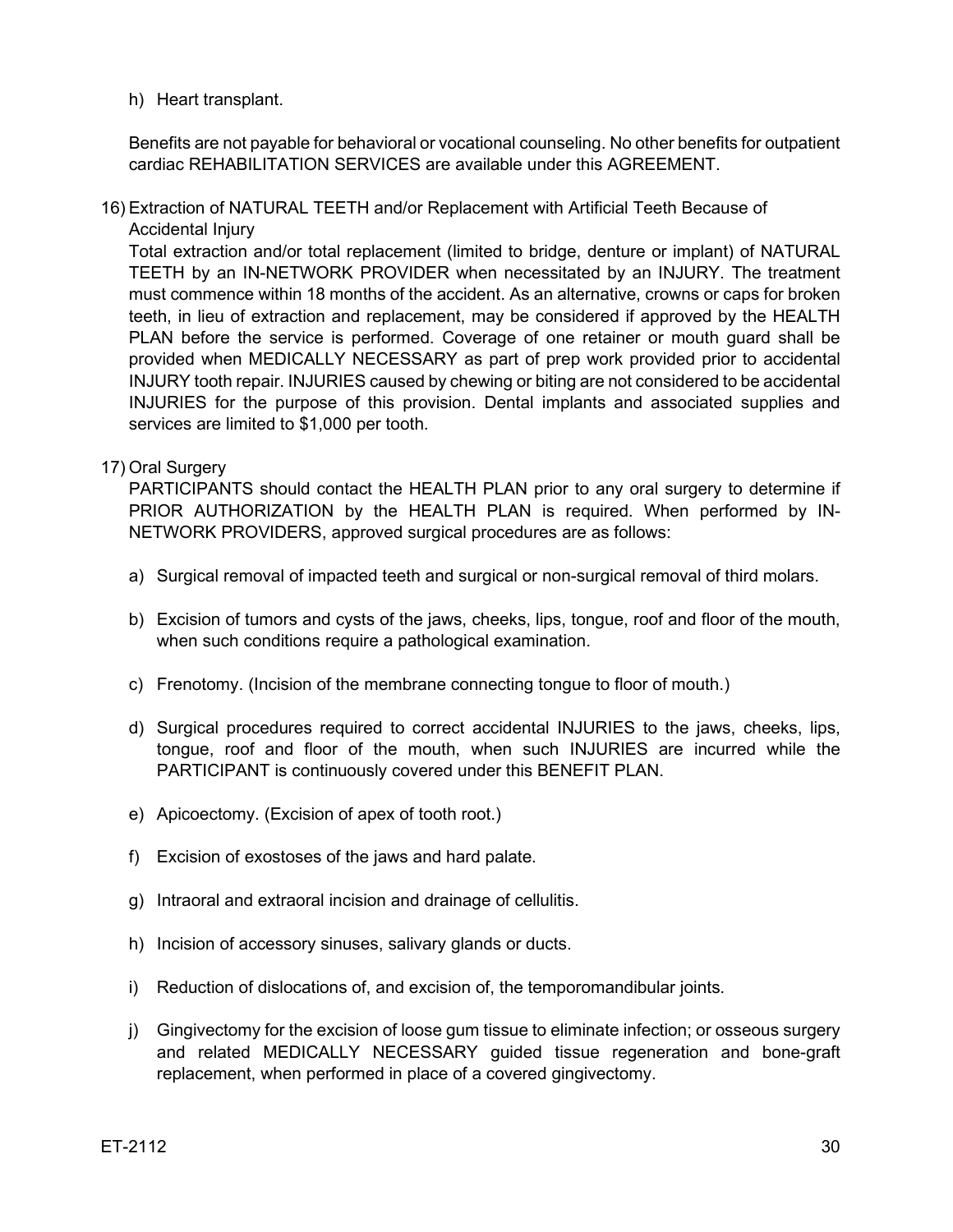k) Alveolectomy or alveoplasty (if performed for reasons other than preparation for dentures, dental implants, or other procedures not covered under Uniform Benefits) and associated osseous (removal of bony tissue) surgery.

Retrograde fillings are covered when MEDICALLY NECESSARY following covered oral surgery procedures.

Oral surgery benefits shall not include benefits for procedures not listed above; for example, root canal procedures, filling, capping or recapping.

#### 18) Treatment of Temporomandibular Disorders

As required by [Wis. Stat. § 632.895 \(11\),](https://docs.legis.wisconsin.gov/document/statutes/632.895(11)) coverage is provided for diagnostic procedures and PRIOR AUTHORIZED MEDICALLY NECESSARY surgical or non-surgical treatment for the correction of temporomandibular disorders, if all of the following apply:

- a) A CONGENITAL, developmental or acquired deformity, disease or INJURY caused the condition.
- b) The procedure or device is reasonable and appropriate for the diagnosis or treatment of the condition under the accepted standards of the profession of the health care PROVIDER rendering the service.
- c) The purpose of the procedure or device is to control or eliminate infection, pain, disease or dysfunction.

This includes coverage of non-surgical treatment, but does not include coverage for cosmetic or elective orthodontic, periodontic or general dental care. Intraoral splints are covered under this provision but are subject to the DURABLE MEDICAL EQUIPMENT COINSURANCE as outlined in the SCHEDULE OF BENEFITS. Benefits for diagnostic procedures and non-surgical treatment, including intraoral splints, will be payable up to \$1,250 per calendar year.

#### <span id="page-30-0"></span>19) Transplants

- a) Transplants and related services are covered when ordered by a physician. All transplants except corneal transplants require PRIOR AUTHORIZATION. The MEDICAL NECESSITY and appropriateness of a transplant will be determined by medical professionals reviewing each case on behalf of the HEALTH PLAN.
- b) Coverage for organ procurement costs is limited to costs directly related to the procurement of an organ from a cadaver or compatible living donor. Organ procurement costs include organ transplantation, compatibility testing, hospitalization, and surgery (when a live donor is involved).
- c) Donor expenses are covered only when the recipient of the transplant is a PARTICIPANT in this plan and when such charges are included as part of the PARTICIPANT'S (as the transplant recipient) bill.
- d) Transplants must be performed at a facility designated by the HEALTH PLAN.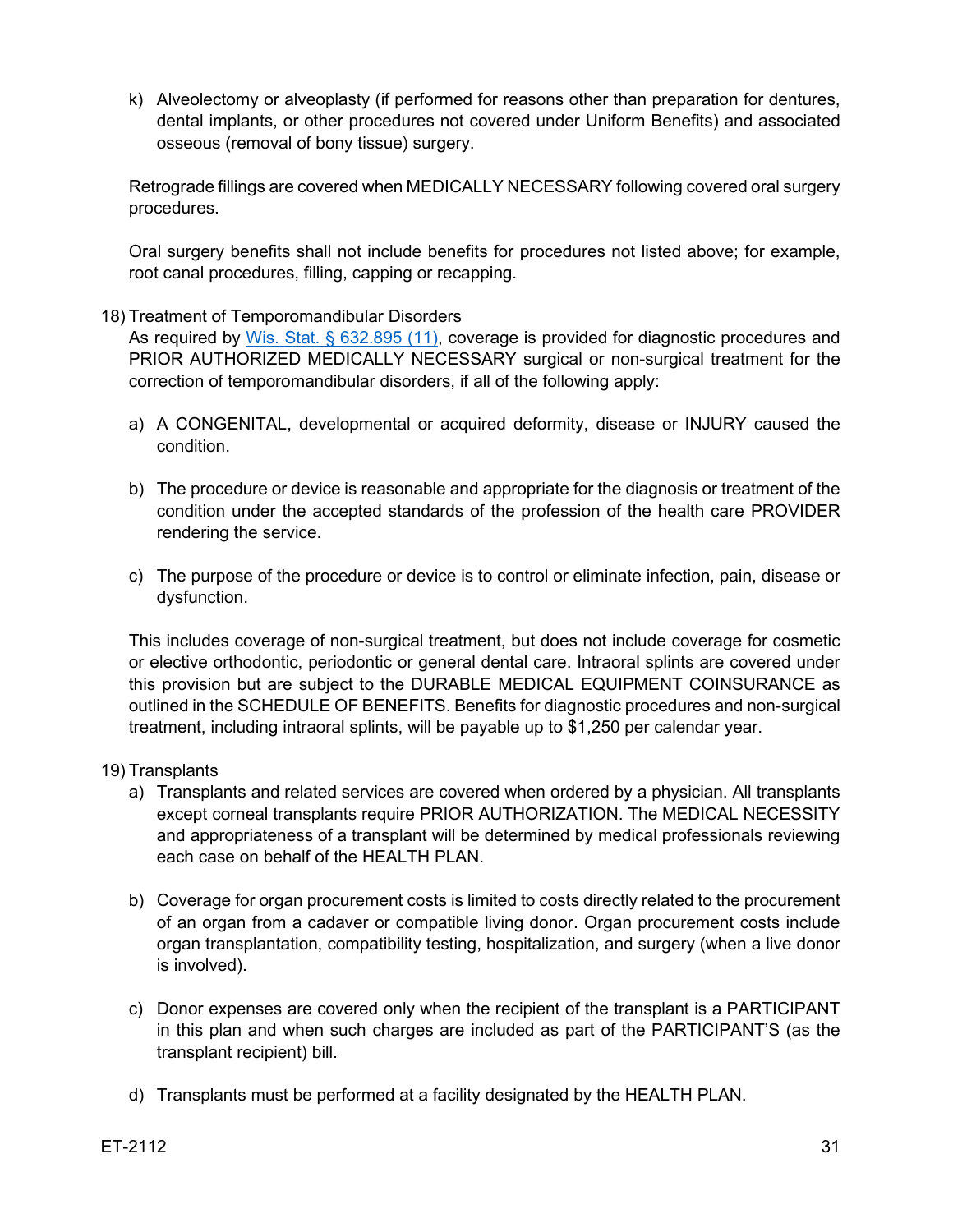#### 20) Kidney Disease Treatment

Coverage for inpatient and outpatient kidney disease treatment will be provided. This benefit is limited to all services and supplies directly related to kidney disease, including but not limited to, dialysis, transplantation (applies to transplant maximum - see [Transplants](#page-30-0) in Section III, A, [18\)](#page-30-0), donor-related services, and related physician CHARGES.

#### 21) Chiropractic Services

When performed by an IN-NETWORK PROVIDER. Benefits are not available for MAINTENANCE CARE.

#### 22) Women's Health and Cancer Act of 1998

Under the Women's Health and Cancer Act of 1998, coverage for medical and surgical benefits with respect to mastectomies includes:

- a) Reconstruction of the breast on which a mastectomy was performed,
- b) Surgery and reconstruction of the other breast to produce a symmetrical appearance,
- c) Prostheses (see DURABLE MEDICAL EQUIPMENT in [Section III, C, 3\)](#page-34-0) and physical complications of all stages of mastectomy, including lymphedemas,
- d) Breast implants.

#### 23) Smoking Cessation

Coverage includes pharmacological products that by law require a written prescription and are described under the prescription drug benefits in [Section](#page-36-1) III, D, 1, e. Coverage also includes 1 office visit for counseling and to obtain the prescription and four telephonic counseling sessions per calendar year. Additional counseling and/or limited extension of pharmacological products require PRIOR AUTHORIZATION by the HEALTH PLAN.

## 24) Bariatric Surgery

Bariatric surgery is covered for PARTICIPANTS with a body mass index (BMI) of 35 or greater provided a PARTICIPANT meets all criteria established by the PARTICIPANT'S HEALTH PLAN. Surgeries may be covered for PARTICIPANTS with a BMI of less than 35 as approved by the HEALTH PLAN. All bariatric surgery services require PRIOR AUTHORIZATION to obtain the surgery and associated preparatory services. PRIOR AUTHORIZATION criteria is determined by the HEALTH PLAN.

## <span id="page-31-0"></span>**B. Institutional Services**

Covers inpatient and outpatient HOSPITAL services and SKILLED NURSING FACILITY services that are necessary for the admission, diagnosis and treatment of a patient when provided by an IN-NETWORK PROVIDER. Each PARTICIPANT in a health care facility agrees to conform to the rules and regulations of the institution. The HEALTH PLAN may require that the hospitalization be PRIOR AUTHORIZED.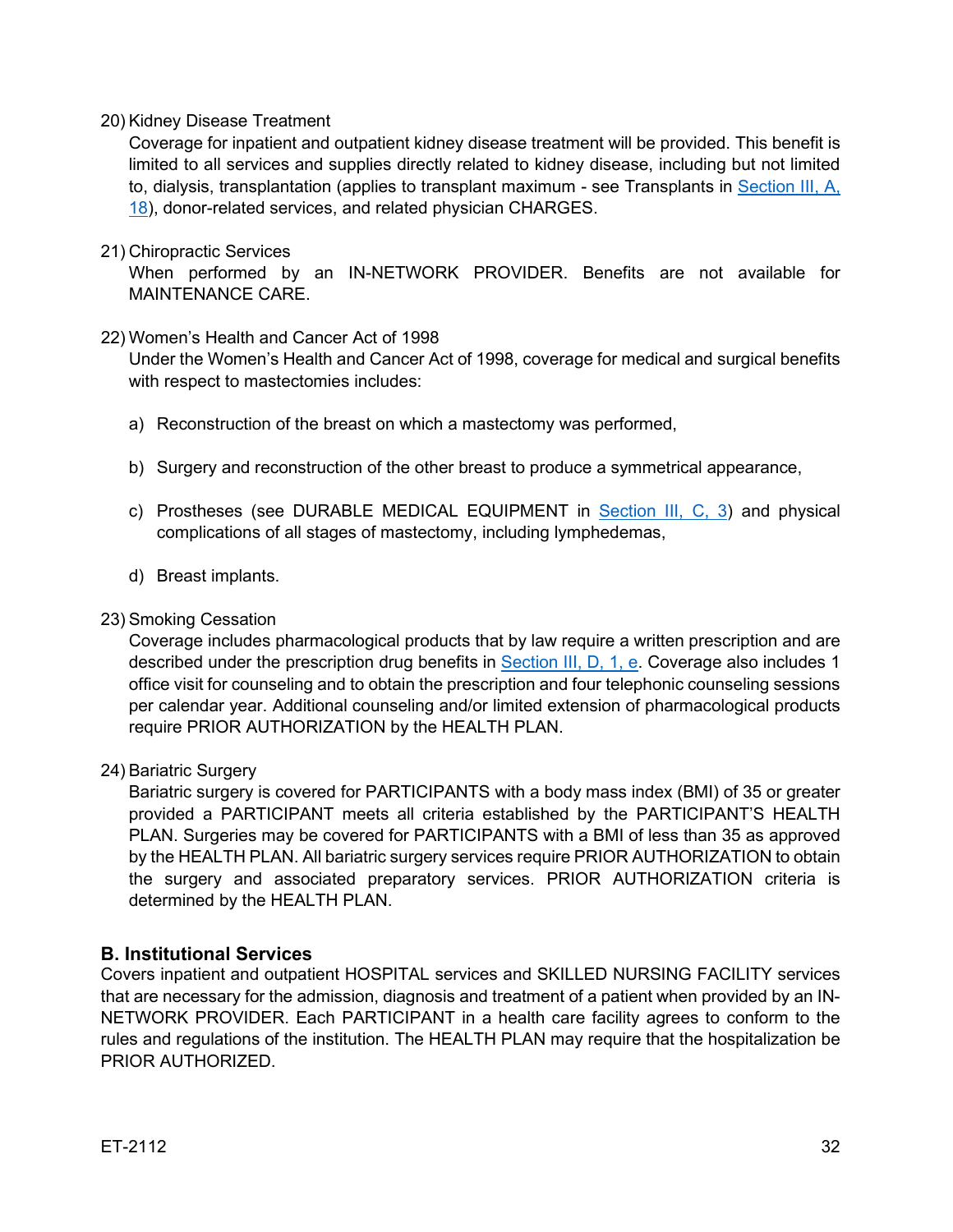#### 1) Inpatient Care

- a) HOSPITALS and specialty HOSPITALS: Covered for semi-private room, ward or intensive care unit and MEDICALLY NECESSARY MISCELLANEOUS HOSPITAL EXPENSES, including prescription drugs administered during the CONFINEMENT. A private room is payable only if MEDICALLY NECESSARY for isolation purposes as determined by the HEALTH PLAN.
- b) Licensed SKILLED NURSING FACILITY: Must be admitted within 24 hours of discharge from a general HOSPITAL for continued treatment of the same condition. Only SKILLED CARE is covered. CUSTODIAL CARE is excluded. Benefits are limited to the number of DAYS specified in the SCHEDULE OF BENEFITS. Benefits include prescription drugs administered during the CONFINEMENT. CONFINEMENT in a swing bed in a HOSPITAL is considered the same as a SKILLED NURSING FACILITY CONFINEMENT. Maximum of one hundred twenty (120) calendar DAYS per BENEFIT PERIOD payable for SKILLED CARE.
- <span id="page-32-1"></span>c) HOSPITAL and ambulatory surgery center CHARGES and related anesthetics for dental care: Covered if services are provided to a PARTICIPANT who is under 5 years of age; has a medical condition that requires hospitalization or general anesthesia for dental care; or has a chronic disability that meets all of the conditions under Wis. Stat.  $\S 230.04$  (9r) (a) 2. a., b., and c.
- d) If the PARTICIPANT is transferred or discharged to another facility for continued treatment of the same or related condition, it is one CONFINEMENT. CHARGES for HOSPITAL or other institutional CONFINEMENTS are incurred on the date of admission. The benefit levels that apply on the HOSPITAL admission date apply to the CHARGES for the covered expenses incurred for the entire CONFINEMENT regardless of changes in benefit levels during the CONFINEMENT.
- 2) Outpatient Care

EMERGENCY care: First aid, accident or sudden ILLNESS requiring immediate HOSPITAL services. Subject to the cost sharing described in the SCHEDULE OF BENEFITS. Follow-up care received in an emergency room to treat the same INJURY is also subject to the cost sharing provisions.

Mental Health/Alcohol and Drug Abuse Services: See below for benefit details.

Diagnostic testing: Includes chemotherapy, laboratory, x-ray, and other diagnostic tests.

Surgical care: Covered.

## <span id="page-32-0"></span>**C. Other Medical Services**

1) Mental Health Services/Alcohol and Drug Abuse

PARTICIPANTS should contact the HEALTH PLAN prior to any services, including testing or evaluation, to determine if PRIOR AUTHORIZATION or a REFERRAL is required from the HEALTH PLAN.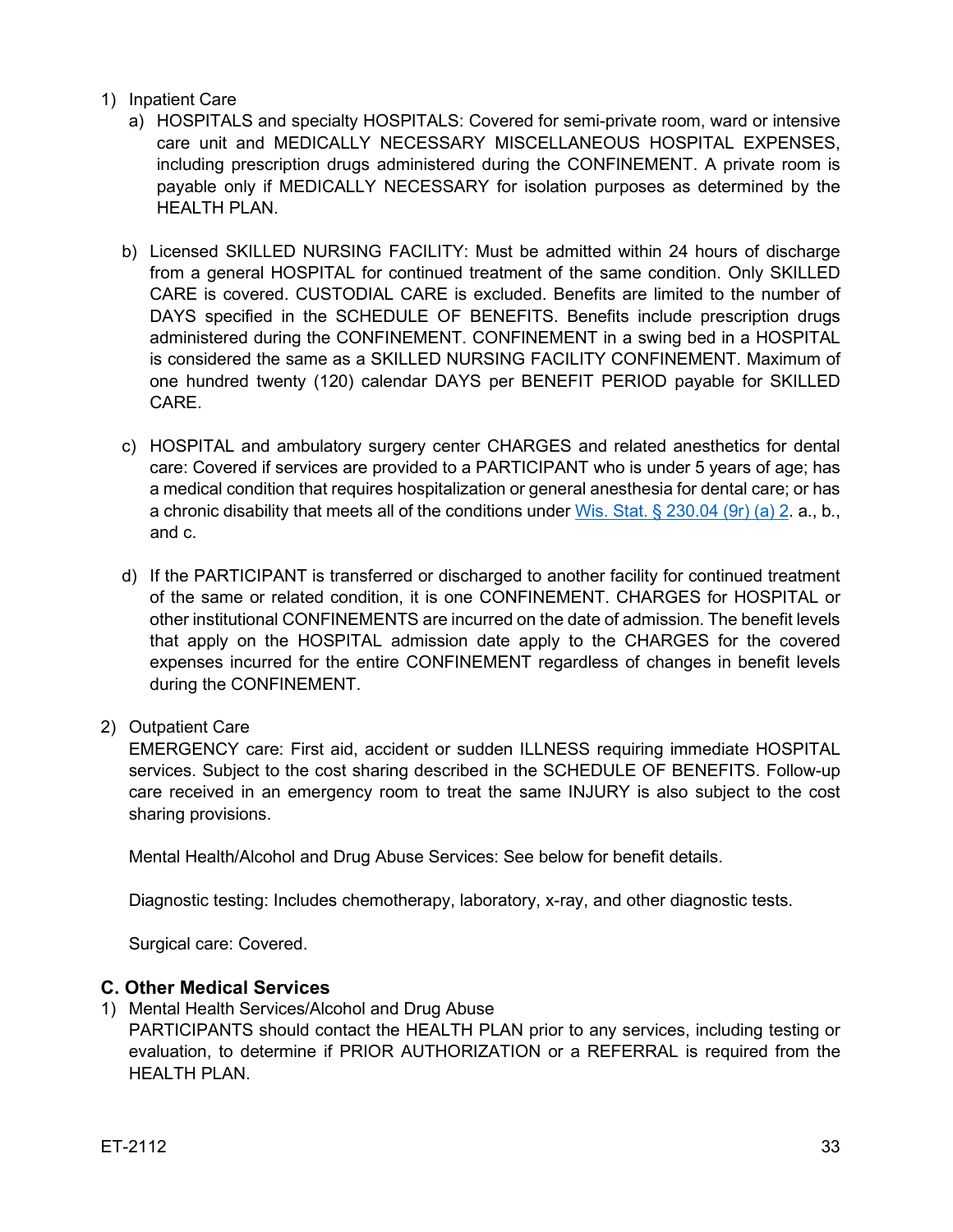a) Outpatient Services

Covers MEDICALLY NECESSARY services provided by an IN-NETWORK PROVIDER as described in the SCHEDULE OF BENEFITS. "Outpatient services" means non-residential services by PROVIDERS as defined and set forth under [Wis. Stat. § 632.89 \(1\) \(e\)](https://docs.legis.wisconsin.gov/document/statutes/632.89(1)(e)) and as required by [Wis. Adm. Code § INS 3.37](https://docs.legis.wisconsin.gov/document/administrativecode/Ins%203.37) and the federal Mental Health Parity and Addiction Equity Act (MHPAEA).

This benefit also includes services for a full-time student attending school in Wisconsin but out of the SERVICE AREA as required by [Wis. Stat. § 609.655.](https://docs.legis.wisconsin.gov/statutes/statutes/609/655)

b) Transitional Services

Covers MEDICALLY NECESSARY services provided by an IN-NETWORK PROVIDER as described in the SCHEDULE OF BENEFITS. Transitional care is provided in a less restrictive manner than inpatient services but in a more intensive manner than outpatient services as required by [Wis. Stat. § 632.89](https://docs.legis.wisconsin.gov/statutes/statutes/632/VI/89) and [Wis. Adm. Code § INS 3.37](https://docs.legis.wisconsin.gov/code/admin_code/ins/3/37) and as required by MHPAEA.

c) Inpatient Services

Covers MEDICALLY NECESSARY services provided by an IN-NETWORK PROVIDER as described in the SCHEDULE OF BENEFITS and as required by [Wis. Stat. §632.89,](https://docs.legis.wisconsin.gov/statutes/statutes/632/VI/89) [Wis.](https://docs.legis.wisconsin.gov/code/admin_code/ins/3/37)  [Adm. Code § INS 3.37](https://docs.legis.wisconsin.gov/code/admin_code/ins/3/37) and MHPAEA. Covers court-ordered services for the mentally ill as required by [Wis. Stat. § 609.65.](https://docs.legis.wisconsin.gov/statutes/statutes/609/65) Such services are covered if performed by an OUT-OF-NETWORK PROVIDER, if provided as required by an EMERGENCY detention or on an EMERGENCY basis and the PROVIDER notifies the HEALTH PLAN within 72 hours after the initial provision of service.

d) Other

Prescription drugs used for the treatment of mental health, alcohol and drug abuse will be subject to the prescription drug benefit as described in [Section III, D, 1.](#page-36-1)

- 2) Vision Services
	- a) Limited to one routine eye exam per PARTICIPANT per calendar year. Non-routine eye exams are covered as MEDICALLY NECESSARY. Contact lens fittings are not part of the routine exam and are not covered.
	- b) Vision screenings for PARTICIPANTS age 5 and younger are considered preventive and are not subject to DEDUCTIBLE or office visit COPAYMENTS.
	- c) Vision screenings for PARTICIPANTS age 6 and older are not considered preventive, and are subject to DECDUCTIBLE and specialty provider office visit COPAYMENT as applicable.
- 3) Durable Diabetic Equipment and Related Supplies When prescribed by an IN-NETWORK PROVIDER for treatment of diabetes and purchased from an IN-NETWORK PROVIDER, durable diabetic equipment and durable and disposable supplies that are required for use with the durable diabetic equipment, will be covered **subject to cost sharing as outlined in the SCHEDULE OF BENEFITS**. The PARTICIPANT'S COINSURANCE will be applied to the annual OOPL. Durable diabetic equipment includes: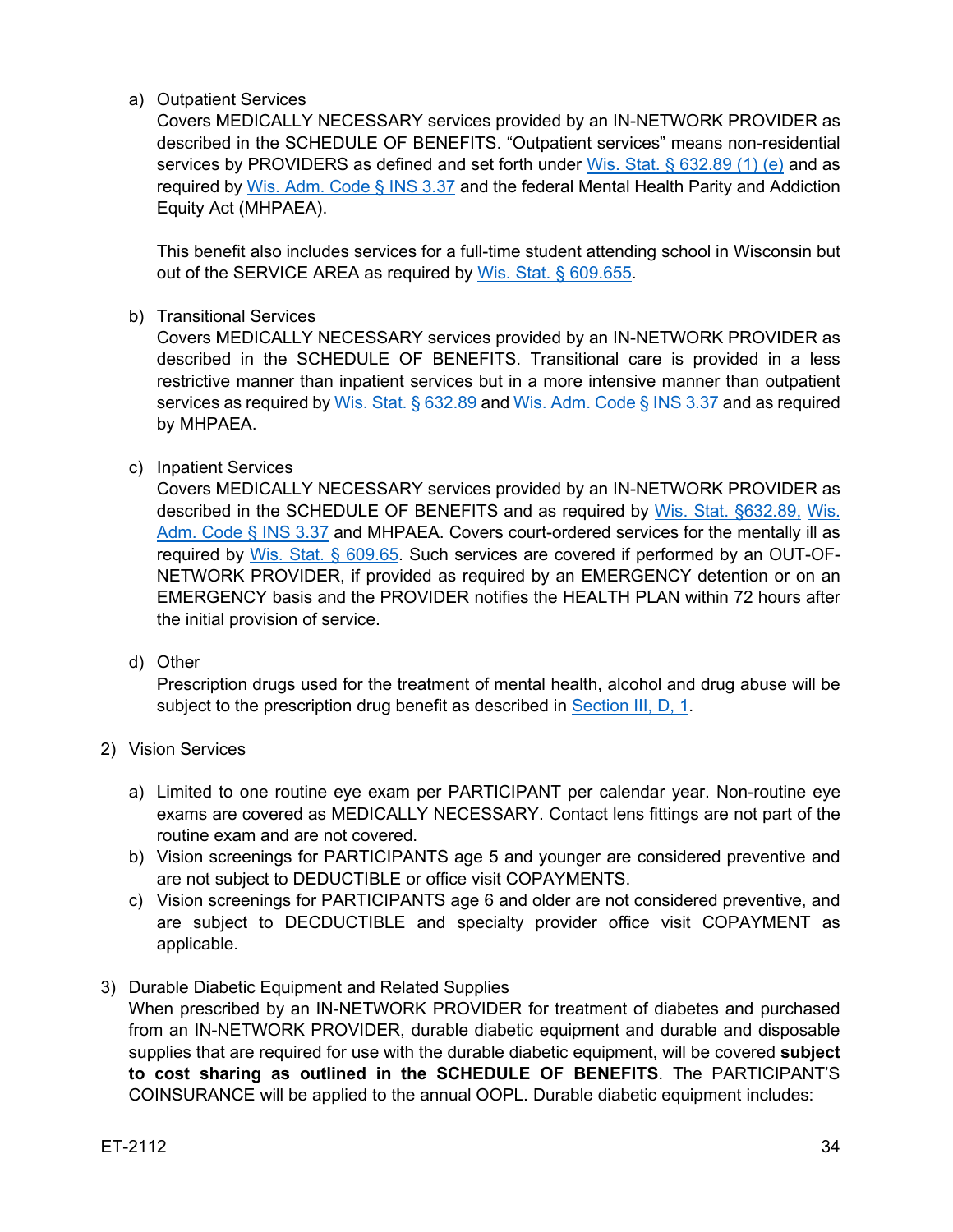- a) Automated injection devices.
- b) Continuing glucose monitoring devices.
- c) Insulin infusion pumps, limited to one pump in a calendar year and the PARTICIPANT must use the pump for thirty (30) calendar DAYS before purchase.

## **All DURABLE MEDICAL EQUIPMENT purchases or monthly rentals must be PRIOR AUTHORIZED as determined by the HEALTH PLAN.**

(Glucometers are available through the PBM. Refer to [Section III, D, 2](#page-36-2) for benefit information.)

<span id="page-34-0"></span>4) MEDICAL SUPPLIES AND DURABLE MEDICAL EQUIPMENT When prescribed by an IN-NETWORK PROVIDER for treatment of a diagnosed ILLNESS or INJURY and purchased from an IN-NETWORK PROVIDER, MEDICAL SUPPLIES AND DURABLE MEDICAL EQUIPMENT will be covered **subject to cost sharing as outlined in the SCHEDULE OF BENEFITS**.

#### **The following MEDICAL SUPPLIES AND DURABLE MEDICAL EQUIPMENT will be covered only when PRIOR AUTHORIZED as determined by the HEALTH PLAN**:

- a) Initial acquisition of artificial limbs and eyes including replacements due to significant physiological changes, such as physical maturation, when MEDICALLY NECESSARY, and refitting of any existing prosthesis is not possible.
- b) Casts, splints, trusses, crutches, prostheses, orthopedic braces and appliances and custom-made orthotics. Custom orthotics are limited to one orthotic per foot per calendar year.
- c) Rental or, at the option of the HEALTH PLAN, purchase of equipment including, but not limited to, wheelchairs and HOSPITAL-type beds.
- d) An initial external lens per eye directly related to cataract surgery (contact lens or framed lens).
- e) An initial external hard contact lens per eye directly related to keratoconus.
- f) IUDs and diaphragms.
- g) Elastic support hose, for example, JOBST, which are prescribed by an IN-NETWORK PROVIDER. Limited to two pairs per calendar year.
- h) One hearing aid, as described in the SCHEDULE OF BENEFITS. The maximum payment applies to all services directly related to the hearing aid, for example, an ear mold.
- i) Ostomy and catheter supplies.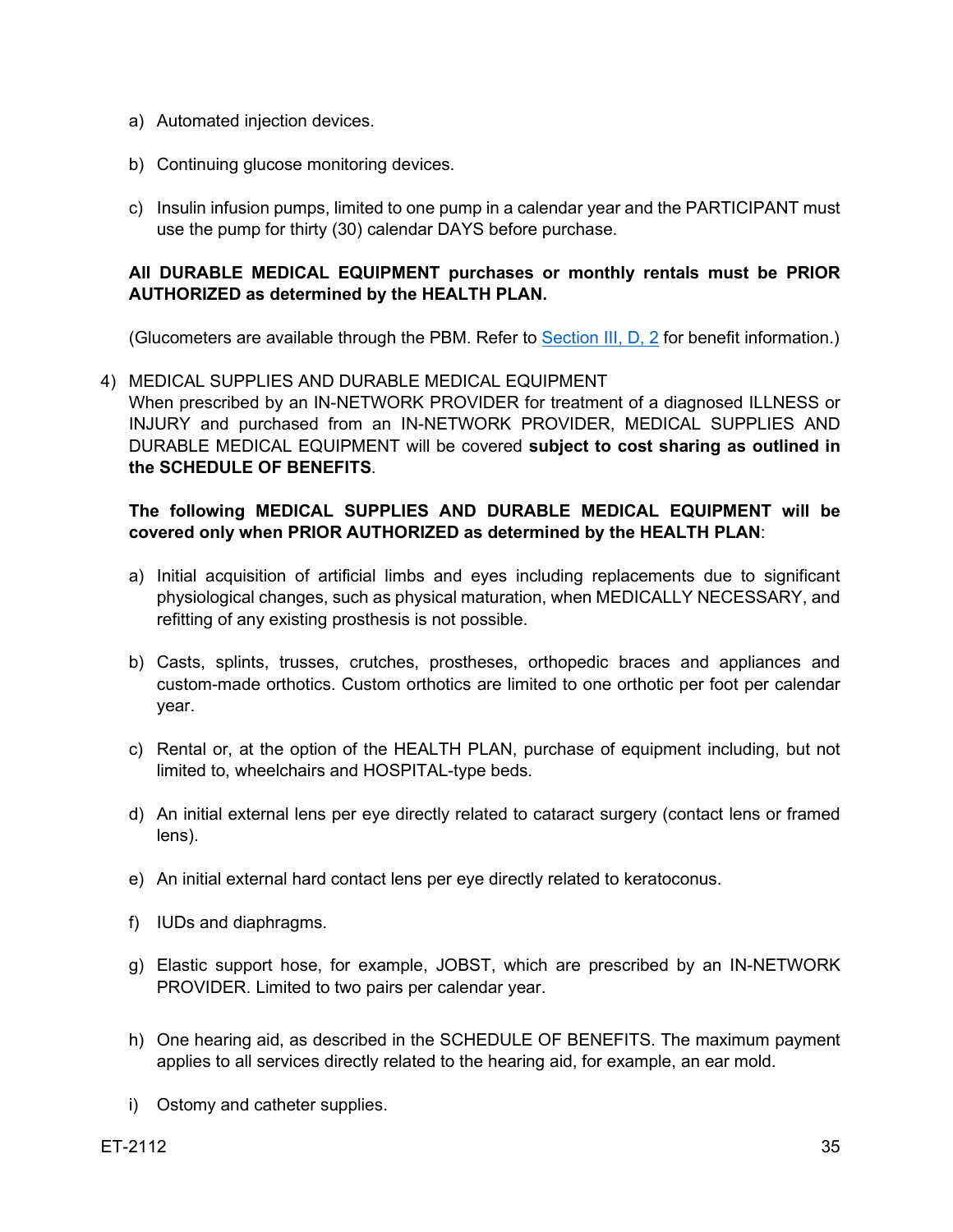- j) Oxygen and respiratory equipment for home use when authorized by the HEALTH PLAN.
- k) Other medical equipment and supplies as approved by the HEALTH PLAN. Rental or purchase of equipment/supplies is at the option of the HEALTH PLAN.
- l) When PRIOR AUTHORIZED as determined by the HEALTH PLAN, repairs, maintenance and replacement of covered MEDICAL SUPPLIES AND DURABLE MEDICAL EQUIPMENT, including replacement of batteries. When determining whether to repair or replace the MEDICAL SUPPLIES AND DURABLE MEDICAL EQUIPMENT, the HEALTH PLAN will consider whether:
	- i) The equipment/supply is still useful or has exceeded its lifetime under normal use, or
	- ii) The PARTICIPANT'S condition has significantly changed so as to make the original equipment inappropriate (for example, due to growth or development).

Services will be covered subject to cost sharing as outlined in the SCHEDULE OF BENEFITS. Except for services related to cochlear implants and hearing aids as noted above, the out-ofpocket costs will apply to the annual OOPL.

- 5) Out-of-Network Coverage for Full-Time Students If a DEPENDENT is a full-time student attending school outside of the SERVICE AREA, the following services will be covered:
	- a) EMERGENCY or URGENT CARE. Non-urgent follow-up care out of the SERVICE AREA must be PRIOR AUTHORIZED or it will not be covered, and
	- b) Outpatient mental health services and treatment of alcohol or drug abuse if the DEPENDENT is a full-time student attending school in Wisconsin, but outside of the SERVICE AREA, as required by [Wis. Stat. § 609.655.](https://docs.legis.wisconsin.gov/statutes/statutes/609/655) In that case, the DEPENDENT may have a clinical assessment by an OUT-OF-NETWORK PROVIDER when PRIOR AUTHORIZED by the HEALTH PLAN. If outpatient services are recommended, coverage will be provided for 5 visits outside of the SERVICE AREA when PRIOR AUTHORIZED by the HEALTH PLAN. Additional visits may be approved by the HEALTH PLAN. If the student is unable to maintain full-time student status, he/she must obtain services from an IN-NETWORK PROVIDER for the treatment to be covered. This benefit is subject to the limitations shown in the SCHEDULE OF BENEFITS for mental health/alcohol/drug abuse services and will not serve to provide additional benefits to the PARTICIPANT.
- 6) Coverage of CONGENITAL Defects and Birth Abnormalities

As required by [Wis. Stat. §632.895 \(5\)](https://docs.legis.wisconsin.gov/document/statutes/632.895(5)) and [Wis. Adm. Code § INS 3.38 \(2\) \(d\),](https://docs.legis.wisconsin.gov/document/administrativecode/Ins%203.38(2)) coverage includes treatment for the repair or restoration of any body part when necessary to achieve normal functioning. If required by Wis. Statute, this provision includes orthodontia and dental procedures if necessary as a secondary aspect of restoration of normal functioning or in preparation for surgery to restore function for treatment of cleft palate.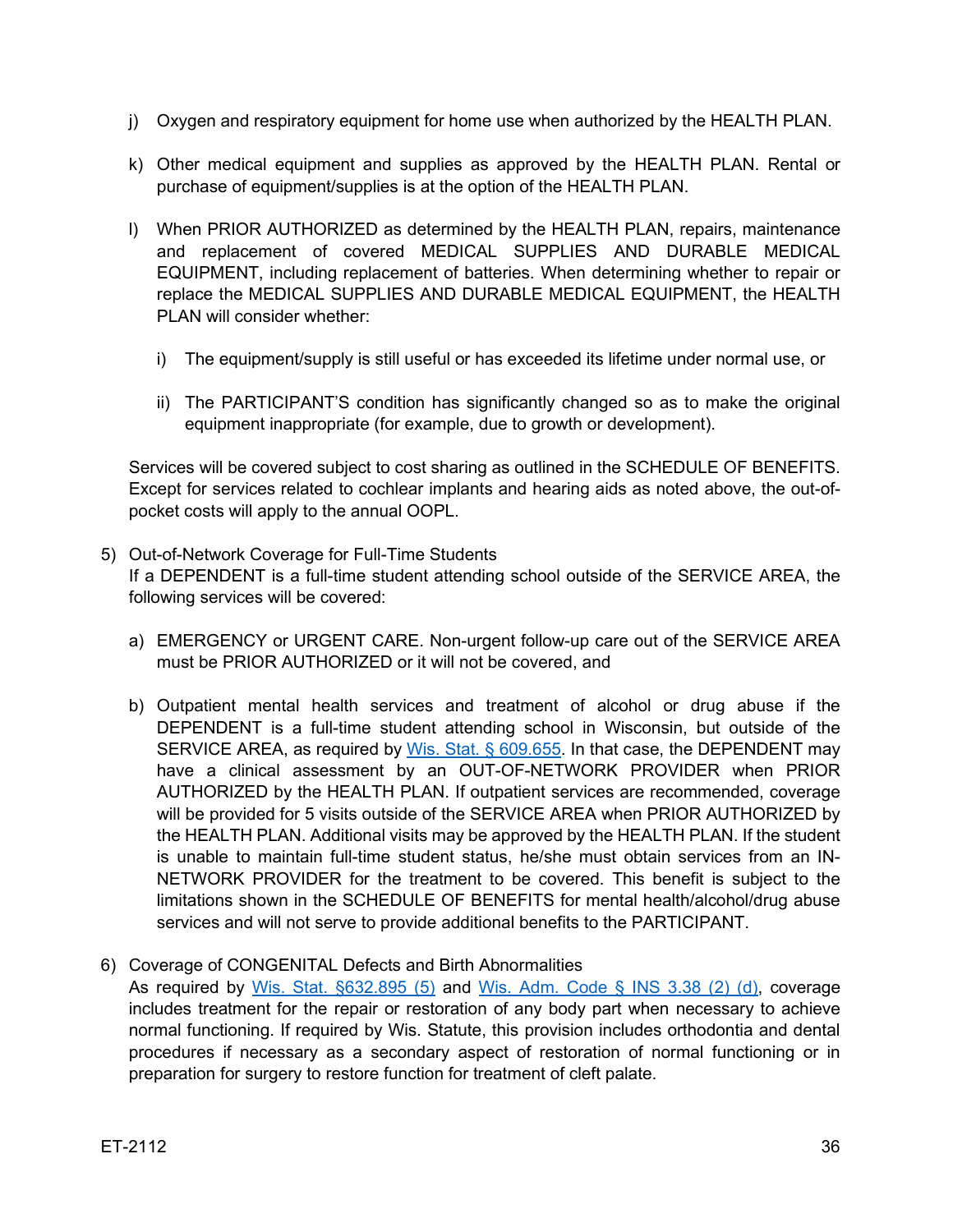#### 7) Coverage of Treatment for Autism Spectrum Disorders

Treatment of autism spectrum disorders is covered as required by [Wis. Stat. §632.895 \(12m\)](https://docs.legis.wisconsin.gov/statutes/statutes/632/VI/895/12m) and the Federal Mental Health Parity and Equity Act (MHPAEA). Autism spectrum disorder means any of the following: autism disorder, Asperger's syndrome or pervasive developmental disorder not otherwise specified. Treatment of autism spectrum disorders is covered when the treatment is prescribed by a physician and provided by any of the following IN-NETWORK PROVIDERS: psychiatrist, psychologist, social worker, behavior analyst, paraprofessional working under the supervision of any of those 4 types of PROVIDERS, professional working under the supervision of an outpatient mental health clinic, speech-language pathologist, or occupational therapist. Minimum coverage monetary amounts shall be adjusted annually beginning in 2011 as determined by the Office of Commissioner of Insurance. The therapy limit does not apply to this benefit.

## 8) Gender Reassignment

Based on a permanent injunction issued on October 11, 2018 and the summary judgment decision issued on September 18, 2018 by the federal district court for the Western District of Wisconsin, all procedures, services, and supplies related to surgery and sex hormones associated with gender reassignment should be reviewed by the health plans for medical necessity. "Medically necessary" is defined in the Section I., Definitions.

## <span id="page-36-0"></span>**D. Prescription Drugs and Other Benefits Administered by the PHARMACY BENEFIT MANAGER (PBM)**

<span id="page-36-1"></span>PARTICIPANTS must obtain pharmacy benefits at a PBM PARTICIPATING PHARMACY except when not reasonably possible because of EMERGENCY or URGENT CARE. For full detail on services covered by the PBM, please see Uniform Pharmacy Benefits.

<span id="page-36-2"></span>The HEALTH PLAN, not the PBM, will be responsible for covering prescription drugs administered during home care, office setting, CONFINEMENT, EMERGENCY room visit or URGENT CARE setting, if otherwise covered under Uniform Benefits. However, prescriptions for covered drugs written during home care, office setting, CONFINEMENT, EMERGENCY room visit or URGENT CARE setting will be the responsibility of the PBM and payable as provided under the terms and conditions of Uniform Benefits, unless otherwise specified in Uniform Benefits (for example, SELF-ADMINISTERED INJECTABLE).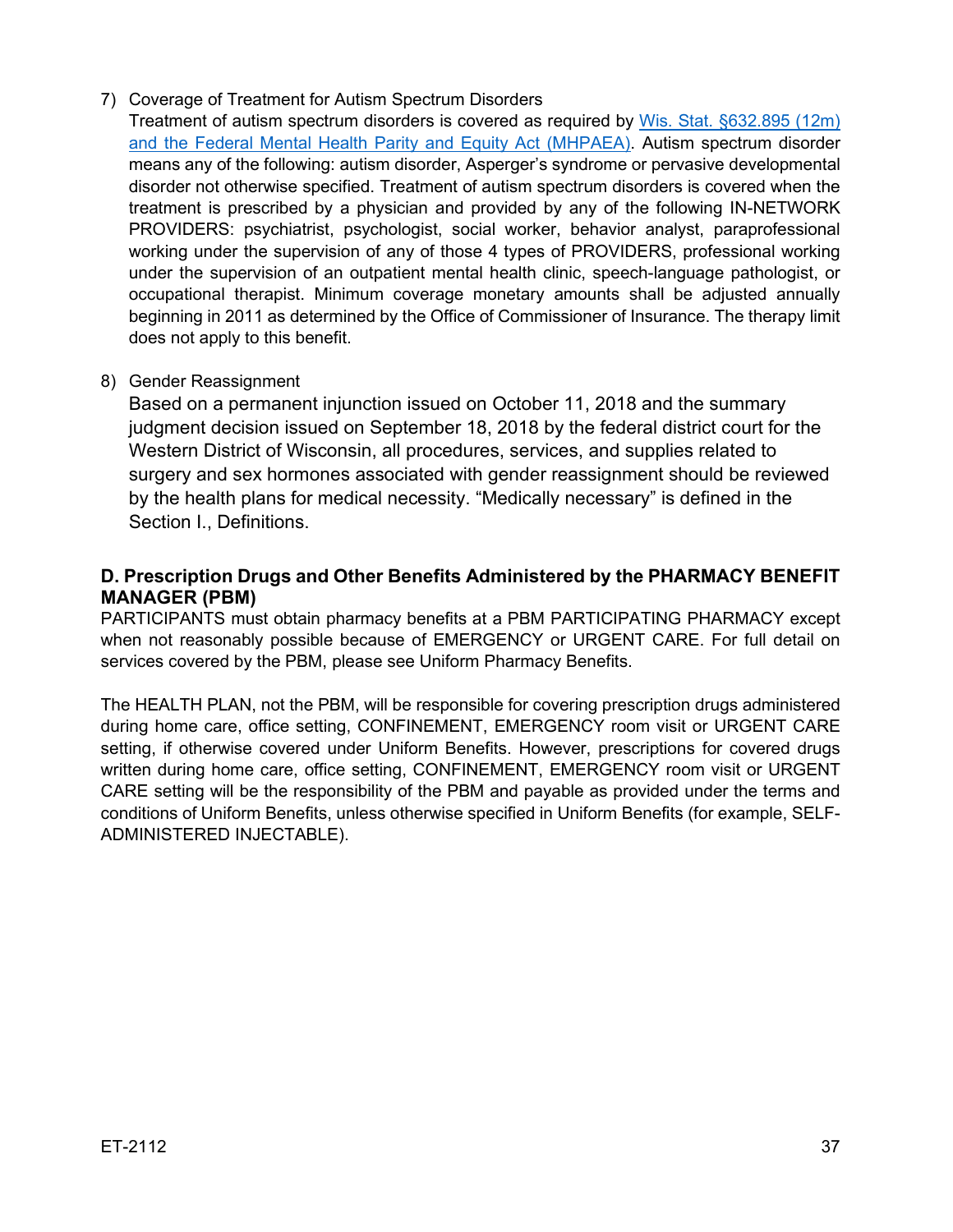## <span id="page-37-0"></span>**IV. Exclusions and Limitations**

## <span id="page-37-1"></span>**A. Exclusions**

The following is a list of services, treatments, equipment or supplies that are excluded (meaning no benefits are payable under Uniform Benefits); or have some limitations on the benefit provided. All exclusions listed below apply to benefits offered by HEALTH PLANs and the PBM. To make the comprehensive list of exclusions easier to reference, exclusions are listed by the category in which they would typically be applied. The exclusions do not apply solely to the category in which they are listed except that [Subsection 10](#page-40-0) applies only to the pharmacy benefit administered by the PBM. Some of the listed exclusions may be MEDICALLY NECESSARY, but still are not covered under this program, while others may be examples of services which are not MEDICALLY NECESSARY or not medical in nature, as determined by the HEALTH PLAN and/or PBM.

- 1) Surgical Services
	- a) Keratorefractive eye surgery, including but not limited to, tangential or radial keratotomy, or laser surgeries for the correction of vision.
- <span id="page-37-2"></span>2) Medical Services
	- a) Examination and any other services (for example, blood tests) for informational purposes requested by third parties. Examples are physical exams for employment, licensing, insurance, marriage, adoption, participation in athletics, functional capacity examinations or evaluations, or examinations or treatment ordered by a court, unless otherwise covered as stated in the [Benefits and Services](#page-15-1) Section.
	- b) Expenses for medical reports, including preparation and presentation.
	- c) Services rendered (a) in the examination, treatment or removal of all or part of corns, calluses, hypertrophy or hyperplasia of the skin or subcutaneous tissues of the feet; (b) in the cutting, trimming or other nonoperative partial removal of toenails; or (c) treatment of flexible flat feet. This exclusion does not apply when services are performed by an IN-NETWORK PROVIDER to treat a metabolic or peripheral disease or a skin or tissue infection.
	- d) Weight loss programs including dietary and nutritional treatment in connection with obesity unless prescribed for the purposes of meeting authorization requirements to undergo bariatric surgery, as determined by the HEALTH PLAN. This does not include NUTRITIONAL COUNSELING as provided in the [Benefits and Services](#page-15-1) Section.
	- e) Work-related preventive treatment (for example, Hepatitis vaccinations, Rabies vaccinations, small pox vaccinations, etc.).
	- f) Services of a blood donor. MEDICALLY NECESSARY autologous blood donations are not considered to be services of a blood donor.
	- g) Genetic testing and/or genetic counseling services, unless MEDICALLY NECESSARY to diagnose or treat an existing ILLNESS.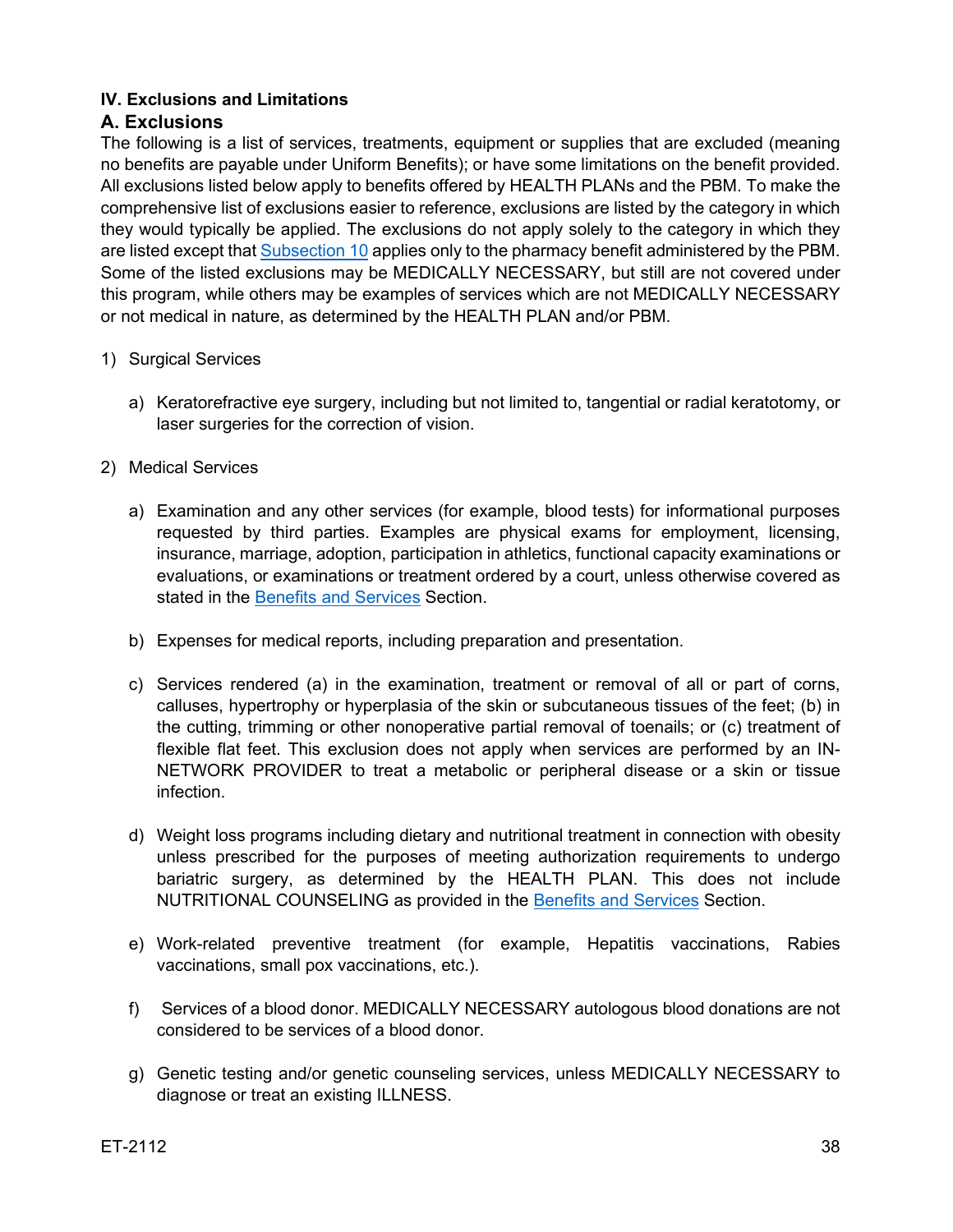- h) Equipment required for telehealth visits.
- 3) Ambulance Services
	- a) Ambulance service, except as outlined in the [Benefits and Services](#page-15-1) Section, unless authorized by the HEALTH PLAN.
	- b) Charges for, or in connection with, travel, except for ambulance transportation as outlined in the [Benefits and Services](#page-15-1) Section.
- 4) Therapies
	- a) Vocational rehabilitation including work hardening programs.
	- b) Except for services covered under the HABILITATION SERVICES therapy benefit, and mandated benefits for autism spectrum disorders under [Wis. Stat. § 632.895 \(12m\)](https://docs.legis.wisconsin.gov/statutes/statutes/632/VI/895/12m) therapies.
	- c) Physical fitness or exercise programs.
	- d) Biofeedback, except that provided by a physical therapist for treatment of headaches, spastic torticollis, and urinary incontinence.
	- e) Massage therapy.
- 5) Oral Surgery/Dental Services/Extraction and Replacement Because of Accidental INJURY
	- a) All services performed by dentists and other dental services, including all orthodontic services, except those specifically listed in th[e Benefits and Services](#page-15-1) Section or which would be covered if it was performed by a physician and is within the scope of the dentist's license. This includes, but is not limited to, dental implants; shortening or lengthening of the mandible or maxillae; correction of malocclusion; and hospitalization costs for services not specifically listed in th[e Benefits and Services](#page-15-1) Section. (Note: Mandated TMJ benefits under [Wis. Stat. § 632.895 \(11\)](https://docs.legis.wisconsin.gov/document/statutes/632.895(11)) may limit this exclusion.)
	- b) All periodontic procedures, except gingivectomy surgery as listed in the Benefits and [Services](#page-15-1) Section.
	- c) All oral surgical procedures not specifically listed in the [Benefits and Services](#page-15-1) Section.
- 6) Transplants
	- a) Services in connection with covered transplants not PRIOR AUTHORIZED by the HEALTH PLAN.
	- b) Costs related to a failed transplant that is otherwise covered under the global fee.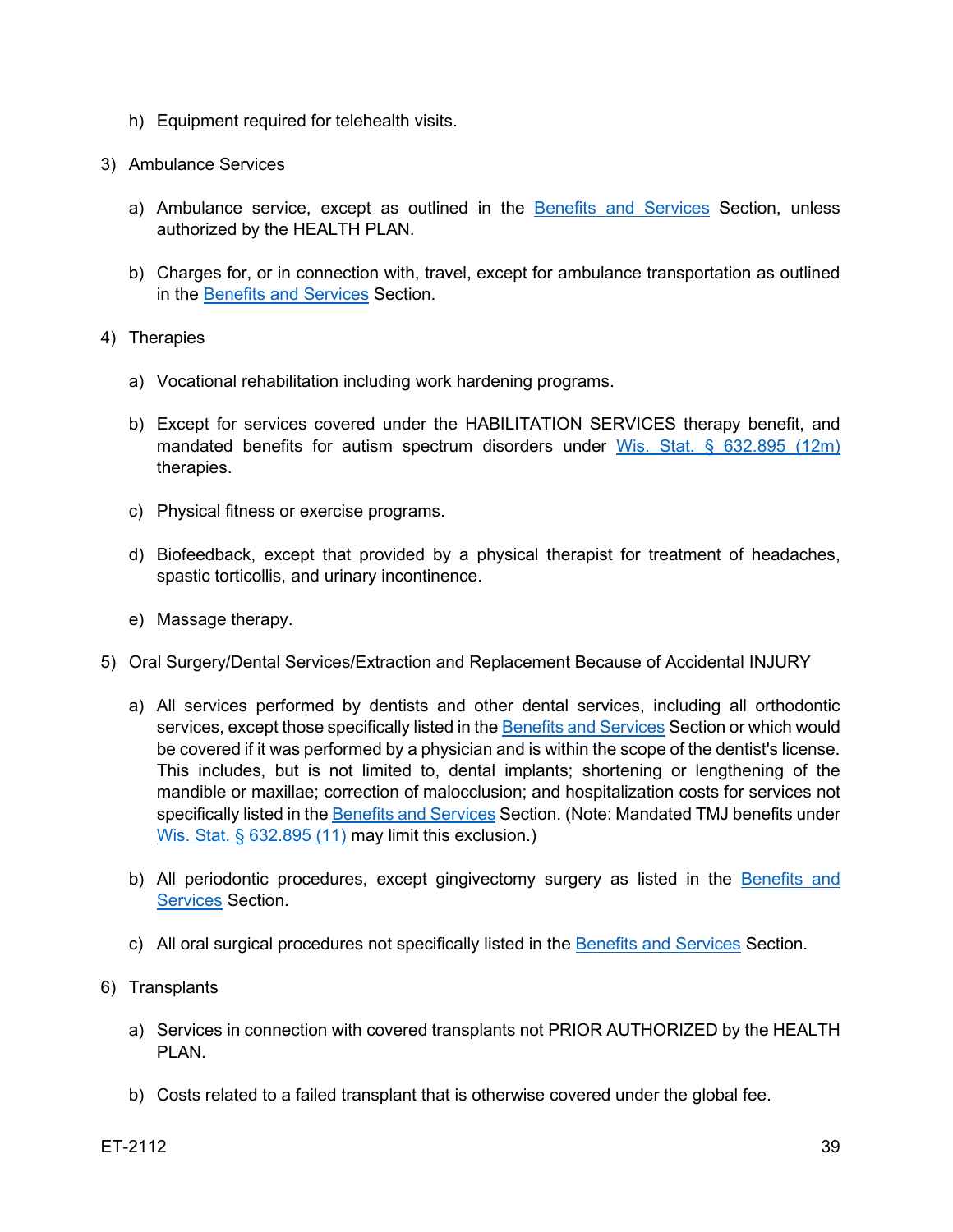- c) Purchase price of bone marrow, organ or tissue that is sold rather than donated.
- d) All separately billed donor-related services, except for kidney transplants.
- e) Non-human organ transplants or artificial organs.
- f) Transplants not performed at a facility designated by the HEALTH PLAN.
- 7) Reproductive Services
	- a) Infertility services which are not for treatment of ILLNESS or INJURY (i.e., that are for the purpose of achieving pregnancy). The diagnosis of infertility alone does not constitute an ILLNESS.
	- b) Reversal of voluntary sterilization procedures and related procedures when performed for the purpose of restoring fertility.
	- c) Services for storage or processing of semen (sperm); donor sperm.
	- d) Harvesting of eggs and their cryopreservation.
	- e) Artificial insemination or fertilization methods including, but not limited to, in vivo fertilization, in vitro fertilization, embryo transfer, gamete intra fallopian transfer (GIFT) and similar procedures, and related HOSPITAL, professional and diagnostic services and medications that are incidental to such insemination or fertilization methods.
	- f) Maternity services received out of the SERVICE AREA one month prior to the estimated due date, unless PRIOR AUTHORIZED (PRIOR AUTHORIZATION will be granted only if the situation is out of the PARTICIPANT'S control, for example, family EMERGENCY).
	- g) Amniocentesis or chorionic villi sampling (CVS) solely for sex determination.
	- h) Services of home delivery for childbirth.
	- i) Laboratory services provided in conjunction with infertility services after the diagnosis of infertility is confirmed.
- 8) HOSPITAL Inpatient Services
	- a) Take home drugs and supplies dispensed at the time of discharge, which can reasonably be purchased on an outpatient basis.
	- b) HOSPITAL stays, which are extended for reasons other than MEDICAL NECESSITY, limited to lack of transportation, lack of caregiver, inclement weather and other, like reasons.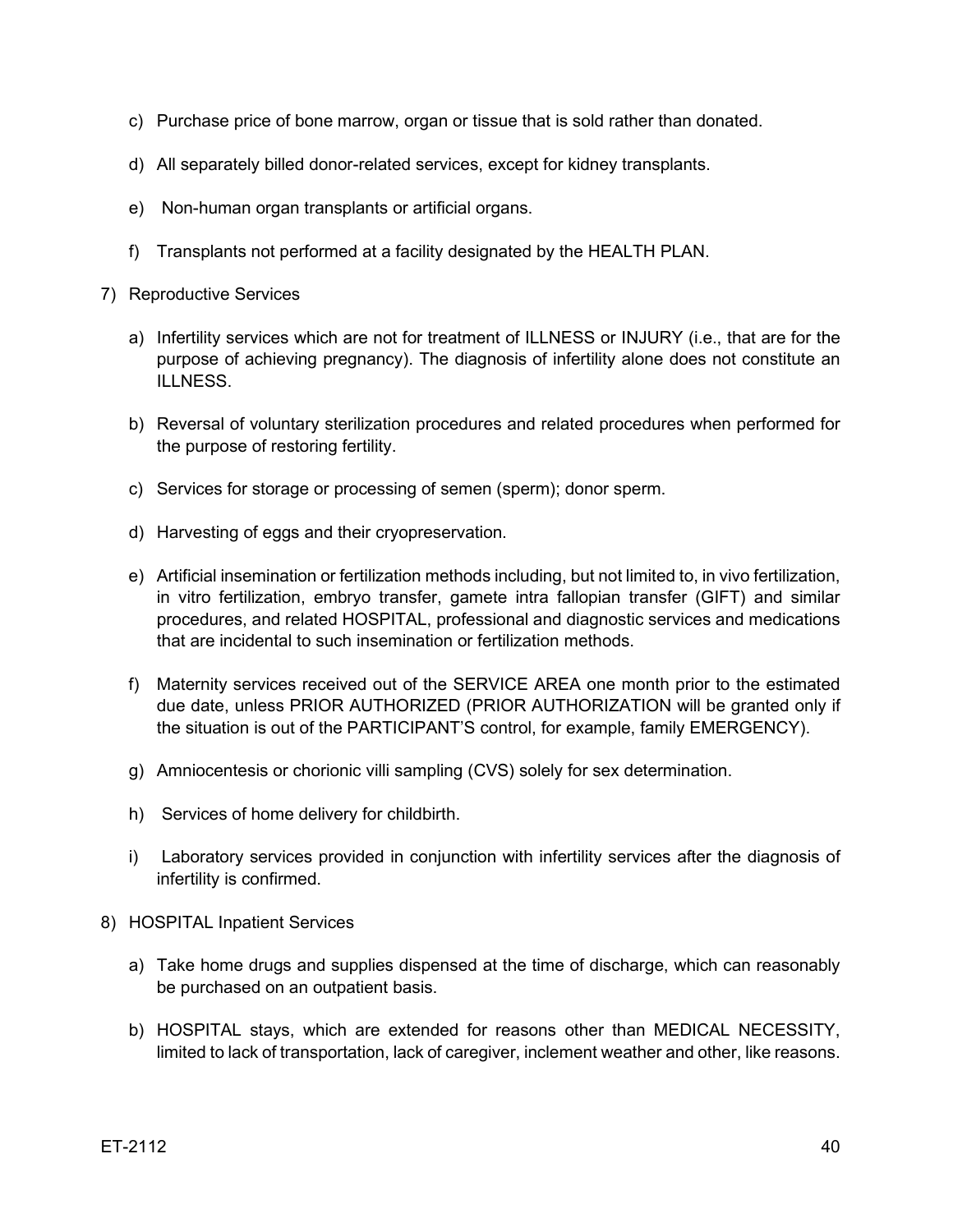- c) A continued HOSPITAL stay, if the attending physician has documented that care could effectively be provided in a less acute care setting, for example, SKILLED NURSING FACILITY.
- 9) Durable Medical or Diabetic Equipment and Supplies
	- a) All DURABLE MEDICAL EQUIPMENT purchases or rentals unless PRIOR AUTHORIZED as required by the HEALTH PLAN.
	- b) Repairs and replacement of DURABLE MEDICAL EQUIPMENT/supplies unless PRIOR AUTHORIZED by the HEALTH PLAN.
	- c) MEDICAL SUPPLIES AND DURABLE MEDICAL EQUIPMENT for comfort, personal hygiene and convenience items such as, but not limited to, wigs, hair prostheses, air conditioners, air cleaners, humidifiers; or physical fitness equipment, physician's equipment; disposable supplies; alternative communication devices (for example, electronic keyboard for a hearing impairment); and self-help devices intended to support the essentials of daily living, including, but not limited to, shower chairs and reaches, and other equipment designed to position or transfer patients for convenience and/or safety reasons.
	- d) Home testing and monitoring supplies and related equipment except those used in connection with the treatment of diabetes or infant apnea or as PRIOR AUTHORIZED by the HEALTH PLAN.
	- e) Equipment, models or devices that have features over and above that which are MEDICALLY NECESSARY for the PARTICIPANT will be limited to the standard model as determined by the HEALTH PLAN. This includes the upgrade of equipment, models or devices to better or newer technology when the existing equipment, models or devices are sufficient and there is no change in the PARTICIPANT'S condition nor is the existing equipment, models or devices in need of repair or replacement.
	- f) Motor vehicles (for example, cars, vans) or customization of vehicles, lifts for wheel chairs and scooters, and stair lifts.
	- g) Customization of buildings for accommodation (for example, wheelchair ramps).
	- h) Replacement or repair of DURABLE MEDICAL EQUIPMENT/supplies damaged or destroyed by the PARTICIPANT, lost or stolen.

#### <span id="page-40-0"></span>10) General

- a) Any additional exclusion as described in the SCHEDULE OF BENEFITS.
- b) Services to the extent the PARTICIPANT is eligible for all MEDICARE benefits, regardless of whether or not the PARTICIPANT is actually enrolled in MEDICARE. This exclusion only applies if the PARTICIPANT enrolled in MEDICARE coordinated coverage does not enroll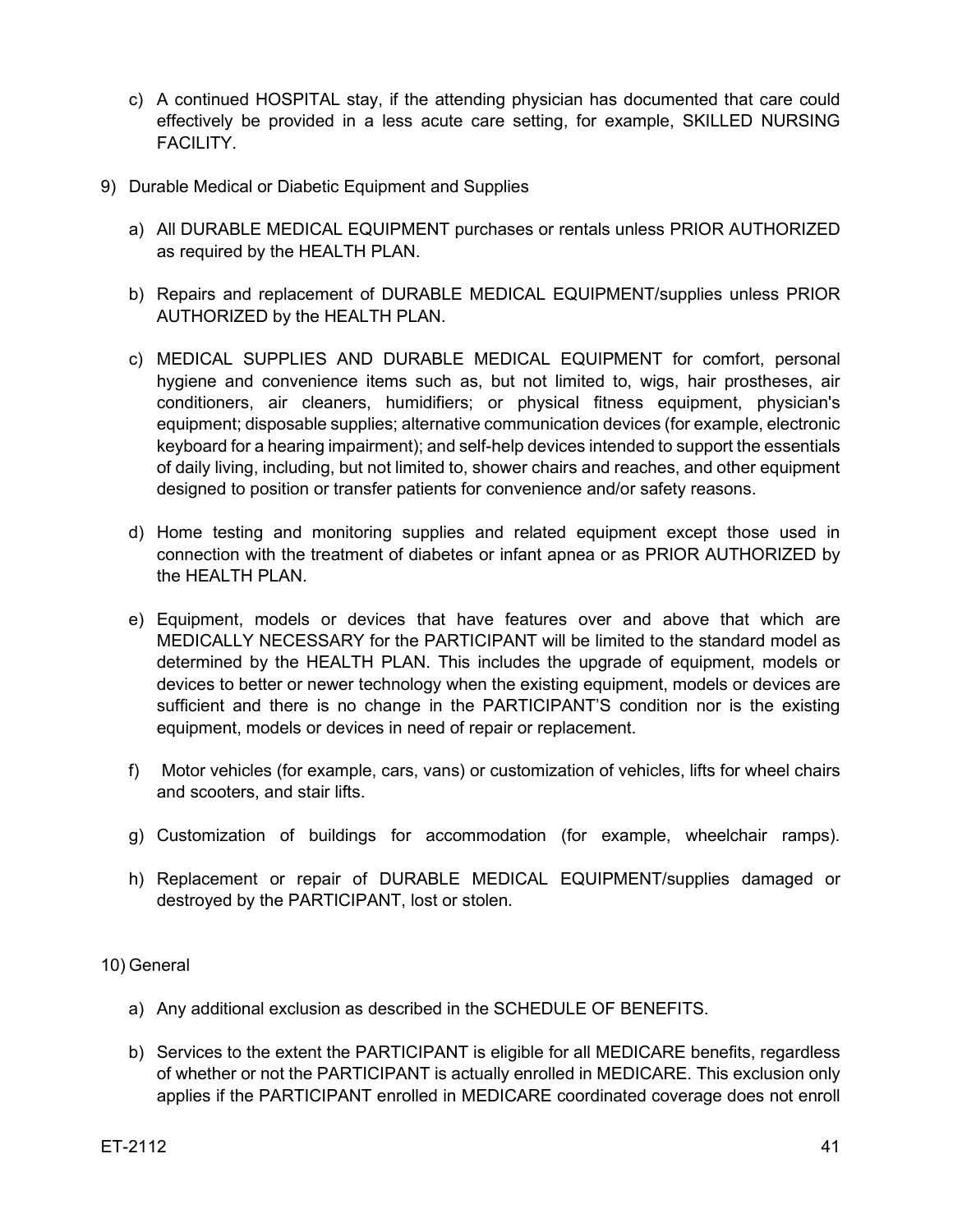in MEDICARE Part B when it is first available as the primary payor or who subsequently cancels MEDICARE coverage or is not enrolled in a MEDICARE Part D Plan.

- c) Treatment, services and supplies for which the PARTICIPANT: (a) has no obligation to pay or which would be furnished to a PARTICIPANT without charge; (b) would be entitled to have furnished or paid for, fully or partially, under any law, regulation or agency of any government; or (c) would be entitled, or would be entitled if enrolled, to have furnished or paid for under any voluntary medical benefit or insurance plan established by any government; if this contract was not in effect.
- d) INJURY or ILLNESS caused by: (a) Atomic or thermonuclear explosion or resulting radiation; or (b) any type of military action, friendly or hostile. Acts of domestic terrorism do not constitute military action.
- e) Treatment, services and supplies for any INJURY or ILLNESS as the result of war, declared or undeclared, enemy action or action of Armed Forces of the United States, or any state of the United States, or its Allies, or while serving in the Armed Forces of any country.
- f) Treatment, services and supplies furnished by the U.S. Veterans Administration (VA), except for such treatment, services and supplies for which under the policy the HEALTH PLAN and/or PBM is the primary payor and the VA is the secondary payor under applicable federal law. Benefits are not coordinated with the VA unless specific federal law requires such coordination.
- g) Services for holistic medicine, including homeopathic medicine, or other programs with an objective to provide complete personal fulfillment.
- h) Treatment, services or supplies used in educational or vocational training.
- i) Treatment or service in connection with any ILLNESS or INJURY caused by a PARTICIPANT (a) engaging in an illegal occupation or (b) commission of, or attempt to commit, a felony.
- j) MAINTENANCE CARE.
- k) Care, including treatment, services, and supplies, provided to assist with activities of daily living (ADL).
- l) Personal comfort or convenience items or services such as in-HOSPITAL television, telephone, private room, housekeeping, shopping, homemaker services, and meal preparation services as part of home health care.
- m) Charges for injectable medications administered in a nursing home when the nursing home stay is not covered by the BENEFIT PLAN.
- n) Custodial, nursing facility (except skilled), or domiciliary care. This includes community reentry programs.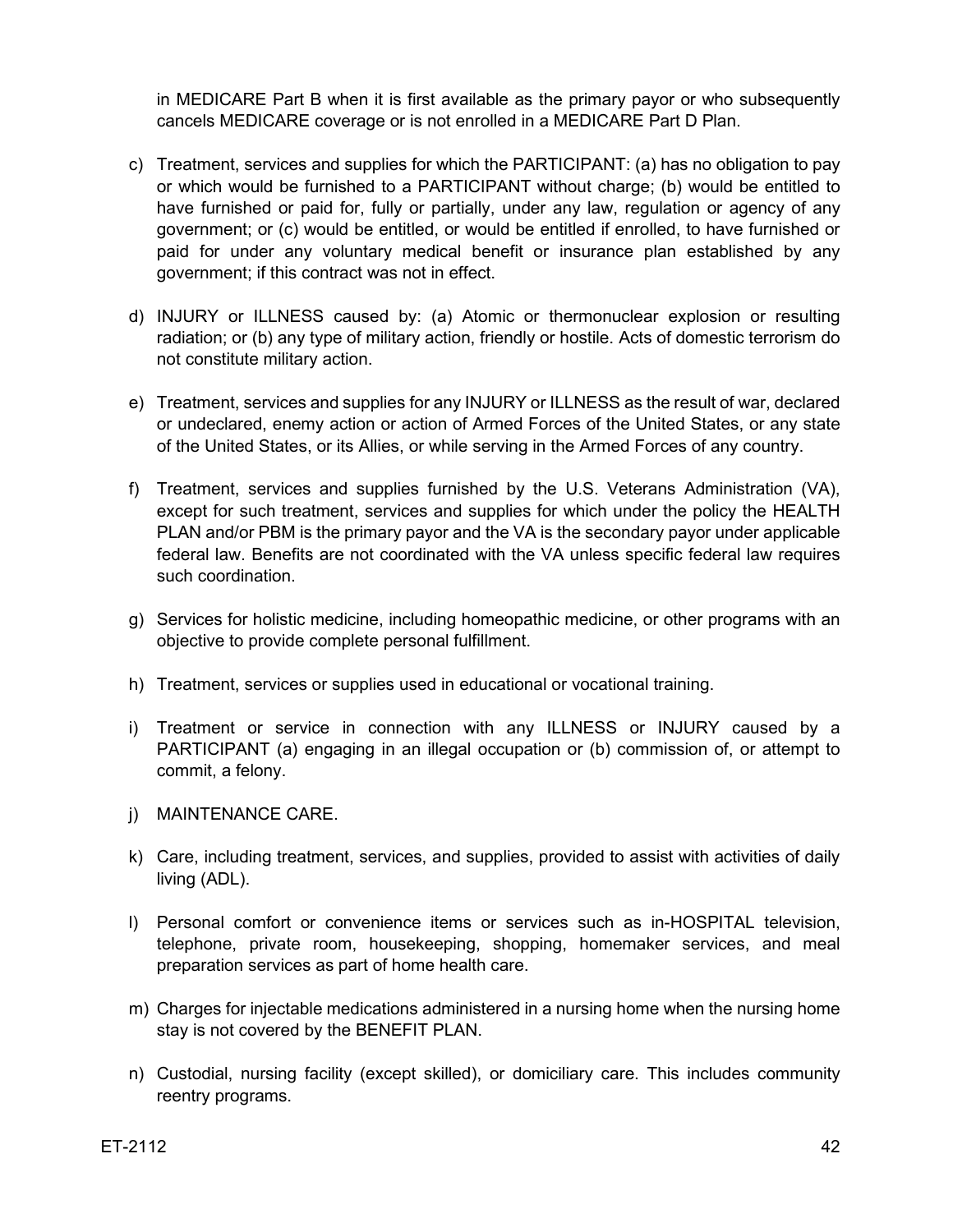- o) Expenses incurred prior to the EFFECTIVE DATE of coverage by the HEALTH PLAN and/or PBM, or services received after the HEALTH PLAN and/or PBM coverage or eligibility terminates. Except when a PARTICIPANT'S coverage terminates because of SUBSCRIBER cancellation or nonpayment of premium, benefits shall continue to the PARTICIPANT if he or she is CONFINED as an inpatient on the coverage termination date but only until the attending physician determines that CONFINEMENT is no longer MEDICALLY NECESSARY; the contract maximum is reached; the end of 12 months after the date of termination; or CONFINEMENT ceases, whichever occurs first. If the termination is a result of a SUBSCRIBER changing coverage under HEALTH PLANS during a prescribed enrollment period as determined by the Board, benefits after the EFFECTIVE DATE with the succeeding HEALTH PLAN will be the responsibility of the succeeding HEALTH PLAN unless the facility in which the PARTICIPANT is CONFINED is not part of the succeeding HEALTH PLAN'S network. In this instance, the liability will remain with the previous HEALTH PLAN.
- p) Eyeglasses or corrective contact lenses, fitting of contact lenses, except for the initial lens per surgical eye directly related to cataract surgery or keratoconus. The incremental cost of a non-standard intraocular lens (e.g., multifocal and toric lenses) compared to a standard monofocal intraocular lens is not covered.
- q) Any service, treatment, procedure, equipment, drug, device or supply which is not reasonably and MEDICALLY NECESSARY or not required in accordance with accepted standards of medical, surgical or psychiatric practice.
- r) Charges for any missed appointment.
- s) EXPERIMENTAL services, treatments, procedures, equipment, drugs, devices or supplies, including, but not limited to: Treatment or procedures not generally proven to be effective as determined by the HEALTH PLAN and/or PBM following review of research protocol and individual treatment plans; orthomolecular medicine, acupuncture, cytotoxin testing in conjunction with allergy testing, hair analysis except in conjunction with lead and arsenic poisoning. Phase I, II and III protocols for cancer treatments and certain organ transplants. In general, any service considered to be EXPERIMENTAL, except drugs for treatment of an HIV infection, as required by Wis. Stat.  $\S$  632.895 (9) and routine care administered in a cancer clinical trial as required by [Wis. Stat. § 632.87 \(6\).](https://docs.legis.wisconsin.gov/document/statutes/632.87(6))
- t) Services provided by members of the SUBSCRIBER'S IMMEDIATE FAMILY or any person residing with the SUBSCRIBER.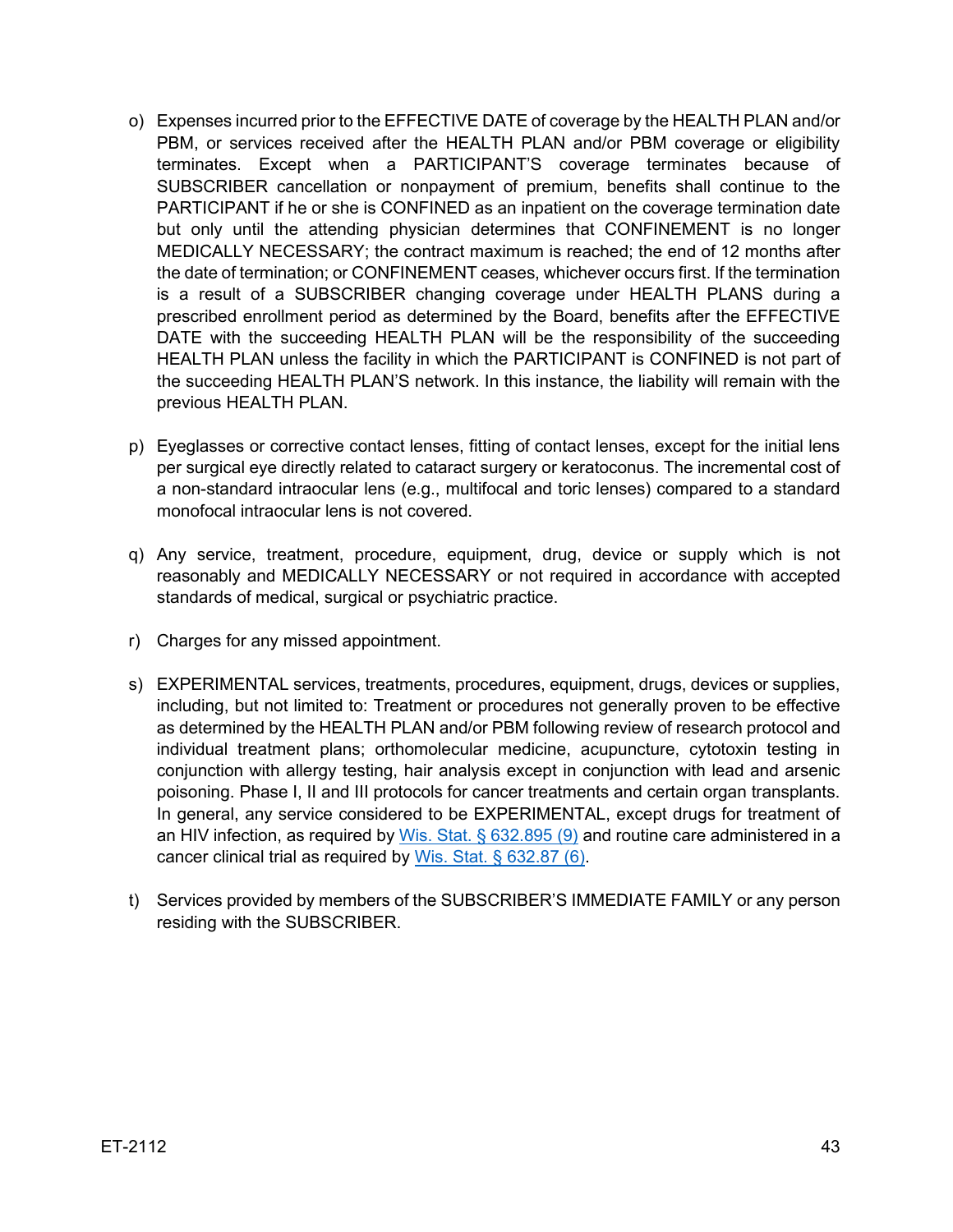- u) Services, including non-physician services, provided by OUT-OF-NETWORK PROVIDERS. Exceptions to this exclusion:
	- i. On written REFERRAL by an IN-NETWORK PROVIDER with the prior written authorization of the HEALTH PLAN.
	- ii. EMERGENCIES in the SERVICE AREA when the PRIMARY CARE PROVIDER or another IN-NETWORK PROVIDER cannot be reached.
	- iii. EMERGENCY or URGENT CARE services outside the SERVICE AREA. Nonurgent follow-up care requires PRIOR AUTHORIZATION from the HEALTH PLAN.
- v) Services of a specialist without an IN-NETWORK PROVIDER'S written REFERRAL, except in an EMERGENCY or by written PRIOR AUTHORIZATION of the HEALTH PLAN. Any HOSPITAL or medical care or service not provided for in this document unless authorized by the HEALTH PLAN.
- w) Coma stimulation programs.
- x) Orthoptics (Eye exercise training) except for two sessions as MEDICALLY NECESSARY per lifetime. The first session for training, the second for follow-up.
- y) Any diet control program, treatment, or supply for weight reduction unless prescribed for the purposes of meeting authorization requirements to undergo bariatric surgery, as determined by the HEALTH PLAN.
- z) Food or food supplements except when provided during a covered outpatient or inpatient CONFINEMENT.
- aa) Services to the extent a PARTICIPANT receives or is entitled to receive, any benefits, settlement, award or damages for any reason of, or following any claim under, any Worker's Compensation Act, employer's liability insurance plan or similar law or act. Entitled means the PARTICIPANT is actually insured under Worker's Compensation.
- ab) Services related to an INJURY that was self-inflicted for the purpose of receiving HEALTH PLAN and/or PBM Benefits.
- ac) Charges directly related to a non-covered service, such as hospitalization charges, except when a complication results from the non-covered service that could not be reasonably expected and the complication requires MEDICALLY NECESSARY treatment that is performed by an IN-NETWORK PROVIDER or PRIOR AUTHORIZED by the HEALTH PLAN. The treatment of the complication must be a covered benefit of the HEALTH PLAN and PBM. Non-covered services do not include any treatment or service that was covered and paid for under any HEALTH PLAN as part of this program.
- ad) Treatment, services and supplies for cosmetic or beautifying purposes, including removal of keloids resulting from piercing and hair restoration, except when associated with a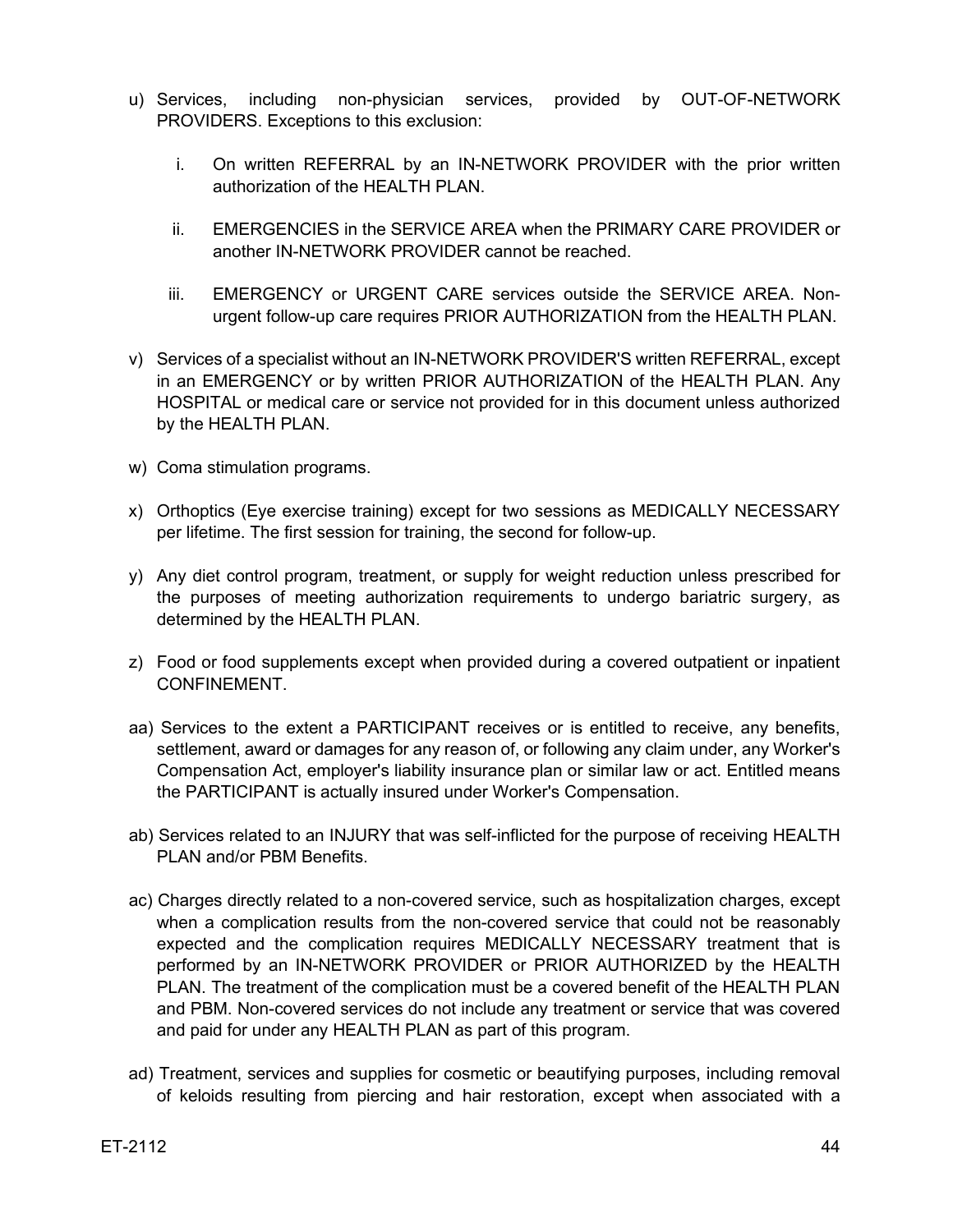covered service to correct a functional impairment related to CONGENITAL bodily disorders or conditions or when associated with covered reconstructive surgery due to an ILLNESS or accidental INJURY (including subsequent removal of a prosthetic device that was related to such reconstructive surgery). Psychological reasons do not represent a medical/surgical necessity.

- ae) Any smoking cessation program, treatment, or supply that is not specifically covered in the [Benefits and Services](#page-15-1) Section.
- af) Any charges for, or in connection with, travel. This includes but is not limited to meals, lodging and transportation. An exception is EMERGENCY ambulance transportation.
- ag) Sexual counseling services related to infertility.
- ah) Services that a child's school is legally obligated to provide, whether or not the school actually provides the services and whether or not the PARTICIPANT chooses to use those services.
- ai) Hypnotherapy.
- aj) Marriage/couples/family counseling.
- ak) Residential care except residential care for Alcohol and Drug Abuse and transitional care as required by [Wis. Stat. § 632.89](https://docs.legis.wisconsin.gov/document/statutes/632.89) and [Wis. Admin Code § INS 3.37](https://docs.legis.wisconsin.gov/code/admin_code/ins/3/37) and as required by the federal Mental Health Parity and Addiction Equity Act.
- al) Biofeedback.
- am) Removal of skin tags.
- an) Private Duty Nursing.

## <span id="page-44-0"></span>**B. Limitations**

- 1) COPAYMENTS or COINSURANCE are required for:
	- a) State of Wisconsin program PARTICIPANTS, except for retirees for whom MEDICARE is the primary payor, for all services unless otherwise required under federal and state law.
	- b) State of Wisconsin PARTICIPANTS for whom MEDICARE is the primary payor, and for all PARTICIPANTS of the Wisconsin Public Employers program, and/or limitations apply to, the following services: DURABLE MEDICAL EQUIPMENT, Prescription Drugs, Smoking Cessation, Cochlear Implants, treatment of Temporomandibular Disorders and care received in an emergency room.
- 2) Benefits are limited for the following services: Replacement of NATURAL TEETH because of accidental INJURY, Oral Surgery, HOSPITAL Inpatient, licensed SKILLED NURSING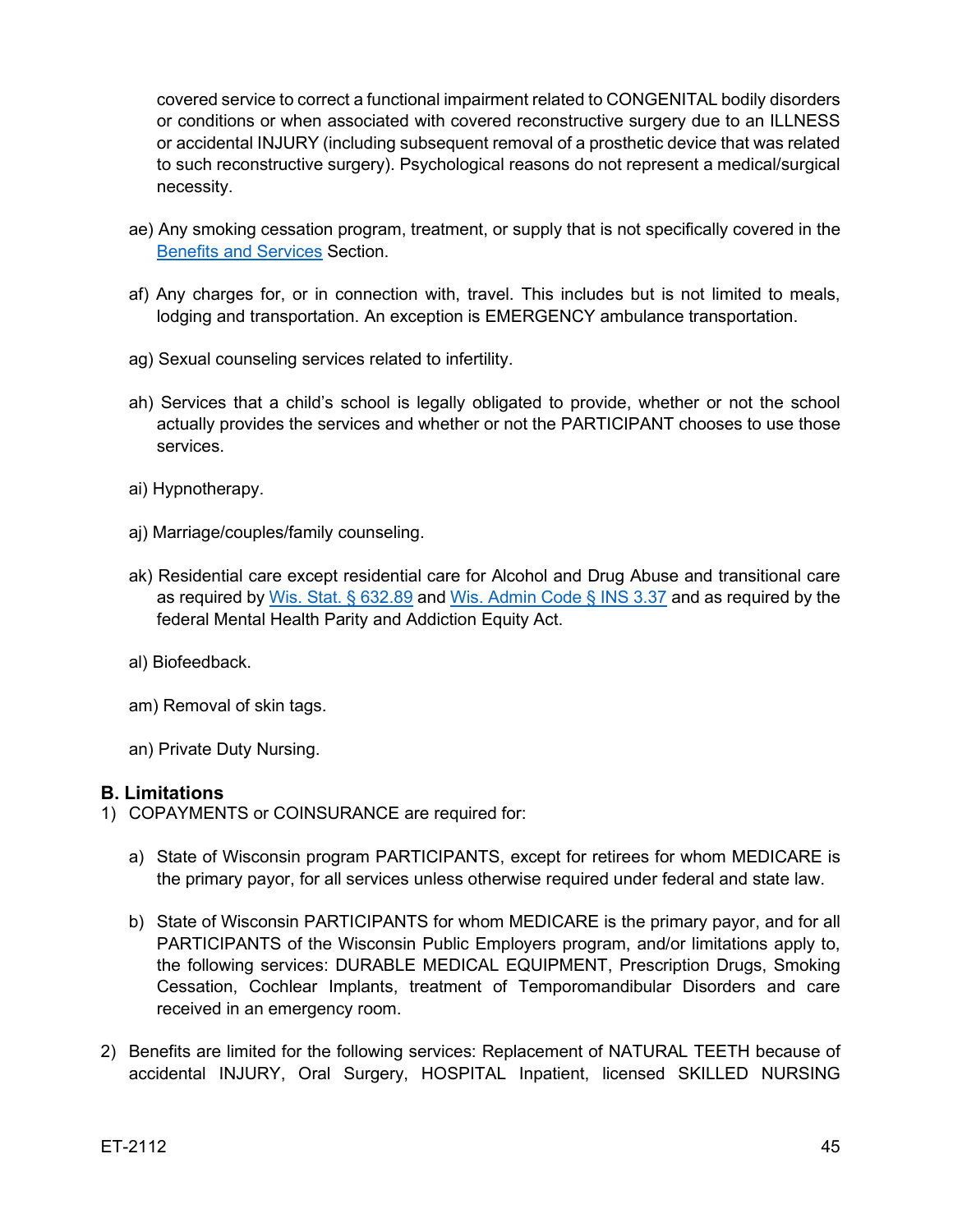FACILITY, Physical, Speech and Occupational Therapy, Home Care Benefits, Hearing Aids, and Orthoptics.

- 3) Use of OUT-OF-NETWORK PROVIDERS and HOSPITALS requires prior written approval by the PARTICIPANT'S PRIMARY CARE PROVIDER and the HEALTH PLAN to determine medical appropriateness and whether services can be provided by IN-NETWORK PROVIDERS.
- 4) Major Disaster or Epidemic: If a major disaster or epidemic occurs, IN-NETWORK PROVIDERS and HOSPITALS must render medical services (and arrange extended care services and home health service) insofar as practical according to their best medical judgment, within the limitation of available facilities and personnel. This extends to the PBM and its PARTICIPATING PHARMACIES. In this case, PARTICIPANTS may receive covered services from OUT-OF-NETWORK PROVIDERS and/or NON-PARTICIPATING PHARMACIES.
- 5) Circumstances Beyond the HEALTH PLAN'S and/or PBM'S Control: If, due to circumstances not reasonably within the control of the HEALTH PLAN and/or PBM, such as a complete or partial insurrection, labor disputes not within the control of the HEALTH PLAN and/or PBM, disability of a significant part of HOSPITAL or medical group personnel or similar causes, the rendition or provision of services and other benefits covered hereunder is delayed or rendered impractical, the HEALTH PLAN, IN-NETWORK PROVIDERS and/or PBM will use their best efforts to provide services and other benefits covered hereunder. In this case, PARTICIPANTS may receive covered services from OUT-OF-NETWORK PROVIDERS and/or NON-PARTICIPATING PHARMACIES.
- 6) Speech and Hearing Screening Examinations: Limited to the routine screening tests performed by an IN-NETWORK PROVIDER for determining the need for correction.
- 7) Outpatient Rehabilitation, Physical, Occupational and Speech Therapy: These therapies are benefits only for treatment of those conditions which are expected to yield significant patient improvement within two months after the beginning of treatment.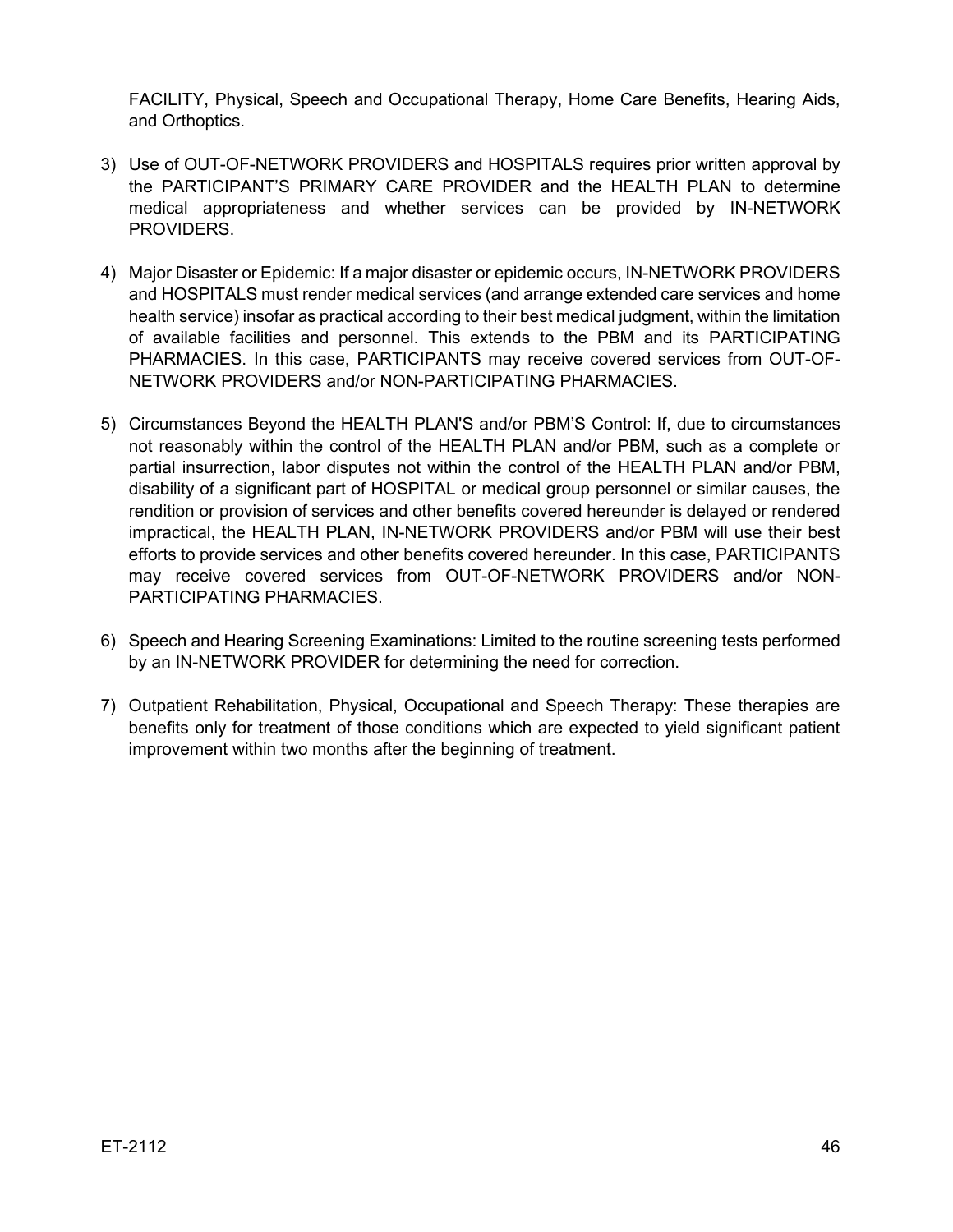#### <span id="page-46-0"></span>**V. Coordination of Benefits and Services**

## <span id="page-46-1"></span>**A. Applicability**

- 1) This Coordination of Benefits (COB) provision applies to THIS PLAN when a PARTICIPANT has health care coverage under more than one PLAN at the same time. "PLAN" and "THIS PLAN" are defined below.
- 2) If this COB provision applies, the order of benefit determination rules shall be looked at first. The rules determine whether the benefits of THIS PLAN are determined before or after those of another PLAN. The benefits of THIS PLAN:
	- a) Shall not be reduced when, under the order of benefit determination rules, THIS PLAN determines its benefits before another PLAN, but
	- b) May be reduced when, under the order of benefit determination rules, another PLAN determines its benefits first. This reduction is described in [Section D](#page-49-0) below, Effect on the Benefits of THIS PLAN.

#### <span id="page-46-2"></span>**B. Definitions**

In this [Section](#page-46-0) V, the following words are defined as follows:

**ALLOWABLE EXPENSE:** means a necessary, reasonable, and customary item of expense for health care, when the item of expense is covered at least in part by one or more PLANS covering the person for whom the claim is made. The difference between the cost of a private HOSPITAL room and the cost of a semi-private HOSPITAL room is not considered an ALLOWABLE EXPENSE unless the patient's stay in a private HOSPITAL room is MEDICALLY NECESSARY either in terms of generally accepted medical practice or as specifically defined by the PLAN. When a PLAN provides benefits in the form of services, the reasonable cash value of each service rendered shall be considered both an ALLOWABLE EXPENSE and a benefit paid.

However, notwithstanding the above, when there is a maximum benefit limitation for a specific service or treatment, the SECONDARY PLAN will also be responsible for paying up to the maximum benefit allowed for its PLAN. This will not duplicate benefits paid by the PRIMARY PLAN.

**CLAIM DETERMINATION PERIOD:** means a calendar year. However, it does not include any part of a year during which a person has no coverage under THIS PLAN or any part of a year before the date this COB provision or a similar provision takes effect.

**PLAN:** means any of the following which provides benefits or services for, or because of, medical, pharmacological or dental care or treatment:

- 1) Group insurance or group-type coverage, whether insured or uninsured, that includes continuous 24-hour coverage. This includes prepayment, group practice or individual practice coverage. It also includes coverage other than school accident-type coverage.
- 2) Coverage under a governmental plan or coverage that is required or provided by law. This does not include MEDICARE ADVANTAGE as this provision is preempted by federal law. This does not include a state plan under MEDICAID (Title XIX, Grants to States for Medical Assistance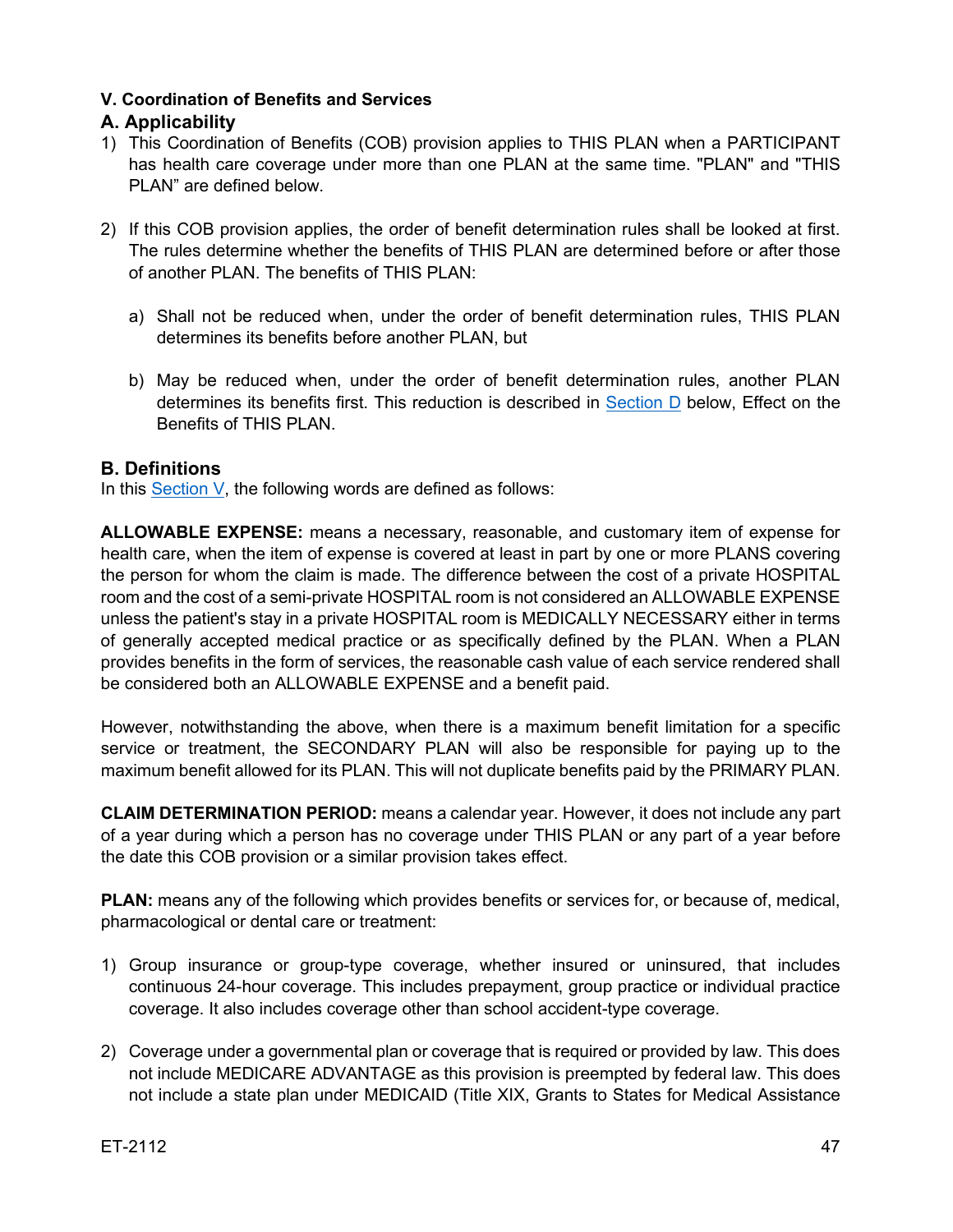Programs, of the United States Social Security Act as amended from time to time). It also does not include any PLAN whose benefits, by law, are excess to those of any private insurance program or other non-governmental program. Each contract or other arrangement for coverage under a. or b. is a separate PLAN. Also, if an arrangement has two parts and COB rules apply only to one of the two, each of the parts is a separate PLAN.

**PRIMARY PLAN / SECONDARY PLAN:** The order of benefit determination rules state whether THIS PLAN is a PRIMARY PLAN or SECONDARY PLAN as to another PLAN covering the person.

When THIS PLAN is a SECONDARY PLAN, its benefits are determined after those of the other PLAN and may be reduced because of the other PLAN'S benefits.

When THIS PLAN is a PRIMARY PLAN, its benefits are determined before those of the other PLAN and without considering the other PLAN'S benefits.

When there are more than two PLANS covering the person, THIS PLAN may be a PRIMARY PLAN as to one or more other PLANS and may be a SECONDARY PLAN as to a different PLAN or PLANS.

**THIS PLAN:** means the part of the Summary Plan Description (group contract) that provides benefits for health care and pharmaceutical expenses.

## <span id="page-47-0"></span>**C. Order of Benefit Determination Rules**

1) General

When there is a basis for a claim under THIS PLAN and another PLAN, THIS PLAN is a SECONDARY PLAN that has its benefits determined after those of the other PLAN, unless:

- a) The other PLAN has rules coordinating its benefits with those of THIS PLAN, and
- b) Both those rules and THIS PLAN'S rules described in subparagraph 2 require that THIS PLAN'S benefits be determined before those of the other PLAN.
- 2) Rules

THIS PLAN determines its order of benefits using the first of the following rules which applies:

- a) Non-Dependent/DEPENDENT The benefits of the PLAN which covers the person as an employee or PARTICIPANT are determined before those of the PLAN which covers the person as a DEPENDENT of an employee or PARTICIPANT.
- b) DEPENDENT Child/Parents Not Separated or Divorced Except as stated in subparagraph 2, c below, when THIS PLAN and another PLAN cover the same child as a DEPENDENT of different persons, called "parents":
	- i) The benefits of the PLAN of the parent whose birthday falls earlier in the calendar year are determined before those of the PLAN of the parent whose birthday falls later in that calendar year, but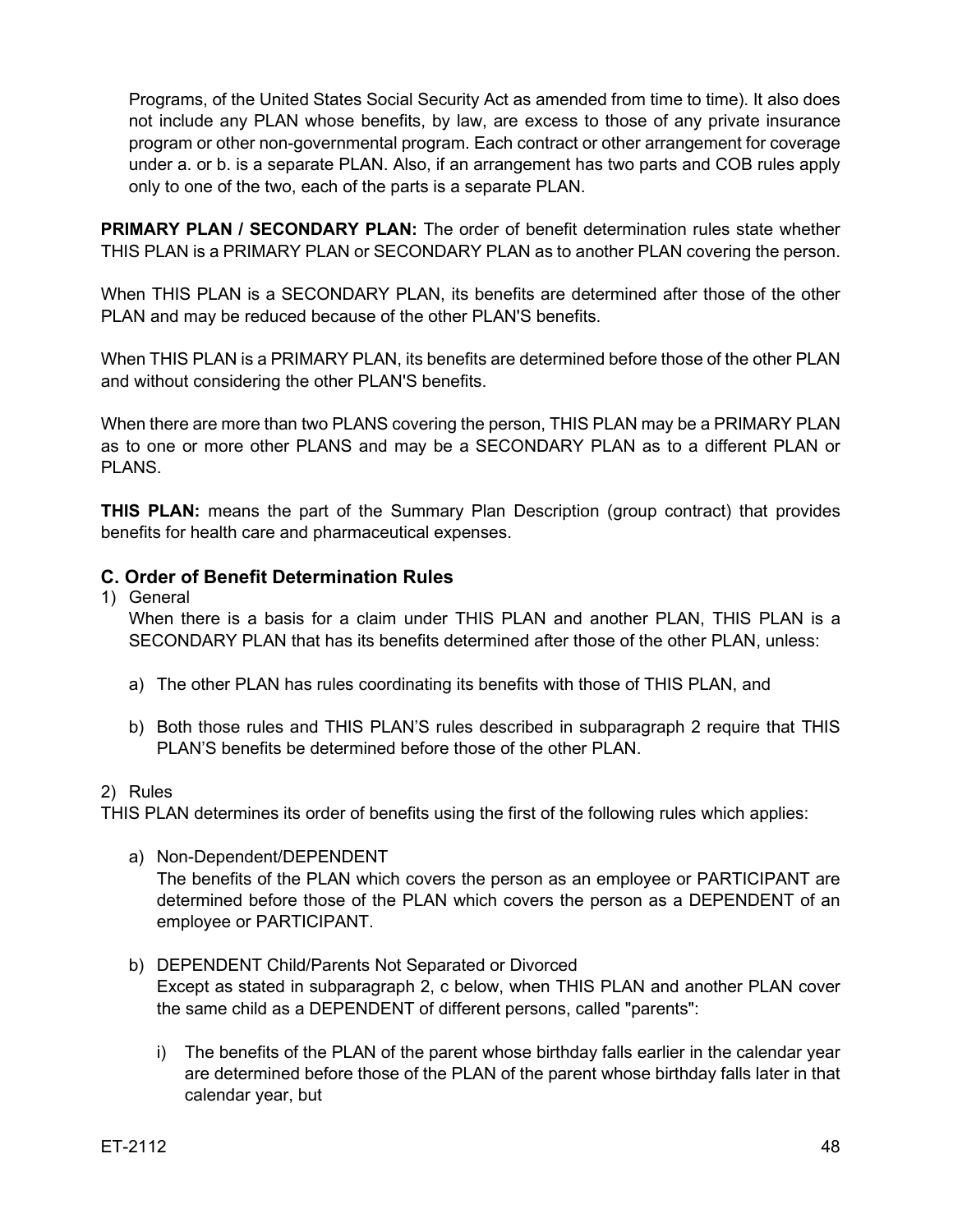ii) If both parents have the same birthday, the benefits of the PLAN which covered the parent longer are determined before those of the PLAN which covered the other parent for a shorter period of time.

However, if the other PLAN does not have the rule described in i) above but instead has a rule based upon the gender of the parent, and if, as a result, the PLANS do not agree on the order of benefits, the rule in the other PLAN shall determine the order of benefits.

- c) DEPENDENT Child/Separated or Divorced Parents If two or more PLANS cover a person as a DEPENDENT child of divorced or separated parents, benefits for the child are determined in this order:
	- i) First, the PLAN of the parent with custody of the child,
	- ii) Then, the PLAN of the spouse of the parent with the custody of the child, and
	- iii) Finally, the PLAN of the parent not having custody of the child.

Also, if the specific terms of a court decree state that the parents have joint custody of the child and do not specify that one parent has responsibility for the child's health care expenses or if the court decree states that both parents shall be responsible for the health care needs of the child but gives physical custody of the child to one parent, and the entities obligated to pay or provide the benefits of the respective parents' PLANS have actual knowledge of those terms, benefits for the DEPENDENT child shall be determined according to C, 2, b.

However, if the specific terms of a court decree state that one of the parents is responsible for the health care expenses of the child, and the entity obligated to pay or provide the benefits of the PLAN of that parent has actual knowledge of those terms, the benefits of that PLAN are determined first. This paragraph does not apply with respect to any CLAIM DETERMINATION PERIOD or PLAN year during which any benefits are actually paid or provided before the entity has that actual knowledge.

d) Active/Inactive Employee

The benefits of a PLAN which covers a person as an employee who is neither laid off nor retired or as that employee's DEPENDENT are determined before those of a PLAN which covers that person as a laid off or retired employee or as that employee's DEPENDENT. If the other PLAN does not have this rule and if, as a result, the PLANS do not agree on the order of benefits, this paragraph d is ignored.

- e) Continuation Coverage
	- i) If a person has continuation coverage under federal or state law and is also covered under another PLAN, the following shall determine the order of benefits: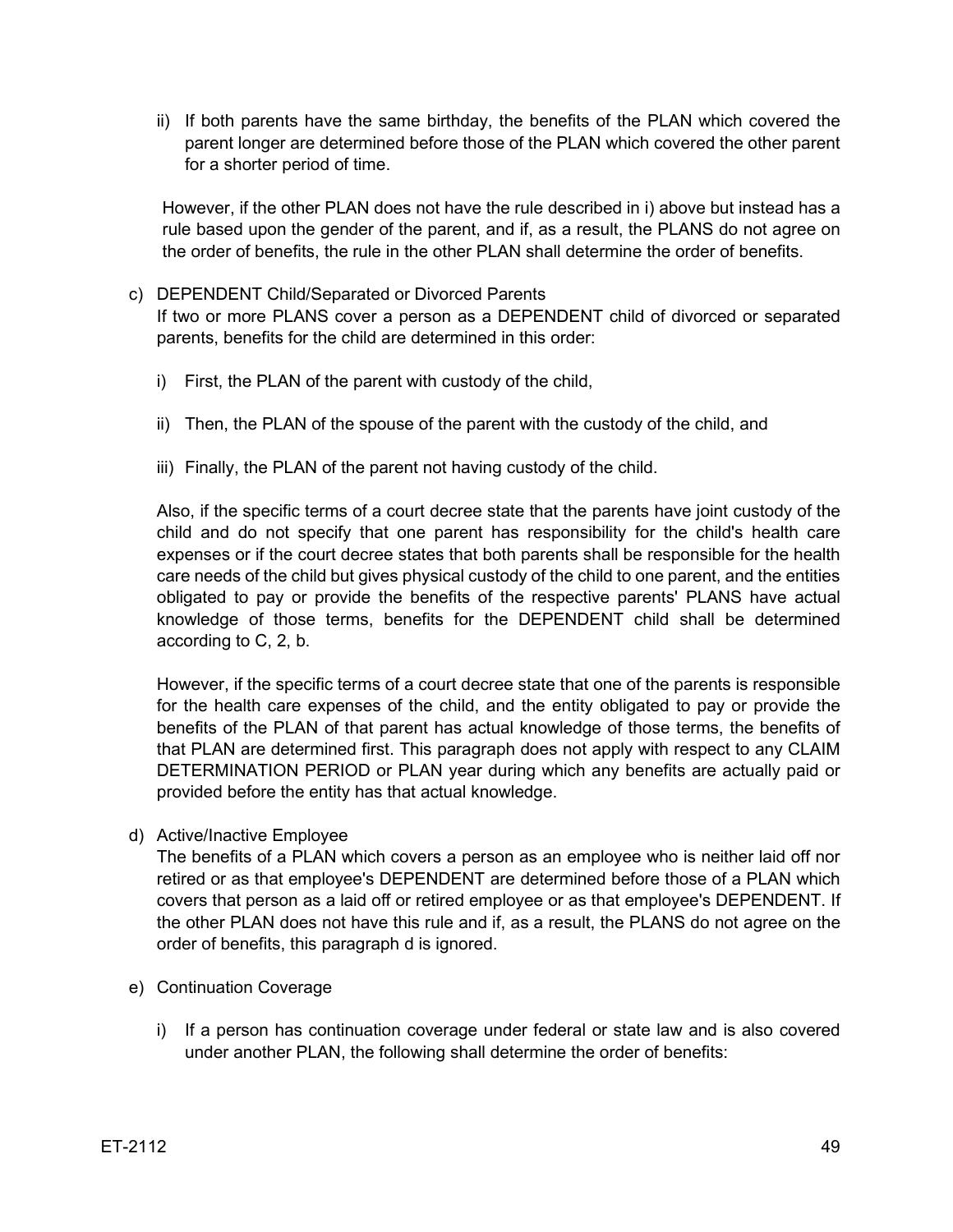- (1) First, the benefits of a PLAN covering the person as an employee, member, or SUBSCRIBER or as a DEPENDENT of an employee, member, or SUBSCRIBER.
- (2) Second, the benefits under the continuation coverage.
- ii) If the other PLAN does not have the rule described in subparagraph 1, and if, as a result, the PLANS do not agree on the order of benefits, this paragraph e is ignored.
- f) Longer/Shorter Length of Coverage If none of the above rules determines the order of benefits, the benefits of the PLAN which covered an employee, member or SUBSCRIBER longer are determined before those of the PLAN which covered that person for the shorter time.

## <span id="page-49-0"></span>**D. Effect on the Benefits of This Plan**

1) When This Section Applies

This section applies when, in accordance wit[h Section C,](#page-47-0) Order of Benefit Determination Rules, THIS PLAN is a SECONDARY PLAN as to one or more other PLANS. In that event, the benefits of THIS PLAN may be reduced under this section. Such other PLAN or PLANS are referred to as "the other PLANS" in subparagraph 2 below.

- 2) Reduction in THIS PLAN'S Benefits The benefits of THIS PLAN will be reduced when the sum of the following exceeds the ALLOWABLE EXPENSES in a CLAIM DETERMINATION PERIOD:
	- a) The benefits that would be payable for the ALLOWABLE EXPENSES under THIS PLAN in the absence of this COB provision, and
	- b) The benefits that would be payable for the ALLOWABLE EXPENSES under the other PLANS, in the absence of provisions with a purpose like that of this COB provision, whether or not claim is made. Under this provision, the benefits of THIS PLAN will be reduced so that they and the benefits payable under the other PLANS do not total more than those ALLOWABLE EXPENSES.

When the benefits of THIS PLAN are reduced as described above, each benefit is reduced in proportion. It is then charged against any applicable benefit limit of THIS PLAN.

## <span id="page-49-1"></span>**E. Right to Receive and Release Needed Information**

The HEALTH PLAN has the right to decide the facts it needs to apply these COB rules. It may get needed facts from or give them to any other organization or person without the consent of the insured but only as needed to apply these COB rules. Medical records remain confidential as provided by state and federal law. Each person claiming benefits under THIS PLAN must give the HEALTH PLAN any facts it needs to pay the claim.

## <span id="page-49-2"></span>**F. Facility of Payment**

A payment made under another PLAN may include an amount which should have been paid under THIS PLAN. If it does, the HEALTH PLAN may pay that amount to the organization which made that payment. That amount will then be treated as though it was a benefit paid under THIS PLAN.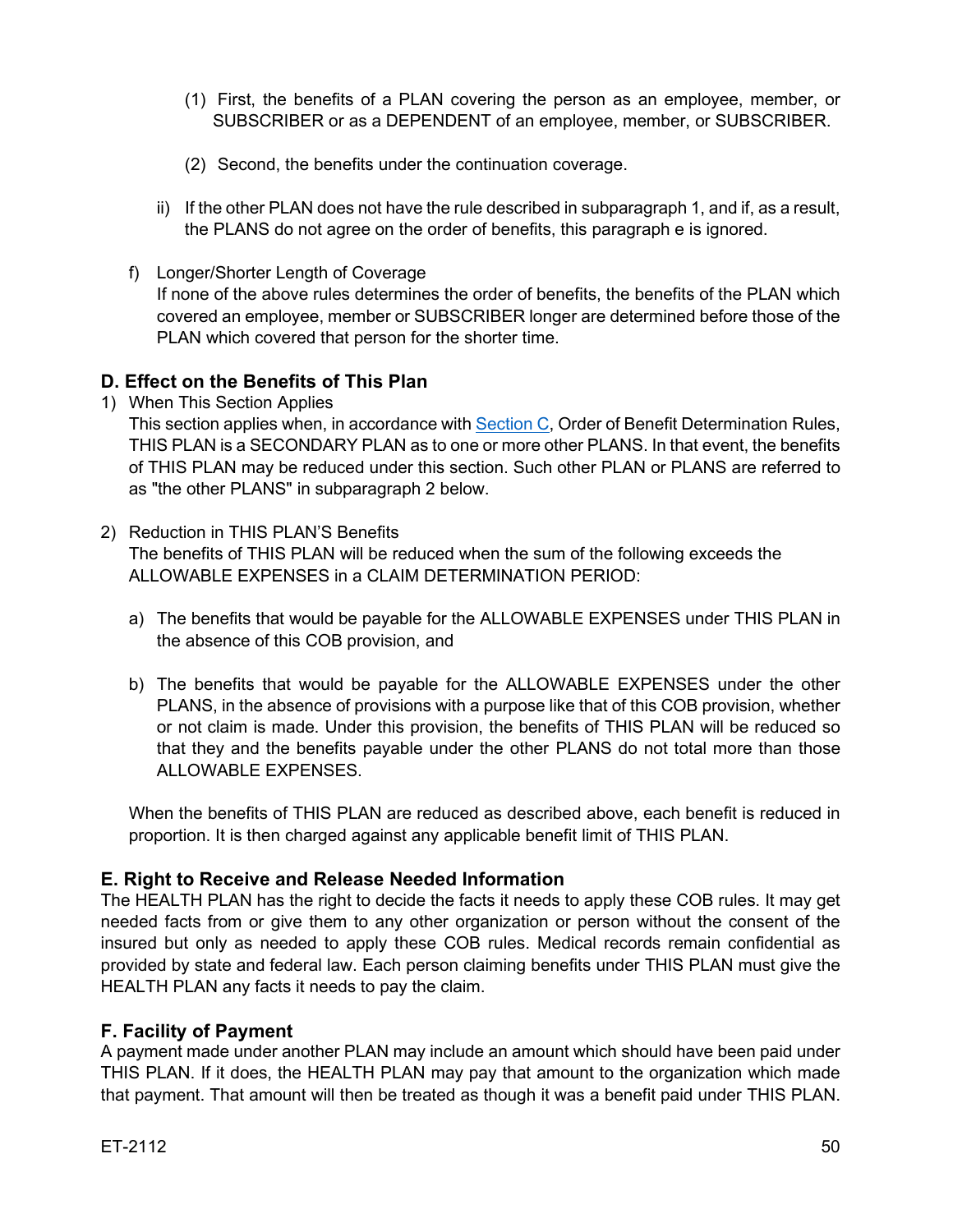The HEALTH PLAN will not have to pay that amount again. The term "payment made" means reasonable cash value of the benefits provided in the form of services.

## <span id="page-50-0"></span>**G. Right of Recovery**

If the amount of the payments made by the HEALTH PLAN is more than it should have paid under this COB provision, it may recover the excess from one or more of:

- 1) The persons it has paid or for whom it has paid,
- 2) Insurance companies, or
- 3) Other organizations.

The "amount of payments made" includes the reasonable cash value of any benefits provided in the form of services.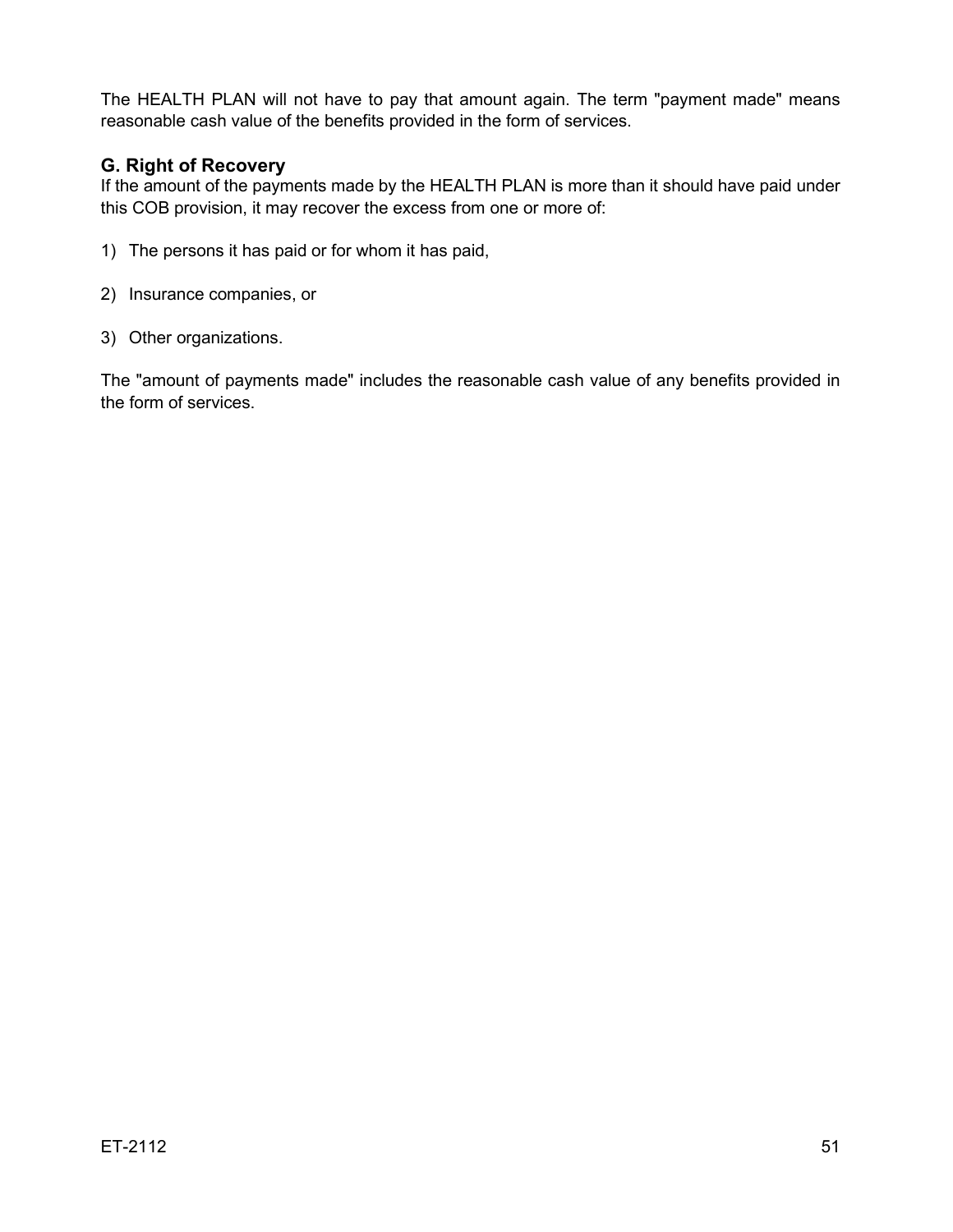#### <span id="page-51-0"></span>**VI. Miscellaneous Provisions**

#### <span id="page-51-1"></span>**A. Right to Obtain and Provide Information**

Each PARTICIPANT agrees that the HEALTH PLAN and/or PBM may obtain from the PARTICIPANT'S health care PROVIDERS the information (including medical records) that is reasonably necessary, relevant and appropriate for the HEALTH PLAN and/or PBM to evaluate in connection with its treatment, payment, or health care operations. Each person claiming benefits must, upon request by the HEALTH PLAN, provide any relevant and reasonably available information which the HEALTH PLAN believes is necessary to determine benefits payable. Failure to provide such information may result in denial of the claim at issue.

Each PARTICIPANT agrees that information (including medical records) will, as reasonably necessary, relevant and appropriate, be disclosed as part of treatment, payment, or health care operations, including not only disclosures for such matters within the HEALTH PLAN and/or PBM but also disclosures to:

- 1) Health care PROVIDERS as necessary and appropriate for treatment,
- 2) Appropriate DEPARTMENT employees as part of conducting quality assessment and improvement activities, or reviewing the HEALTH PLAN'S/PBM'S claims determinations for compliance with contract requirements, or other necessary health care operations,
- 3) The tribunal, including an external review organization, and parties to any appeal concerning a claim denial.

#### <span id="page-51-2"></span>**B. Physical Examination**

The HEALTH PLAN, at its own expense, shall have the right and opportunity to examine the person of any PARTICIPANT when and so often as may be reasonably necessary to determine his/her eligibility for claimed services or benefits under the Health Benefit Program (including, without limitation, issues relating to subrogation and coordination of benefits). By execution of an application for coverage under the HEALTH PLAN, each PARTICIPANT shall be deemed to have waived any legal rights he/she may have to refuse to consent to such examination when performed or conducted for the purposes set forth above.

#### <span id="page-51-3"></span>**C. Case Management/Alternate Treatment**

The HEALTH PLAN may employ a professional staff to provide case management services. As part of this case management, the HEALTH PLAN or the PARTICIPANT'S attending physician may recommend that a PARTICIPANT consider receiving treatment for an ILLNESS or INJURY which differs from the current treatment if it appears that:

- 1) The recommended treatment offers at least equal medical therapeutic value, and
- 2) The current treatment program may be changed without jeopardizing the PARTICIPANT'S health, and
- 3) The CHARGES (including pharmacy) incurred for services provided under the recommended treatment will probably be less.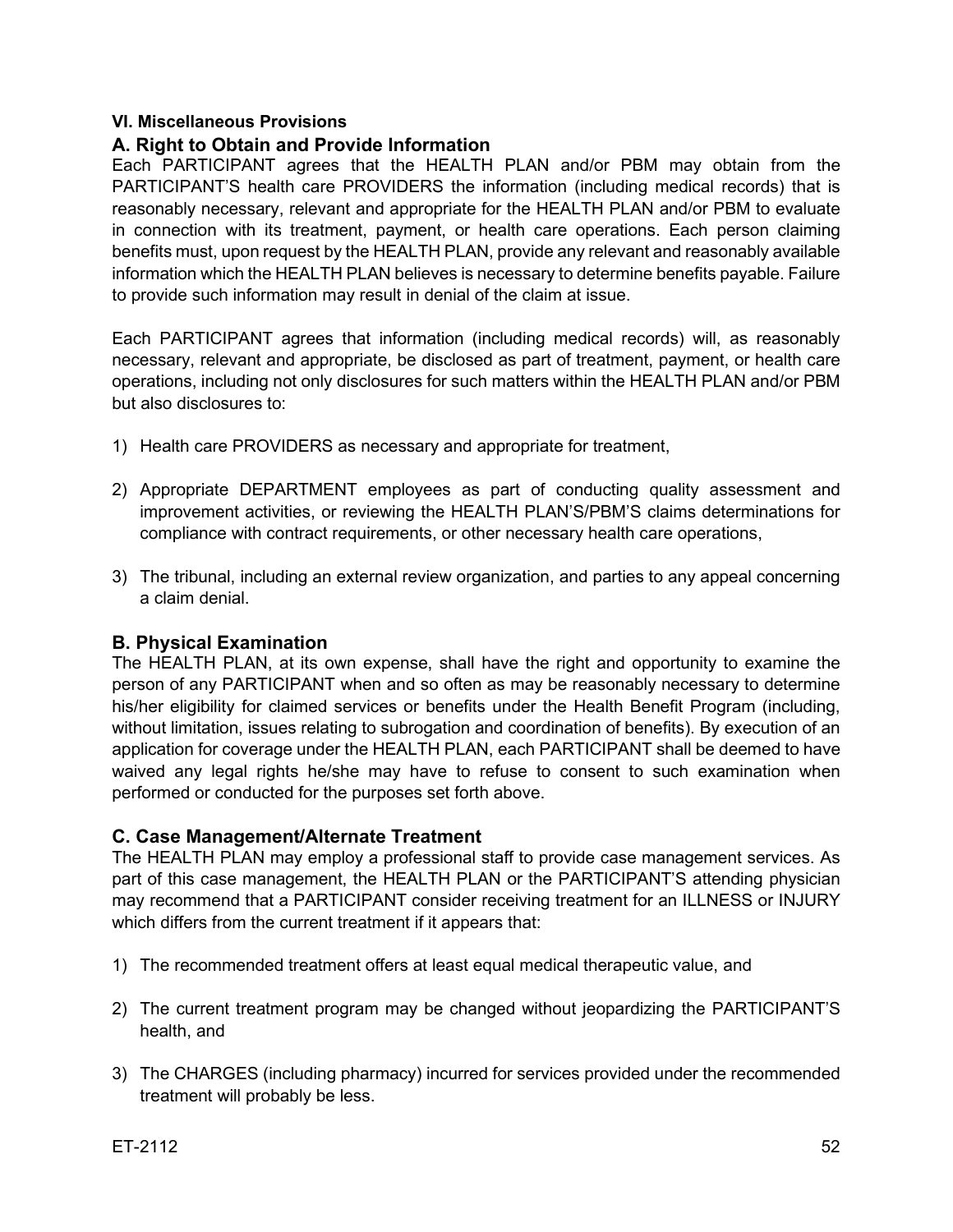If the HEALTH PLAN agrees to the attending physician's recommendation or if the PARTICIPANT or his/her authorized representative and the attending physician agree to the HEALTH PLAN'S recommendation, the recommended treatment will be provided as soon as it is available. If the recommended treatment includes services for which benefits are not otherwise payable (for example, biofeedback, acupuncture), payment of benefits will be as determined by the HEALTH PLAN. The PBM may establish similar case management services.

## <span id="page-52-0"></span>**D. Disenrollment**

No person other than a PARTICIPANT is eligible for health benefits. The SUBSCRIBER'S rights to group health benefits coverage is forfeited if a PARTICIPANT assigns or transfers such rights, or aids any other person in obtaining benefits to which they are not entitled, or otherwise fraudulently attempts to obtain benefits. Coverage terminates the beginning of the month following action of the Board. Re-enrollment is possible only if the person is employed by an employer where the coverage is available and is limited to occur during the annual OPEN ENROLLMENT period. Re-enrollment options may be limited under the Board's authority.

The DEPARTMENT may at any time request such documentation as it deems necessary to substantiate SUBSCRIBER or DEPENDENT eligibility. Failure to provide such documentation upon request shall result in the suspension of benefits.

In situations where a PARTICIPANT has committed acts of physical or verbal abuse, or is unable to establish/maintain a satisfactory physician-patient relationship with the current or alternate PRIMARY CARE PROVIDER, disenrollment efforts may be initiated by the HEALTH PLAN or the Board. The SUBSCRIBER'S disenrollment is effective the first of the month following completion of the GRIEVANCE process and approval of the Board. Coverage and enrollment options may be limited by the Board.

## <span id="page-52-1"></span>**E. Recovery of Excess Payments**

The HEALTH PLAN and/or PBM might pay more than the HEALTH PLAN and/or PBM owes under the policy. If so, the HEALTH PLAN and/or PBM can recover the excess from the PARTICIPANT. The HEALTH PLAN and/or PBM can also recover from another insurance company or service plan, or from any other person or entity that has received any excess payment from the HEALTH PLAN and/or PBM.

Each PARTICIPANT agrees to reimburse the HEALTH PLAN and/or PBM for all payments made for benefits to which the PARTICIPANT was not entitled. Reimbursement must be made immediately upon notification to the SUBSCRIBER by the HEALTH PLAN and/or PBM. At the option of the HEALTH PLAN and/or PBM, benefits for future CHARGES may be reduced by the HEALTH PLAN and/or PBM as a set-off toward reimbursement.

## <span id="page-52-2"></span>**F. Limit on Assignability of Benefits**

This policy is the personal policy of the PARTICIPANT. The PARTICIPANT cannot assign any benefits to any other person not named as a PARTICIPANT on this BENEFIT PLAN.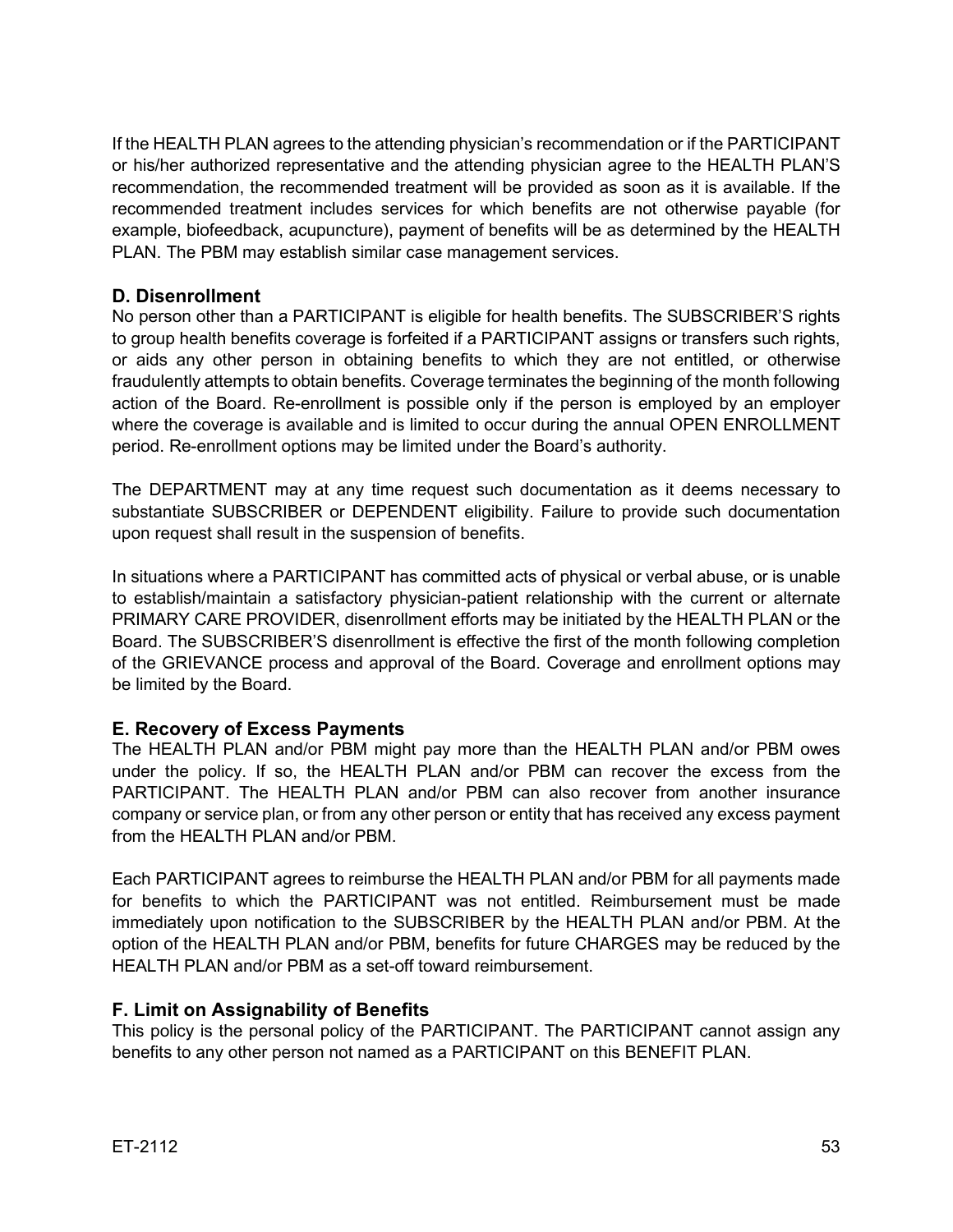## <span id="page-53-0"></span>**G. Severability**

If any part of the policy is ever prohibited by law, it will not apply any more. The rest of the policy will continue in full force.

#### <span id="page-53-1"></span>**H. Subrogation**

Each PARTICIPANT agrees that the payer under these Uniform Benefits, whether that is a HEALTH PLAN or the DEPARTMENT, shall be subrogated to a PARTICIPANT'S rights to damages, to the extent of the benefits the HEALTH PLAN provides under the policy, for ILLNESS or INJURY a third party caused or is liable for. It is only necessary that the ILLNESS or INJURY occur through the act of a third party. The HEALTH PLAN'S or DEPARTMENT'S rights of full recovery may be from any source, including but not limited to:

- 1) The third party or any liability or other insurance covering the third party.
- 2) The PARTICIPANT'S own uninsured motorist insurance coverage.
- 3) Under-insured motorist insurance coverage.
- 4) Any medical payments, no-fault or school insurance coverages which are paid or payable.

PARTICIPANT'S rights to damages shall be, and they are hereby, assigned to the HEALTH PLAN or DEPARTMENT to such extent.

The HEALTH PLAN'S or DEPARTMENT'S subrogation rights shall not be prejudiced by any PARTICIPANT. Entering into a settlement or compromise arrangement with a third party without the HEALTH PLAN'S or DEPARTMENT'S prior written consent shall be deemed to prejudice the HEALTH PLAN'S or DEPARTMENT'S rights. Each PARTICIPANT shall promptly advise the HEALTH PLAN or DEPARTMENT in writing whenever a claim against another party is made on behalf of a PARTICIPANT and shall further provide to the HEALTH PLAN or DEPARTMENT such additional information as is reasonably requested by the HEALTH PLAN or DEPARTMENT. The PARTICIPANT agrees to fully cooperate in protecting the HEALTH PLAN'S or DEPARTMENT'S rights against a third party. The HEALTH PLAN or DEPARTMENT has no right to recover from a PARTICIPANT or insured who has not been "made whole" (as this term has been used in reported Wisconsin court decisions), after taking into consideration the PARTICIPANT'S or insured's comparative negligence. If a dispute arises between the HEALTH PLAN or DEPARTMENT and the PARTICIPANT over the question of whether or not the PARTICIPANT has been "made whole", the HEALTH PLAN or DEPARTMENT reserves the right to a judicial determination whether the insured has been "made whole."

In the event the PARTICIPANT can recover any amounts, for an INJURY or ILLNESS for which the HEALTH PLAN or DEPARTMENT provides benefits, by initiating and processing a claim as required by a workmen's or worker's compensation act, disability benefit act, or other employee benefit act, the PARTICIPANT shall either assert and process such claim and immediately turn over to the HEALTH PLAN or DEPARTMENT the net recovery after actual and reasonable attorney fees and expenses, if any, incurred in effecting the recovery, or, authorize the HEALTH PLAN or DEPARTMENT in writing to prosecute such claim on behalf of and in the name of the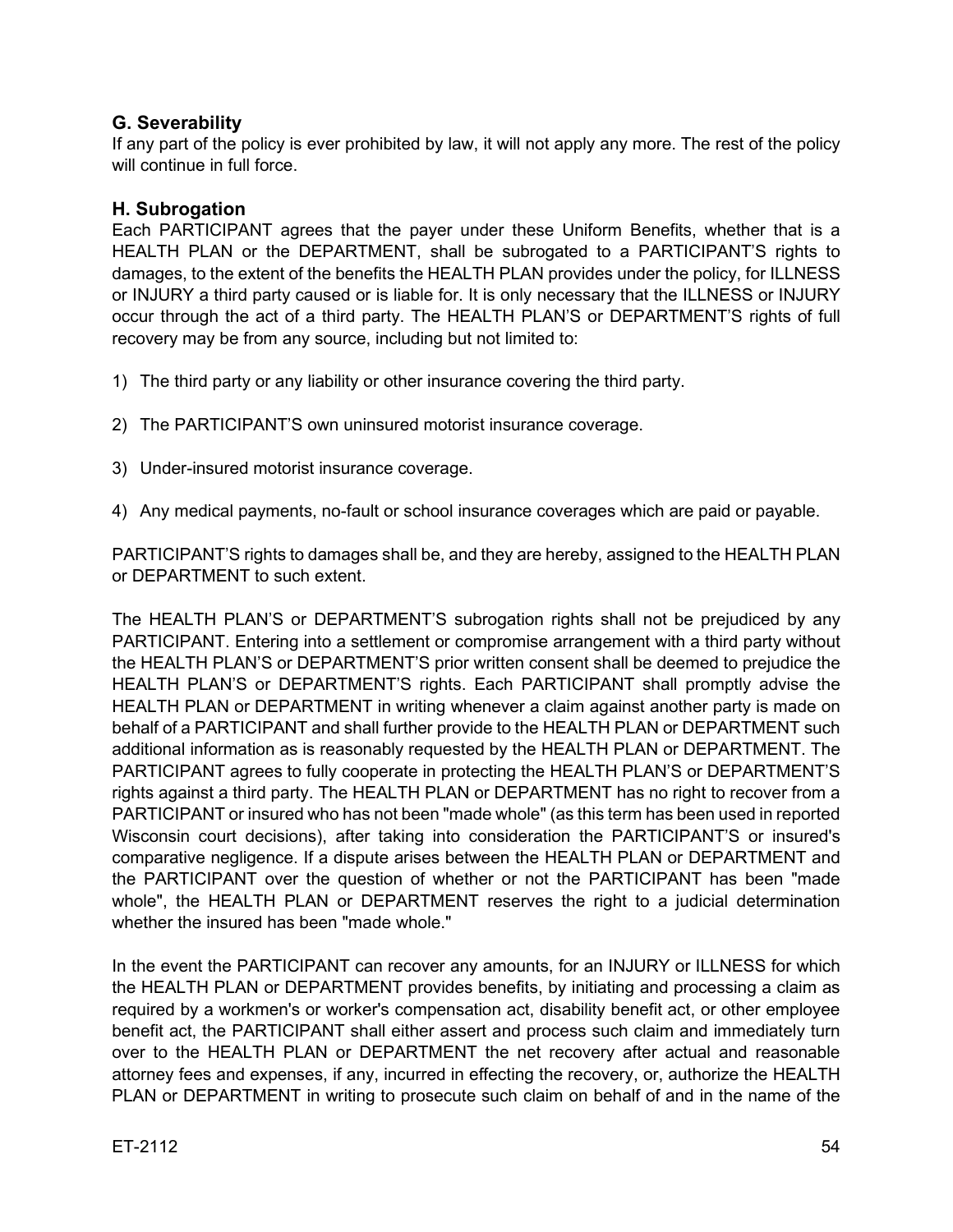PARTICIPANT, in which case the HEALTH PLAN or DEPARTMENT shall be responsible for all actual attorney's fees and expenses incurred in making or attempting to make recovery. If a PARTICIPANT fails to comply with the subrogation provisions of this AGREEMENT, particularly, but without limitation, by releasing the PARTICIPANT'S right to secure reimbursement for or coverage of any amounts under any workmen's or worker's compensation act, disability benefit act, or other employee benefit act, as part of settlement or otherwise, the PARTICIPANT shall reimburse the HEALTH PLAN or DEPARTMENT for all amounts theretofore or thereafter paid by the HEALTH PLAN or DEPARTMENT which would have otherwise been recoverable under such acts and the HEALTH PLAN or DEPARTMENT shall not be required to provide any future benefits for which recovery could have been made under such acts but for the PARTICIPANT'S failure to meet the obligations of the subrogation provisions of this AGREEMENT. The PARTICIPANT shall advise the HEALTH PLAN or DEPARTMENT immediately, in writing, if and when the PARTICIPANT files or otherwise asserts a claim for benefits under any workmen's or worker's compensation act, disability benefit act, or other employee benefit act.

## <span id="page-54-0"></span>**I. Proof of Claim**

It is the PARTICIPANT'S responsibility to notify their PROVIDERS of participation in the HEALTH PLAN and PBM.

The PARTICIPANT'S failure to notify an IN-NETWORK PROVIDER of membership in the BENEFIT PLAN may result in claims not being filed on a timely basis. This could result in a delay in the claim being paid.

If a PARTICIPANT received allowable covered services (in most cases only EMERGENCIES or URGENT CARE) from an OUT-OF-NETWORK PROVIDER outside the SERVICE AREA, obtain and submit an itemized bill and submit to the HEALTH PLAN, clearly indicating the PROVIDER'S name and address. If the services were received outside the United States, indicate the appropriate exchange rate at the time the services were received and provide an English language itemized billing to facilitate processing of the claim.

Claims for services must be submitted as soon as reasonably possible after the services are received. If the HEALTH PLAN and/or PBM does not receive the claim within 12 months, or if later, as soon as reasonably possible, after the date the service was received, the HEALTH PLAN and/or PBM may deny coverage of the claim.

## <span id="page-54-1"></span>**J. Grievance Process**

All participating HEALTH PLANs and the PBM are required to make a reasonable effort to resolve PARTICIPANTS' problems and complaints. If the PARTICIPANT has a complaint regarding the HEALTH PLAN'S and/or PBM'S administration of these benefits (for example, denial of claim or REFERRAL), the PARTICIPANT should contact the HEALTH PLAN and/or PBM and try to resolve the problem informally. If the problem cannot be resolved in this manner, the PARTICIPANT may file a written GRIEVANCE with the HEALTH PLAN and/or PBM. Contact the HEALTH PLAN and/or PBM for specific information on its GRIEVANCE procedures.

If the PARTICIPANT exhausts the HEALTH PLAN'S and/or PBM'S GRIEVANCE process and remain dissatisfied with the outcome, the PARICIPANT may appeal to the DEPARTMENT by